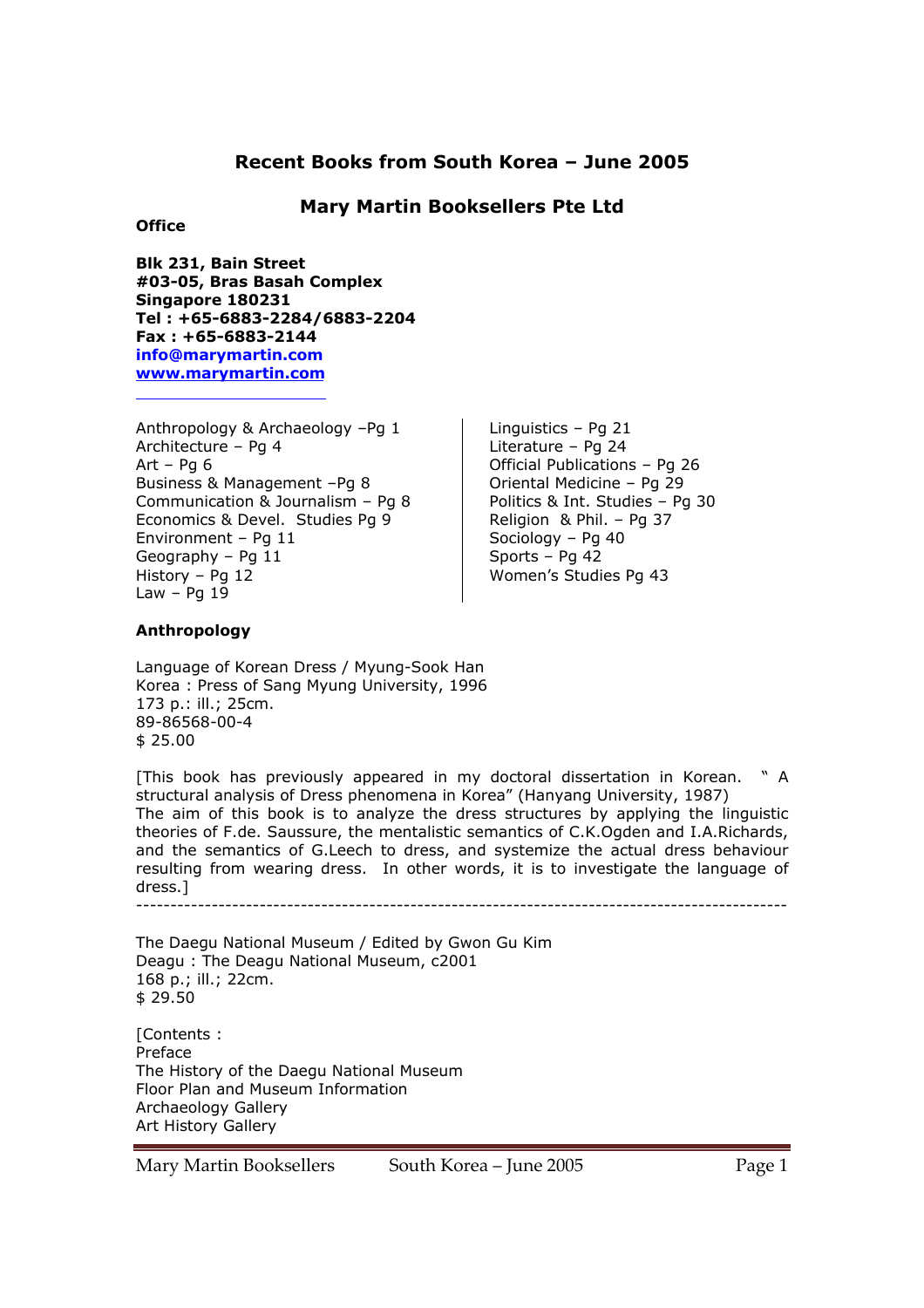Traditional Folk Life Gallery.]

-----------------------------------------------------------------------------------------------

Shaman Ritual Music in Korea / Lee Yong-Shik Seoul : Jimoondang, 2004 xviii, 330 p.; 23cm. Includes Bibliography. Korean Studies Dissertation Series No. 5 89-88095-80-4 \$ 49.50

[This book is written to show that Korean shaman ritual ("gut") performances, in their musical and textual structures, not only mirror the current socio-cultural situation of Korea, but also shape the processes of today's Korean culture. Although shamanism has been regarded as a marginalized peripheral cult for a long time, it has played a vital role in the process of re-creating and re-establishing Korea's national culture. The Hwanghae shaman ritual, for example, is aimed at maintaining and strengthening harmony between the human and nature, between the living and the dead, and between the human beings themselves. Since music is the core element of "gut," the harmonization during the "gut" performance relies on music for their effectiveness. Shaman music functions to enhance both religiosity and entertainment. The ushering songs contain a limited number of repeated melodic phrases with an emphasis on clear deliverance with syllabic singing accompanied by the repetition of the basic drumming pattern. The religious-musical harmonization in "gut" provides efficacy and entertainment while combining the sacred and the profane, and ritual and theater.

This ritualization of religious-musical harmony represents the cultural artifact of the Korean people, i.e. Koreanness. Major chapters of this book include: "From Central to Periphery and National Culture"; "Ritual Instruments and Ritual Performers"; "Gut: A Shaman Ritual"; "Ritual Activity"; and "Ritual Words."]

-----------------------------------------------------------------------------------------------

Art and Archaeology of Ancient Korea / Kim Won-Yong Korea : The Taekwang Publishing Company, 1986 416 p,: ill.; 27cm. Includes Index

\$ 39.50

[Contents :

- Archaeology
	- 1. The Formation of the Korean Prehistoric Cultures
	- 2. The Neolithic culture of Korea
	- 3. The Emergence of pottery in Neolithic Korea
	- 4. The Bronze Age in Korea
	- 5. Some Bronze objects from Korea and northeastern China
	- 6. Bronze Mirrors from Shi-er-tai-ying-zi, Liaoning
	- 7. Discoveries of Rice in Prehistoric sites in Korea
	- 8. Korea Archaeology Today
	- 9. Recent Archaeological discoveries in the republic of korea
	- 10. Three Royal tombs : New discoveries in Korean Archaeology
	- 11.A Cylindrical pottery stand from Seoul-A Possible relationship with Japanese Ento-Haniwa
	- 12.Kyongju: The Homeland of Korean Culture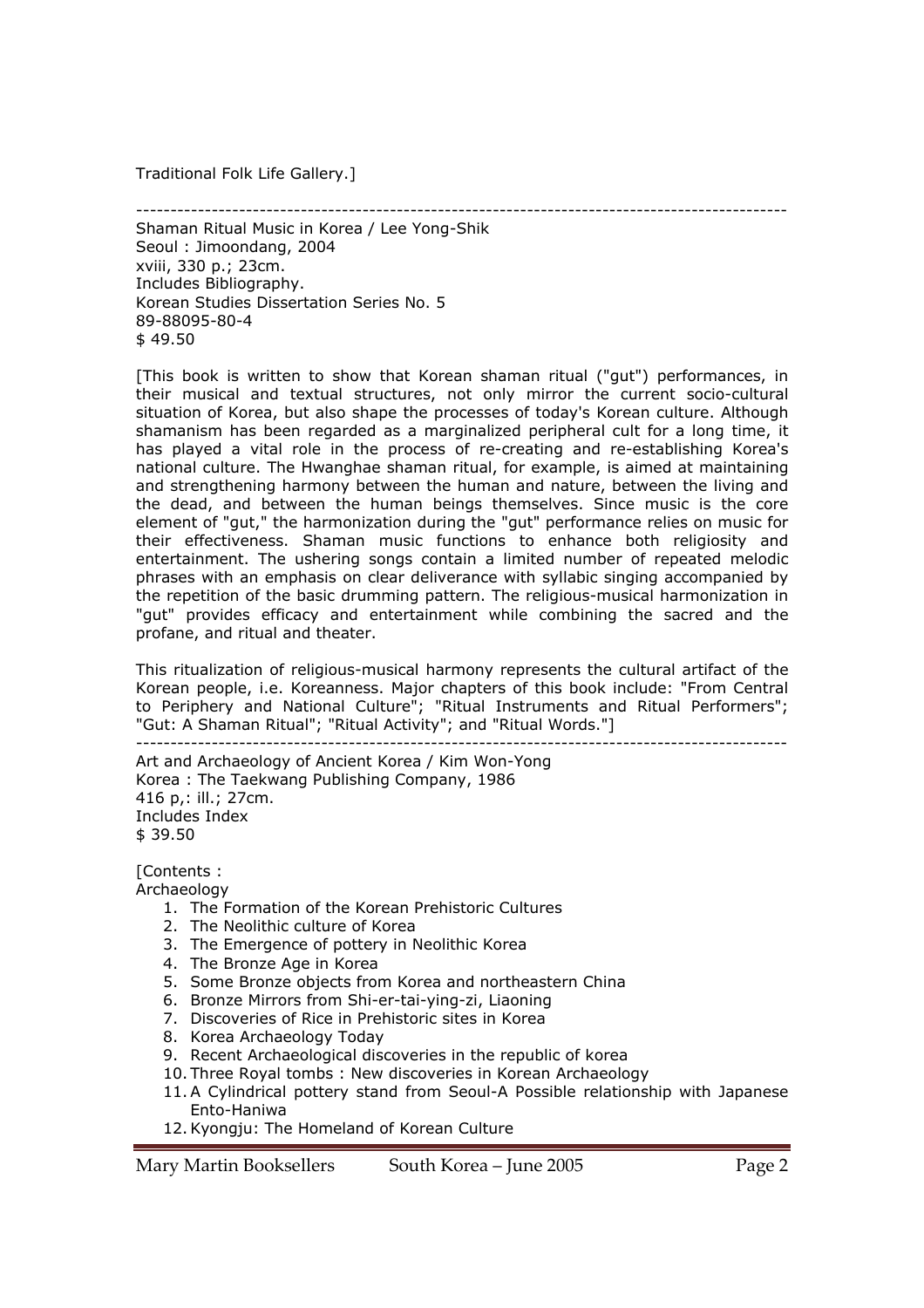Part 2

- 1. Philosophies and styles in Korean art
- 2. Some aspects of the interrelation of Korean, Chinese and Japanese arts
- 3. Visual arts of Korea
- 4. Buddhist sculpture of Korea
- 5. Gold, Bronze and lacquer works of Ancient Korea
- 6. An early Chinese Gilt bronze Buddha from seoul
- 7. Clay figurines of old silla
- 8. Wall paintings of Koguryo tombs

Index ]

#### -----------------------------------------------------------------------------------------------

The Paleolithic Periods in Korea / Choi Mou-Chang Korea : Jimoongang International, c2004 v, 202 p.; ill.; 23 cm. Includes Bibliography. 89-88095-39-1 Korean Studies Series No. 28 \$ 39.50

[In this country, archaeological research begins in early 1960s and surveyed about 200 Paleolithic sites, of which 30 were excavated.

The layer of the Lower Paleolithic included chopper, chopping-tool associated with the segment of stone-circle. The layer of Middle Paleolithic yielded triangle, tongue, pointed and bout coupe handaxe, cleaver, denticulate, side-scraper, knife, notch, and borer with Levallois core prepared core. The layer of Upper Paleolithic included small handaxe, burin, borer, and tanged point with prismatic core. The Paleolithic culture of the Korean peninsula is different from Chinese territory and bearing the close resembles the Siberian.] -----------------------------------------------------------------------------------------------

Early Humans in The Korean Peninsula : From the Paleolithic Age to The Three Kingdom Age / Juna Byun Korea : Hyonumsa Publishing Co., c1995 211 p.; 23 cm. Includes Bibliography. 89-85319-21-3 \$ 15.00

[Contents :

1. Introduction

2. The theoretical and methodological considerations : Bio-Cultural ecological perspective

3. Archeological background of the study

4. Survey of previous skeletal studies

5. Suggestions for future studies

6. Conclusion

Bibliography.]

-----------------------------------------------------------------------------------------------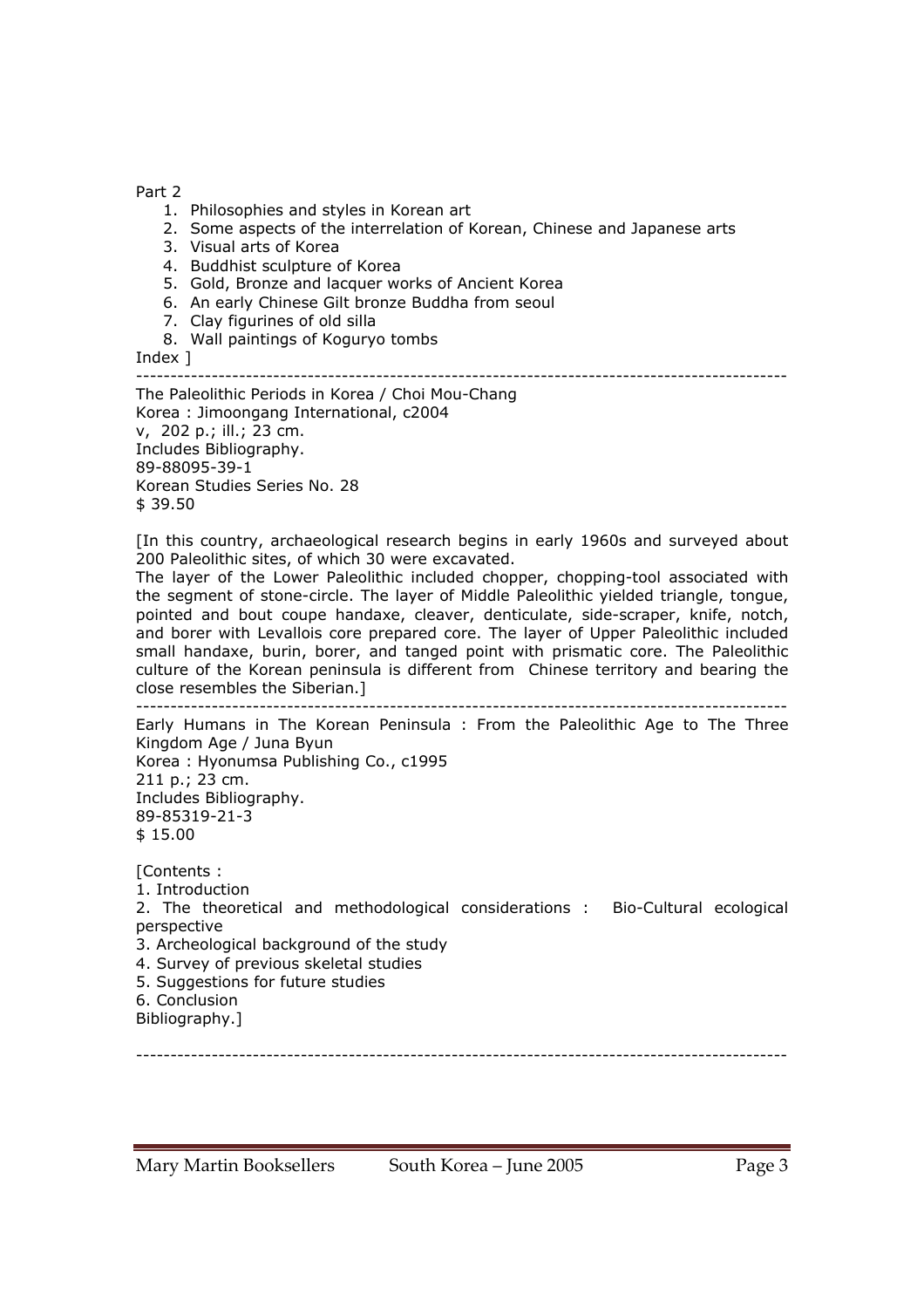### **Architecture**

Nature in Cities : Urban Open Space as Sense of Place in Korean Cities / Soobong Kim, Jino Kwon Seoul :Hakmun Publishing Inc., 2003 391p. 89-8179-189-9  $$25.00$ -----------------------------------------------------------------------------------------------

Roofs and Lines: A Study of Korean Architecture / Yim Seock Jae (Translated by Lee Jean Young) Korea : Ewha Womans University Press, c2005 136 p.: ill.; 19 cm. Includes Index. The Spirit of Korean Cultural Roots No. 3 89-7300-621-5 89-7300-602-9 (set) \$ 15.00

[The unique Korean line, which is referred to as "seon" is found in all genres of Korean traditional art. It is embedded in the minds of the Korean people and existed even before the creation of artworks. Seon is an integral part of the vocabulary expressing the innate "Korean-ness" of our people.

This seon has always had an important place in the natural and human surroundings of the Korean people: the slope of the hills, the rounded sleeves and skirts of the hanbok, tombs, thatched-roofs and tiled roofs, and the mother's bosom. Seon was always an important element of the Korean spirit and was applied as a formal vocabulary in artistic genres. The seon found in roofs is a good example.]

-----------------------------------------------------------------------------------------------

Windows and Doors : A Study of Korean Architecture / Yim Seock Jae (Translated by Lee Jean Young) Korea : Ewha Womans University Press, c2005 130 p.: ill.; 19 cm. Includes Index. The Spirit of Korean Cultural Roots No. 4 89-7300-622-3 89-7300-602-9 (set) \$ 15.00

[The lattice and frame are at the heart of traditional Korean window architecture. The lattice serves an ornamental function through its patterns, and its decorative quality may be either purely formative of symbolic.

The typical lattice of Buddhist architecture is the floral lattice. Floral lattices appear to be just elaborate and decorative, but it has a profound Buddhist significance symbolizing the state of avatamsaka. On the other hand, Confucian lattices have geometric patterns which resemble the trigrams or divination signs of I Ching. The trigrams are visual representations of the workings of the universe. The resemblance between lattice patterns and trigrams refers to the conceptual and formal similarities.]

----------------------------------------------------------------------------------------------- Stone, Walls and Paths: A Study of Korean Architecture / Yim Seock Jae (Translated by Lee Jean Young)

Mary Martin Booksellers South Korea – June 2005 Page 4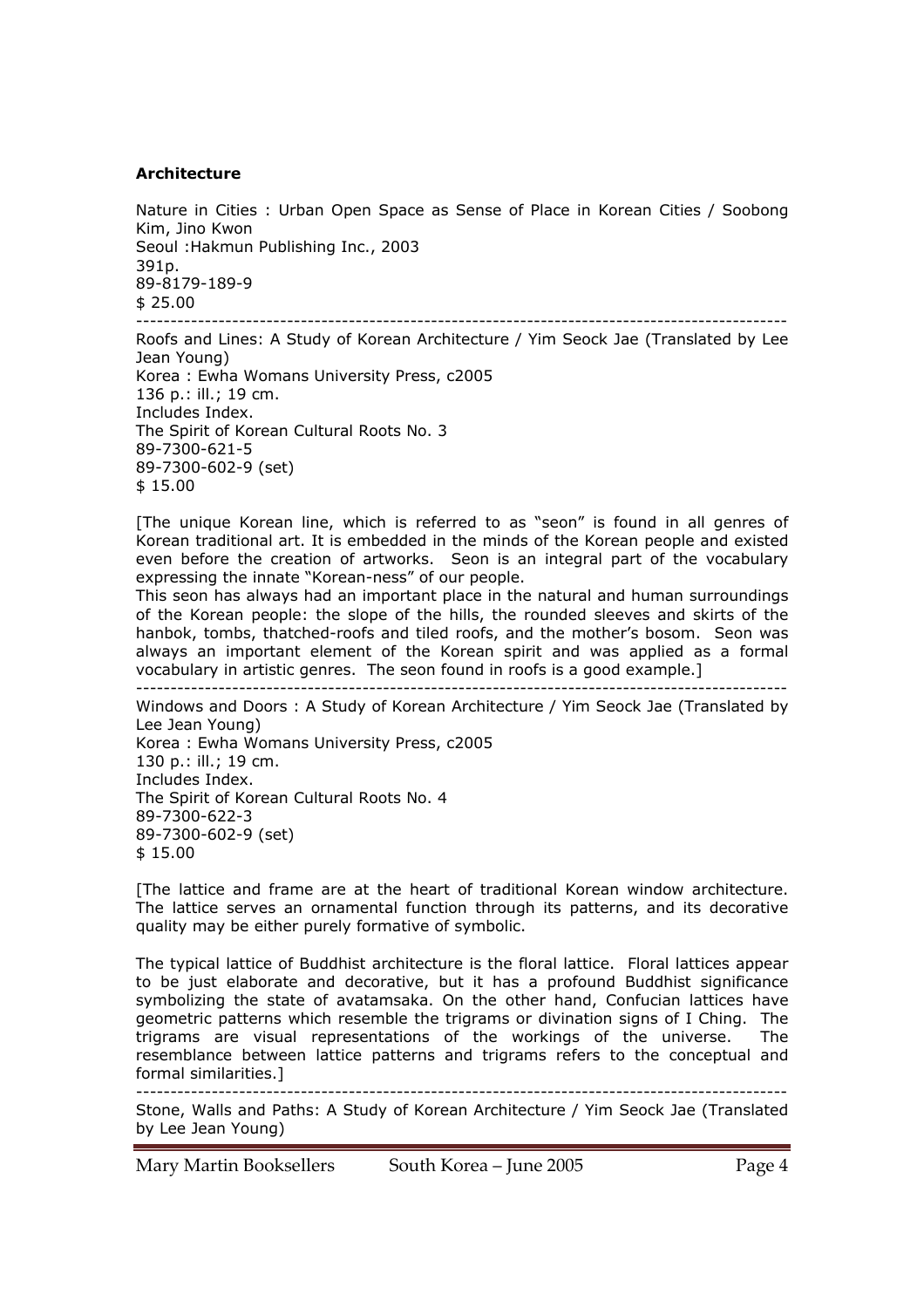Korea : Ewha Womans University Press, c2005 138 p.: ill.; 19 cm. Includes Index. The Spirit of Korean Cultural Roots No. 5 89-7300-623-1 89-7300-602-9 (set) \$ 15.00

[The most distinctive characteristic of Korea's traditional architecture is the use of natural materials. This is observed in both, wood and stone the two most representative natural materials. Crooked logs are used as columns, and stone is artificially shaped as little as possible so that it remains close to its natural state.

There are tow major architectural meanings of natural materials in Korea's traditional architecture: one is the aesthetic of technical artistry sees that the ultimate beauty is created when artificial character of the material. The aesthetic of temperance sees that the less we change the natural material, the more we learn to control our selfcentered desires. The use of stone in architecture emphasizes the latter concept.]

-----------------------------------------------------------------------------------------------

The Traditional Space : A Study of Korean Architecture / Yim Seock Jae (Translated by Lee Jean Young) Korea : Ewha Womans University Press, c2005 134 p.: ill.; 19 cm. Includes Index. The Spirit of Korean Cultural Roots No. 6 89-7300-624-X 89-7300-602-9 (set) \$ 15.00

[Korea's traditional space can be summed up in two words – emptiness and formlessness. They also represent the traditional mindset of the Korean people. Emptying and non-definitiveness are incorporated in teachings of Confucianism, Buddhism and Taoism, and are core values of the latter two.

In traditional Korean architecture, with the exception of the royal palace, we see the idea of emptying and non-definitiveness apparent in all types of buildings built for different classes. These two characteristics are the key formal aspects evident not only in the thatched-roof houses or cottages for commoners, but also in the designs of buildings for the ruling class, such as Buddhist temples, roof – tiled residential houses called hanok, and private Confucian academies.]

-----------------------------------------------------------------------------------------------

Floral Lattices, Columns and Pavilions: A Study of Korean Architecture / Yim Seock Jae (Translated by Lee Jean Young) Korea : Ewha Womans University Press, c2005 122 p.: ill.; 19 cm. Includes Index. The Spirit of Korean Cultural Roots No. 7 89-7300-625-8 89-7300-602-9 (set) \$ 15.00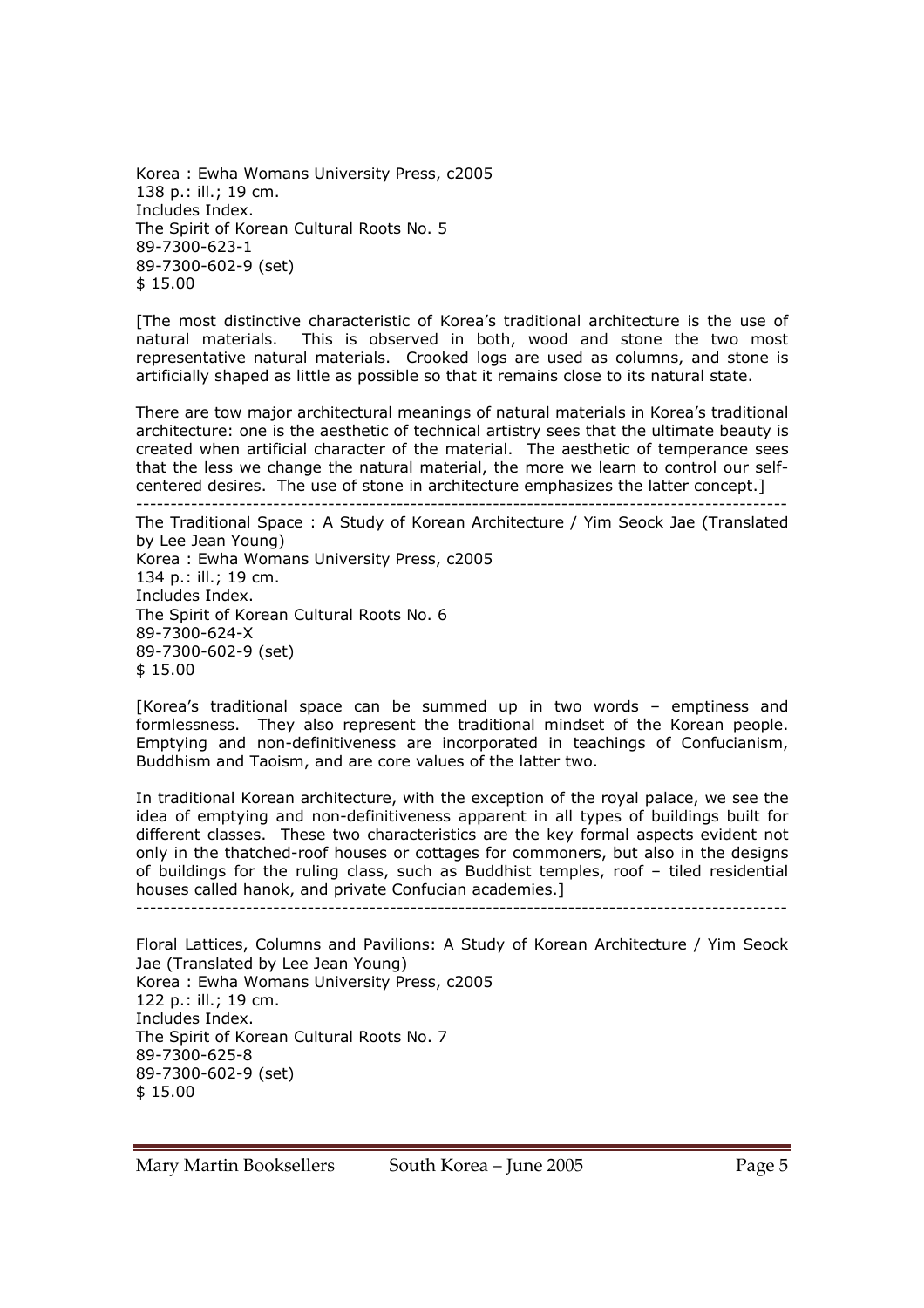[At first glance, it seems that the elaborate embellishments of Buddhists temples are inconsistent with the basic Buddhist teachings of emptiness, where all things and all laws are void. But the rich adornments of Buddhist temples, such as floral lattices and capitals, should be approached from the concept of avatamsaka, not the idea of emptiness.

The most unique characteristic of the pavilion is that there is no distinction between the inner and outer space, the ultimate purpose is to become one with nature. What makes this possible is the typology of the pavilion – a building constructed with only the structural frame and no walls. The courage to eliminate walls and to create a building with only the most basic framework would be impossible without the will to become one with nature.]

#### ----------------------------------------------------------------------------------------------- **Art**

Norigae : Splendor of the Korean Costume / Lee Kyung Ja (Translated by Lee Jean Young) Korea : Ewha Womans University Press, c2005

132 p.: ill.; 19 cm.

The Spirit of Korean Cultural Roots No. 2

89-7300-618-5

89-7300-602-9 (set)

\$ 15.00

[Norigae is a decorative pendant hung from the outer or inner breast-tie of the short upper garment (jeogori), or sashes of the traditional Korean women's costume called "handbook". It was an accessory item exclusive to the Joseon dynasty and was made of precious materials such as gold, silver or jade. The decorative designs and ornamental details and ornamental details of norigae made it the focal point of women's apparel and created a stark contrast against the generally subdued and understated hanbok.

As hanbok established itself in the basic form of short top and long skirt, norigae also became an important ornament which complemented the short jeogori. The widespread popularity of norigaes can be attributed to the fact that it appealed to the aesthetic and emotional senses of Joseon women.]

```
----------------------------------------------------------------------------------------------- 
White Porcelain and Punch'ong Ware - Handbook of Korean Art / Translated by Jae-
yeol Kim, Munjong Choe 
Seoul : Yekyong Publishing Co., c2002 
280 p.; 17cm. 
89-7084-193-8 
89-7084-190-3(set) 
$28.00----------------------------------------------------------------------------------------------- 
Buddhist Sculpture - Handbook of Korean Art / Youngsook Pak, Roderick Whitfield 
Seoul : Yekyong Publishing Co., 2002 
480 p.;17 cm
```
89-7084-192-X 89-7084-190-3(set) \$ 35.00 -----------------------------------------------------------------------------------------------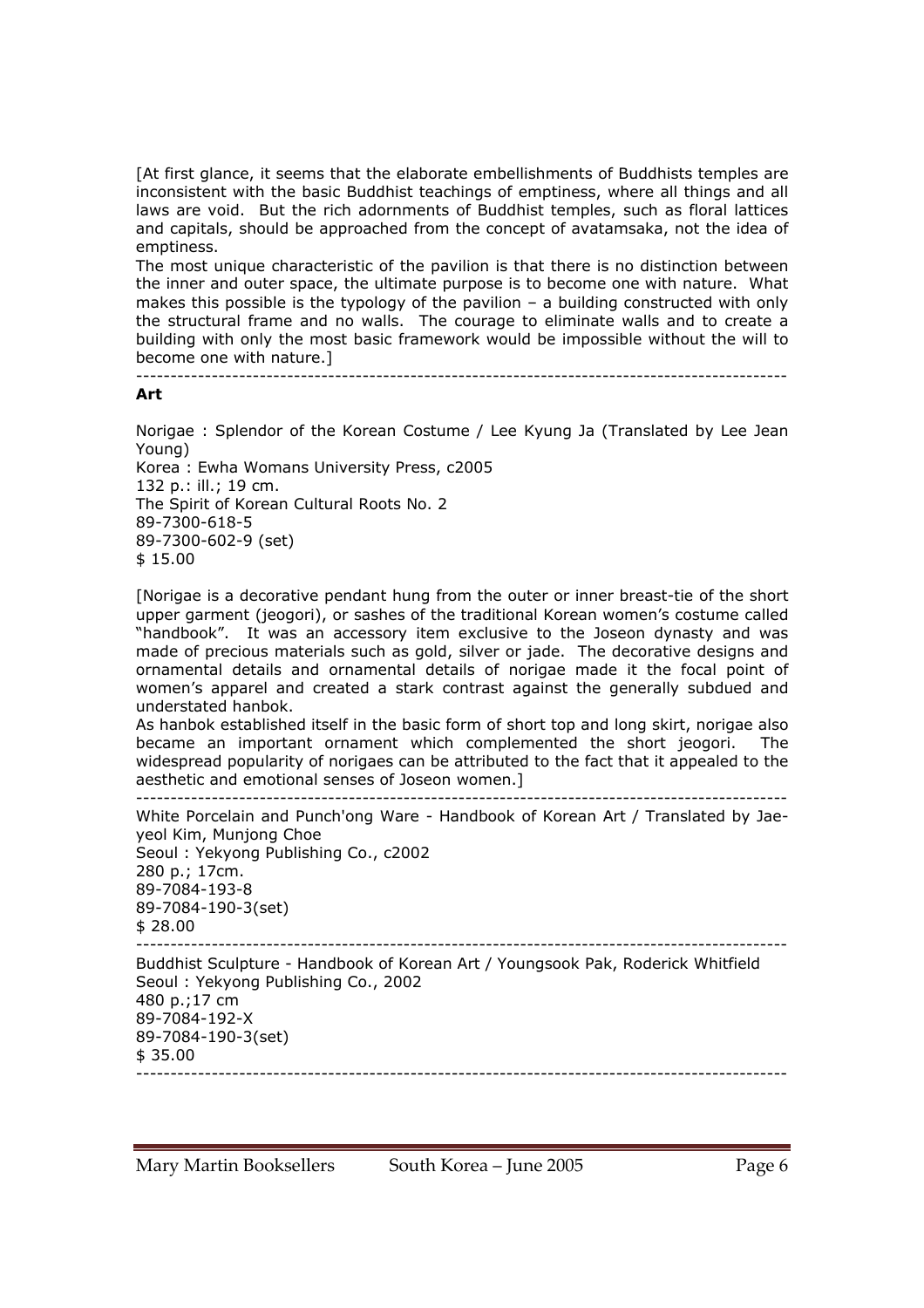Earthenware and Celadon - Handbook of Korean Art / Youngsook Pak, Roderick Whitfield Seoul : Yekyong Publishing Co., 2002 280 p.; 17cm. 89-7084-191-1 89-7084-190-3(set) \$ 30.00

[Anglophone Koreaphiles have long been hunting for something substantial about Korean celadon (ch'ongja) and earthenware (t'ogi). When the world thinks of Korean art, it is usually Koryo and Choson period celadon that comes to mind, and yet until now, non-academics have had little more than tourist pamphlets to guide them. The first in a five-volume series on Korean art, "Earthenware and Celadon - Handbook Of Korean Art" answers this need. While certainly not exhaustive, it will not be surpassed for years to come. Complete with ample pictures as well as descriptions of techniques, kiln sites in the country, a glossary, pattern catalogue, and more.]

----------------------------------------------------------------------------------------------- Folk Painting - Handbook of Korean Art / Translated by Yeolsu Yoon, Wonjun Nam Seoul : Yekyong Publishing Co., 2003 376 p.; 17cm 89-7084-194-6 89-7084-190-3 (Set) \$ 30.00 -----------------------------------------------------------------------------------------------

Essential Korean Art : From Prehistory to the Joseon Period / Park Youngdae Seoul : Hyeonamsa Publishing Co. Ltd., c2004 420 p.: ill.; 23cm. Includes Bibliography. 89-323-1259-1 \$ 45.00

[To make foreigners feel close to Korean fine art, a seemingly remote and sometimes difficult art form, appears to be a daunting task. However, in "Essential Korean Art," the author Park Young-dae succeeds in accomplishing that mission through sympathetic and entertaining portrayals of old arts. Park, also a painter himself, successfully enlivens human struggles and accomplishments of old masters, without getting lost in the technical descriptions burdensome to a layperson. The simple and lurid explanations of Buddhist and Confucian concepts make the art more understandable and meaningful. This book successfully conveys a portrait of Korean graphic art and in doing so gives the reader a feeling for Korean culture and history not found in ordinary histories. This visually attractive and interesting-to-read book is filled with stories about the artists and their milieu, and discusses the settings and techniques used in the works as well as how the art reflects the character of the artist and the artist's world.

Although the original text was intended for Korean readers, the author introduces complex aspects of Koreai<sup>S</sup>s culture and spirituality so clearly that foreign readers will have no difficulty understanding even if they lack any prior knowledge. Footnotes and a short glossary provide additional background. This book is composed of five

parts: "Clear and Serene Light" (dealing with arts from ancient Korea to Goryeo Dynasty); "Records of Life and Dreams" (early Joseon period); "A Bright and Magnanimous Mind" (mid-Joseon period); "Charm and Taste of Joseon"; and "The Depth and Profundity of Paintings" (both later Joseon period). The lion's share of the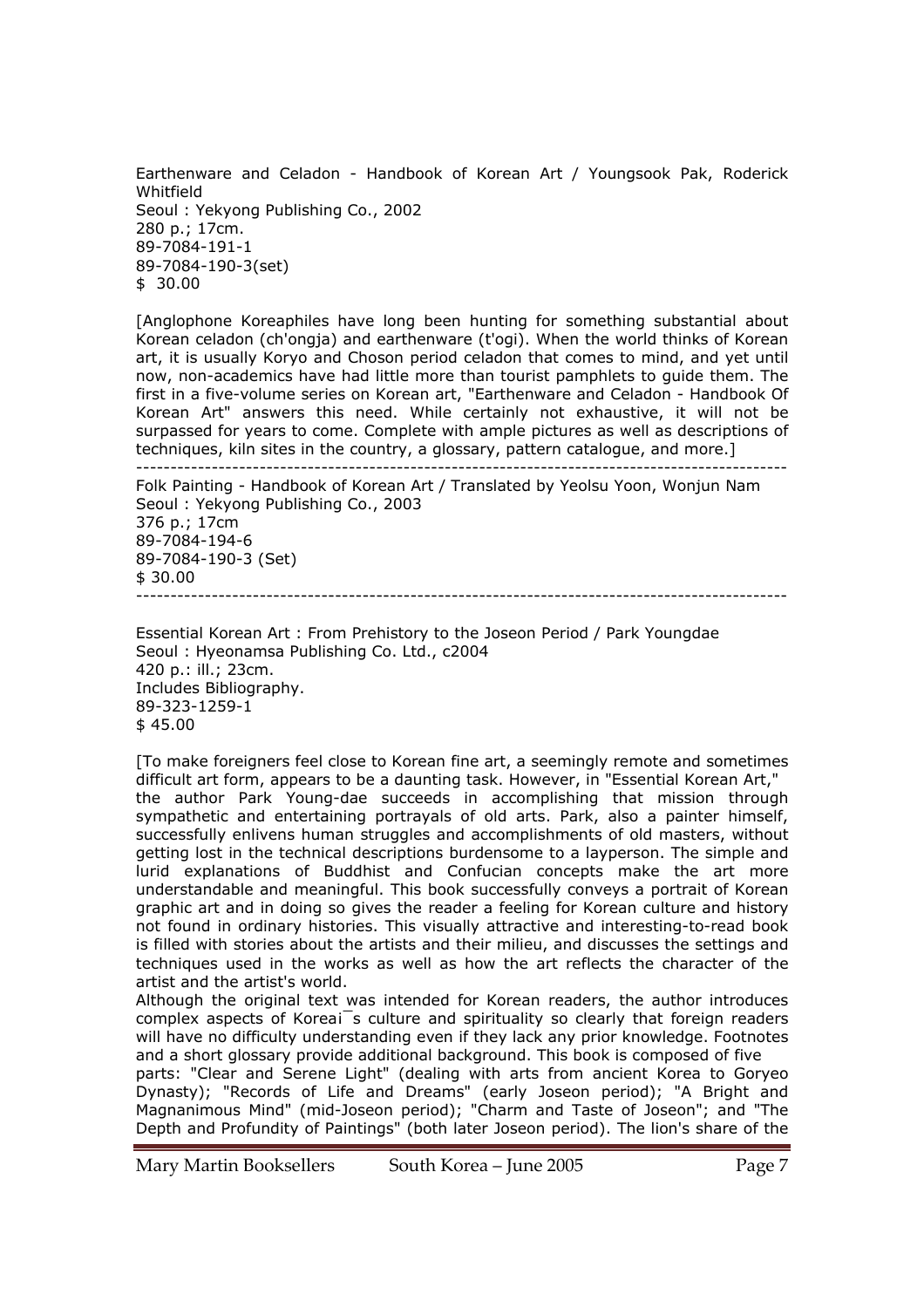cultural relics introduced in this book is taken by those collections by the National Museum of Korea. The book also does justice to the originality and beauty of Korean classical art, which has long been hidden in the shadows of its Chinese influence and modification by Japanese neighbors.]

----------------------------------------------------------------------------------------------- Wood and Paper in Korean Traditional Crafts Korea : The National Folk Museum of Korea, 2004 335 p.: ill.; 29 cm.  $$40.00$ -----------------------------------------------------------------------------------------------

### **Business**

Advertising in Korea -  $4<sup>th</sup>$  Edition / Shin In Sup & Shin Kie Hyuk Korea : Communication Books, c2004 174 p.: ill.; 23 cm. 89-8499-257-7 \$ 145.00

[There are few fields that move faster into the future than marketing and fewer countries still that move faster into the future than Korea. Unfortunately in our mad rush forward to find competitive advantage we quickly erode the truths and the learning so readily observable in our past. Remarkable most Korean marketers today have never known from whence marketing and advertising in Korea developed and have bought into a popular myth that Korea is unique and inherently different from Western advertising and marketing.

In this book the authors not only cover current facts but also take us back to the very recent foundations of today's Korean marketing juggernaut by stripping away the worn-out stories of Korean isolation and history as a "hermit kingdom" to reveal a Korea formed by Korean's in active interplay with American and Japanese professionals.]

-----------------------------------------------------------------------------------------------

### **Communication & Journalism**

Television News, Images and Semiotics : Narrative, Semantic and Ideological Structures of TV News Images / Seon-gi BAEK Korea : Hanul Publishing Co., 2004 395 p.: ill.; 24 cm. 89-460-3315-0  $$44.00$ 

[Analysis of TV news is considered mote urgent, Because TV plays a more significant role than newspaper as a medium for today's news reports. However, TV news reports are usually more difficult to analyze than newspaper reports because of the difficulty of analyzing pictures. Is it possible to consider TV pictures as a semiotic system, their sequence as a narrative system, and the consequence of the sequence as a syntactic system? A kinetic movement of pictures conveys meaning and bears an image as its consequence.]

-----------------------------------------------------------------------------------------------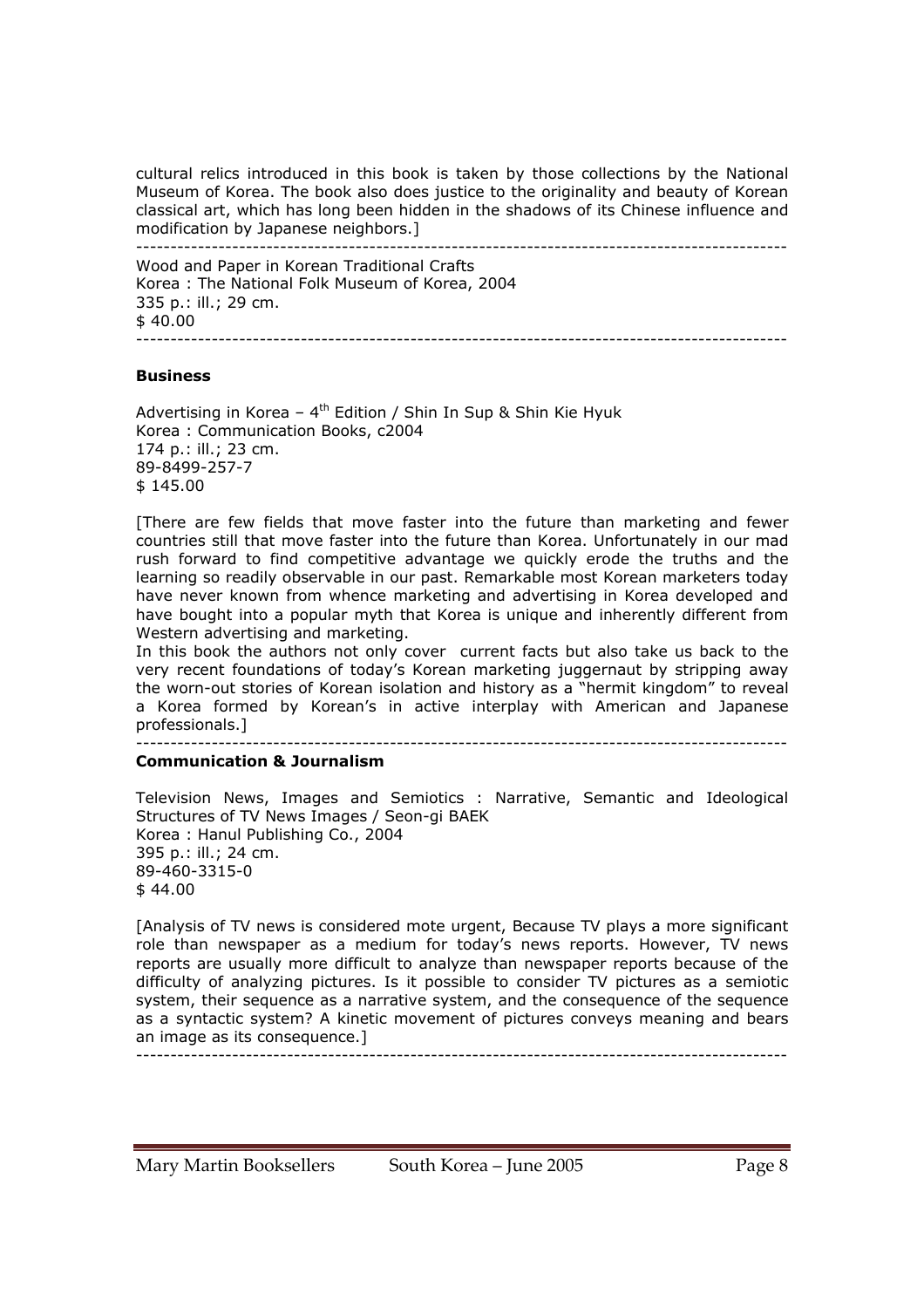News, Signs and Culture : A Semiotic Approach to Korean Media and its Ideological Meaning / Seon-gi Baek Korea : Hanul Publishing Co., c2004 504 p.; 23 cm. 89-460-3316-9 \$ 39.50

[The most important concept in semiotics is the 'sign.' Signs always exist in our life, constitute the basis of our life, and represent our consciousness and ideology. Through such a relation, 'signs' reflect or indicate human life itself. Accordingly, in addition to 'signs', other major required concepts are 'meaning' 'consciousness,' ideology,' and so on. As sings do not produce meaning on their own but give rise to meaning in relations with society, they are deeply concerned with various social practices, customs, laws, and cultures. Thus, a science, semiotics, comes to duly take its place as part of social sciences.

Through this book I examine the implicative relations between the newspapers and society, by analyzing the attitude towards news coverage with semiotic methods.]

-----------------------------------------------------------------------------------------------

### **Economics & Development Studies**

Comparison of Korean and Chinese economic development : forecasting Korean-Chinese bilateral economic relation / edited by Doowon Lee, Jason Z. Yin. Seoul, Korea : Yonsei University Press, c1999 295 p. ; 23 cm. Papers presented in the international conference on comparison of Korean and Chinese economic development, in Korean, Seoul Hilton Hotel, Korea, July 3rd 1998. Includes bibliographical references and index. Korea (South)--Economic conditions--1960---Congresses. China--Economic conditions--1976---Congresses. Korea (South)--Foreign economic relations--China--Congresses. China--Foreign economic relations--Korea (South)--Congresses. 89-7141-489-8 \$ 30.00 ----------------------------------------------------------------------------------------------- Confucian Globalization : Toward a "Fused-Market" Order / Rhee Pil-Woo Seoul : The Korean Taxpayers Union Press, c2004 Xvi, 412 p.; 25cm. Includes Bibliography and Index 89-954969-0-3 \$ 35.00

[In this study, we attempted to outline the "fused-market" paradigm for North East Asian Countries, with special reference to Korea. Conceptually this paradigm consists of the positive aspects of both western and eastern cultures. From western values, it adopts the ideas of free choice of individual for scientific rationality in terms of technological, enlightenment and innovation in production, all of which lead to the development of civilization along with a functioning free market system, which further foster the value od substance in terms of philosophy. From the East, it cherishes Confucian virtues such as "Jen" (benevolence), or caring for others, as well as, "Jung Yong", the philosophy of the mean. One can see in this middle ground a beneficial value for achieving harmony in markets, whereby actions titled toward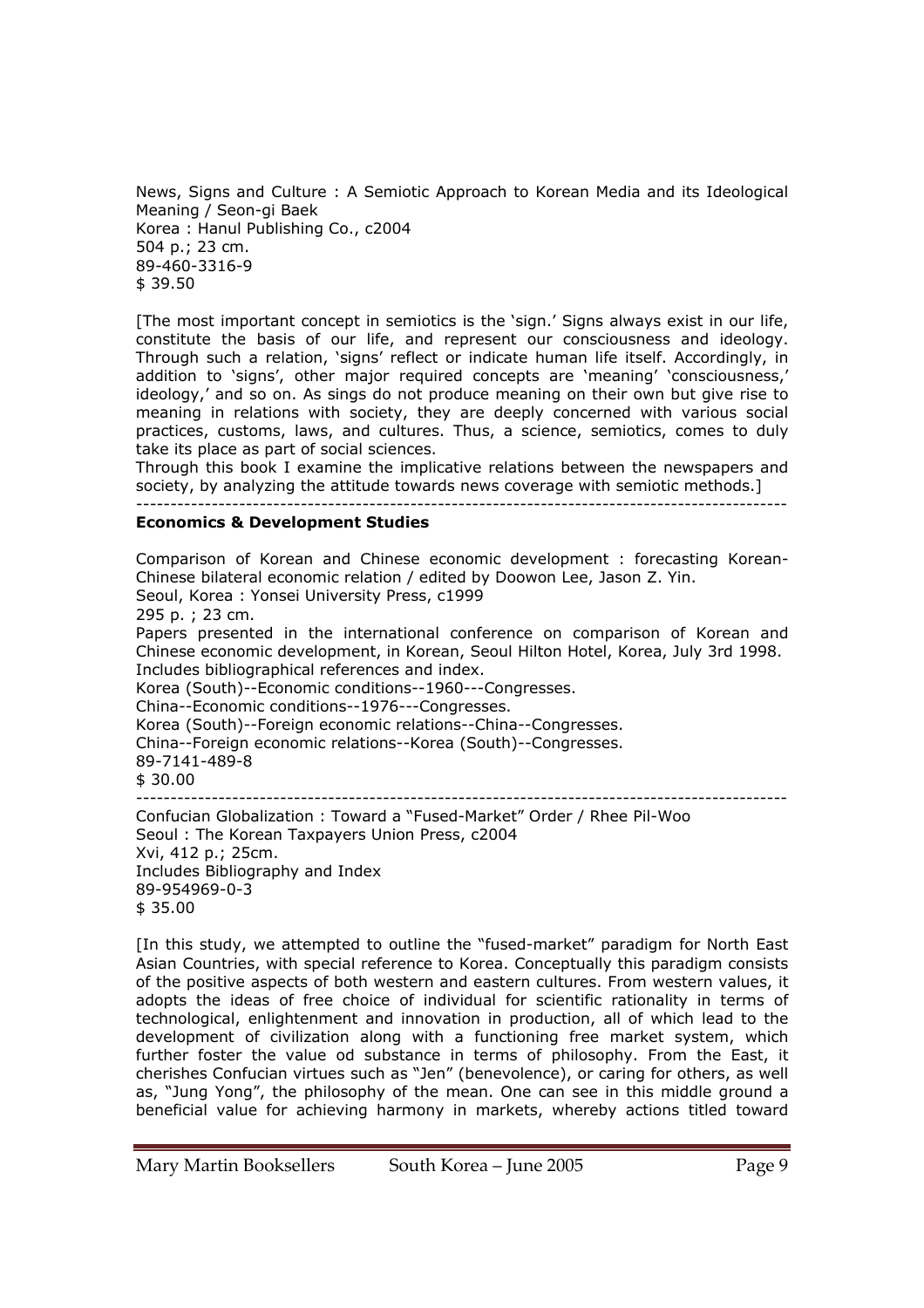self-interest can be mitigated via the acceptance of the mean values inclined toward altruism, humanity and, communitarian equality.] -----------------------------------------------------------------------------------------------

Post –Crisis Transformation of the Korean Economy : A Review from 1998 to 2002 / Edited by Kyeong-won Kim Seoul : Samsung Economic Research Institute, c2003 Viii, 514 p.; ill.; 26cm. Includes Bibliography 89-7633-238-5 \$ 39.50 -----------------------------------------------------------------------------------------------

Monetary and Exchange Rate Arrangement in East Asia / Edited by Yonghyup Oh, Deok Ryong Yoon, and Thomas D.Willett Seoul : Korea Institute for International Economic Policy, c2004 279 p.; ill.; 24cm. \$ 19.50 ----------------------------------------------------------------------------------------------- Energy and Environment in the Korean Economy / Eui-Soon Shin

Seoul : Yonsei University Press, c2004 X, 428 p.; ill.; 23cm. 89-7141-655-6 \$ 33.50

[Part I of this volume contains six papers on energy security and energy cooperation. The topics covered are energy demand and inter-energy substitution in Korea; comparison of energy supply policies between Korea and Japan; energy cooperation in Asia-Pacific and Northeast Asia; and restructuring of the Korean electric power industry.

Part II deals with water-use conflicts and natural resource endowment in Korea. It contains three papers on water-use conflicts in the Seoul metropolitan Region and natural resources and environmental management in Korea.

Part III examines environmental policy and environmental cooperation. The topics covered are environmental policy of Korea; categorization and valuation of urban environmental problems; economic analysis of trans-boundary air pollution in Northeast Asia; environmental cooperation between South and North Korea; and tax policy options to prepare for the Kyoto Protocol.]

-----------------------------------------------------------------------------------------------

Real Success, Financial Fall : A Reassessment of the Korean Dynamism / Jang-Hee Yoo

Seoul : Ewha Womans University Press, c1999 386 p.; ill.; 24cm. Includes Index 89-7300-338-0 (93320) \$ 29.50

[The author offers in the book various new policies for Korea to strengthen economic tied with the growing "global village" and explore ways of deepening its trade, investment, and financial relationship with neighboring countries.

The Korean economy complements those of China, Japan, and far-east Russia in terms of natural resources, labor, and technology. The author also provides other developing economies with valuable "lessons" for their policy makers, showing clearly how international and regional economic policies complement to domestic development policies.]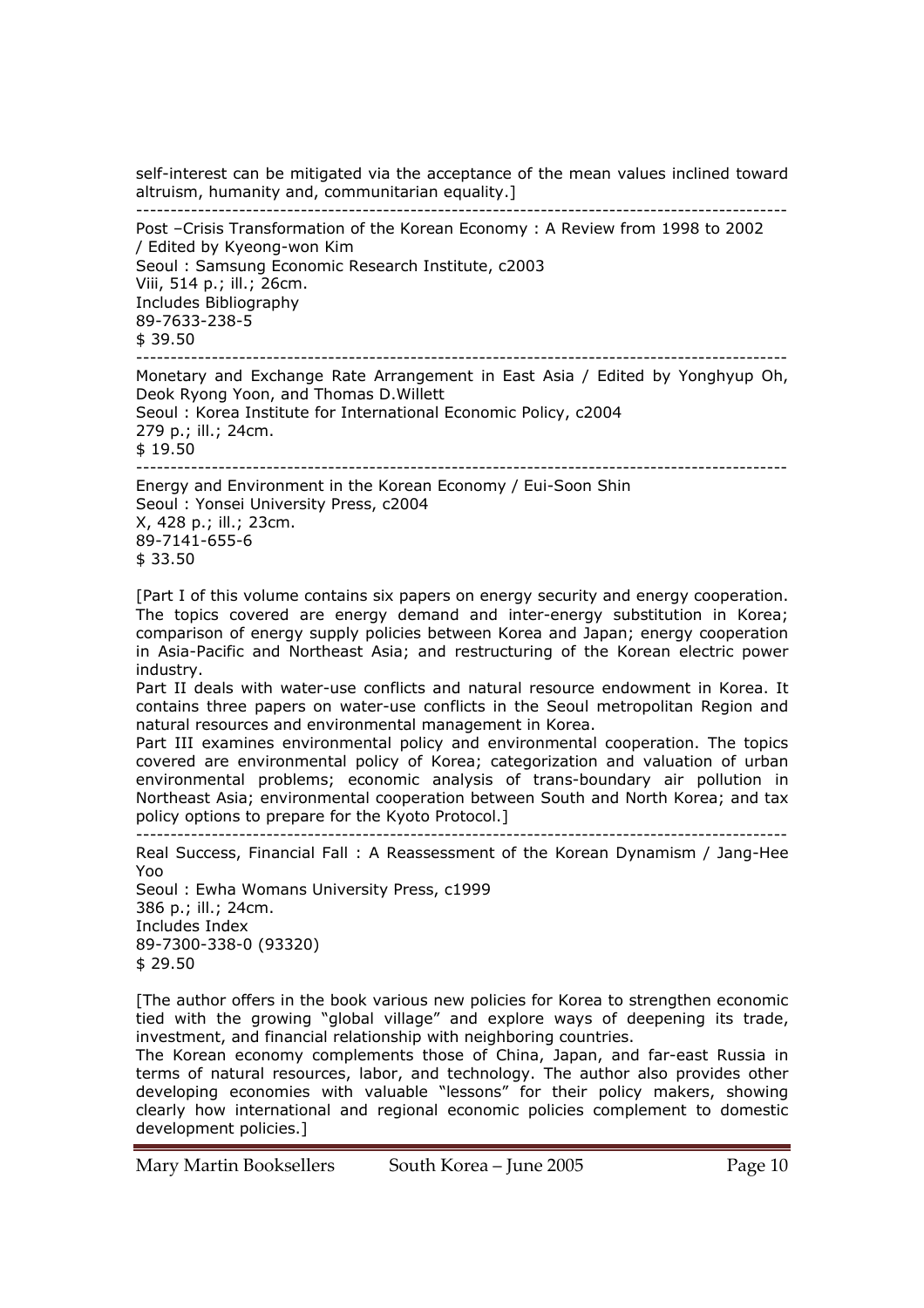----------------------------------------------------------------------------------------------- The System Transformation of the Transition Economies : Europe, Asia and North Korea / Edited by Doowon Lee Seoul : Yonsei University Press, c1997 Xiv, 285 p.; ill.; 23cm. 89-7141-424-3 IKUS Research Monograph Series 2 \$ 29.50 -----------------------------------------------------------------------------------------------

Financial Vulnerability of the Korean Economy: Diagnosis and Remedy / Ji-sung Yoo, Sang-Heon Lee, Jae-Ho Jeong Seoul : Hanyang University Press, c2003 Vi, 283 p.; ill.; 24cm. Includes Bibliography 89-7218-220-6 (93320) \$ 19.50 -----------------------------------------------------------------------------------------------

### **Environment**

Economic valuation of health effects due to air pollution control in Korea, 2000 to 2020 / Young Chul Shin Korea : KSI, 2000 220 p.: ill.; 23cm. \$ 20.00 -----------------------------------------------------------------------------------------------

### **Geography**

Korean Geography and Geographers : The Organizing committee of the  $29<sup>th</sup>$ international geographical congress Korea : Hanul Academy, 2000 422 p.: 27cm. 89-460-2779-7 \$ 45.00 [Contents :

Part 1 Traditional Geography of Korea

1. Traditional Geography

### Part 2 : Modern Geography [after 1945]

- 2. A General perspective
- 3. Physical geography
- 4. The development of human geography and methodology since 1945
- 5. Topics of human geography
- 6. Geographical of korea and regional study in foreign countries
- 7. Geography education
- 8. Applied Geography

Part 3 : Who's who in Korean geography

9. Manpower and institutional organizations of Korean Geography ]

-----------------------------------------------------------------------------------------------

Mary Martin Booksellers South Korea – June 2005 Page 11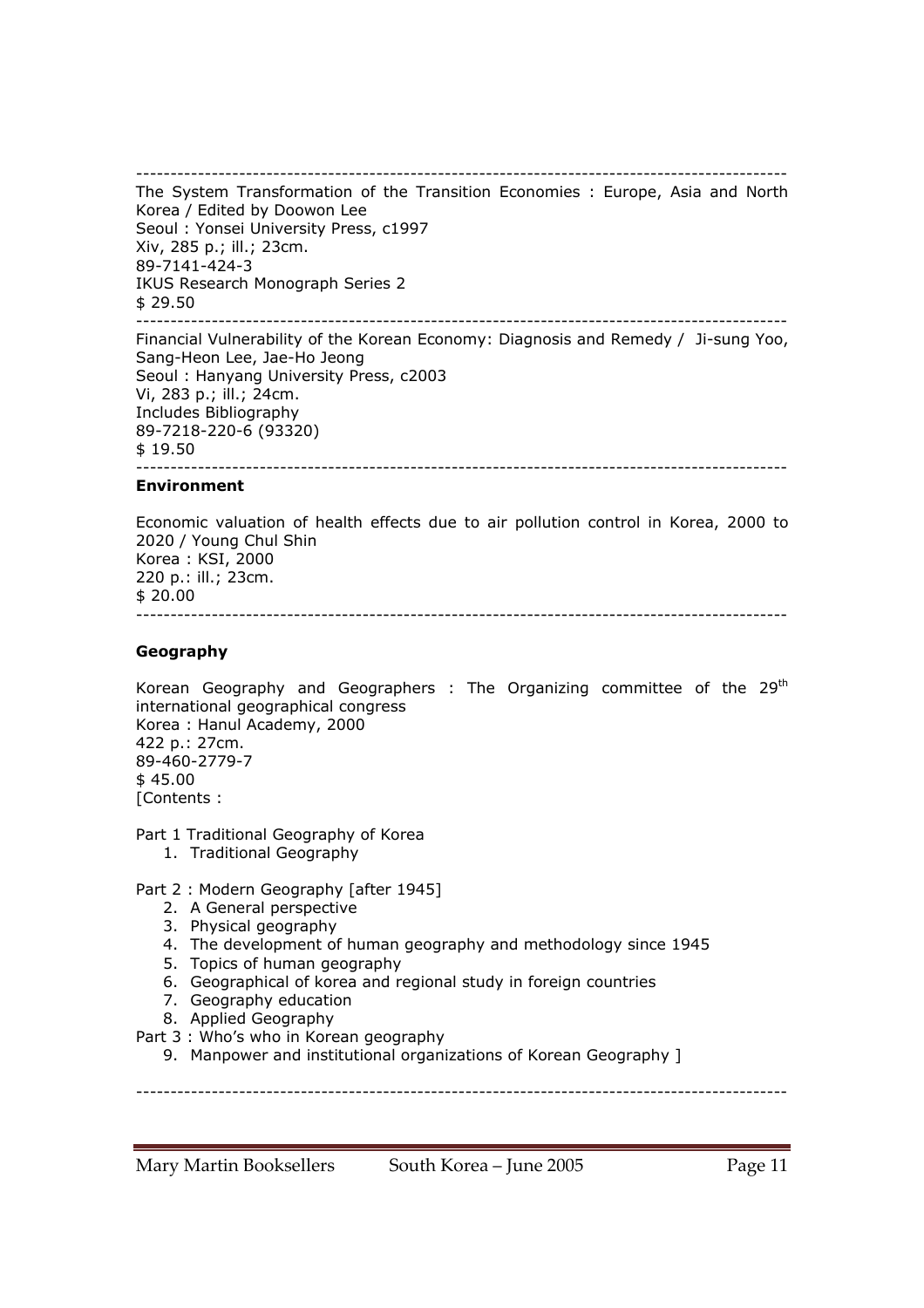Korea The Land and People : The Organizing Committee of the  $29<sup>th</sup>$  International Geographical Congress Seoul : Kyohaksa Ltd, c2000 Xii, 524 p.; ill.; 27cm. Includes Bibliography 89-09-06366-1 \$ 49.50

**Contents** 

Introduction; Geology and Geo-Morphology; Climate, Vegetation and Soil; Koreans and Korean Culture; Population; Cities; Rural Communities and Agriculture; Manufacturing Industry; Transportation, Communication and Tourism; National Land Development; International Relations;

The Landscapes of Seoul : A Historical Review; Korea's Frontier : The Demilitarized Zone; Taejon : A City that keeps growing; Is the Changing Culture of the Taebaek Mountain Region; The Southeast Coastal Industrial Belt; Historic Cities : Kyongju and Andong; Granary : The Kimje-Mankyong Plains; The Nature and Culture of Cheju Island; Mt.Paekdu and Kaema Highlands; Pyongyang and Nampo :Core of the North;Opening of North Korea and the Tuman River Area Development Program -----------------------------------------------------------------------------------------------

#### **History**

Korea Today / Edited by Lee Sang-hoon Seoul : The Academy of Korean Studies, Jimoondang, c2005 viii, 108 p.: ill.; 23cm. Includes Bibliography and Index. 89-88095-86-3 \$ 24.50 -----------------------------------------------------------------------------------------------

The Review of Korean Studies Vol:7 No:1 –4 March 2004 –December 2004 Korea : The Academy of Korean Studies v. 23cm. ISSN : 1229-0076 \$ 65.00 (Set of 4 Issues)

[No:4 Contents : Arranging a special edition in honor of the History of Goguryeo

Goguryeo culture and mural paintings Goguryeo society and its economy International situation in East Asia and changes in Goguryeo's foreign policy China's attempt at "Stealing" parts of Ancient Korean History An Interview with Helga picht Articles Listening to the Beat of Different Drums; Rituals, Music, and Ideology in Goryeo From Unification to integration : A Socio-cultural approach to the 'unified korea' King Jeongjo's political role in the conflicts between Confucianism and Catholicism in Eighteenth – century Korea Materials on Korea studies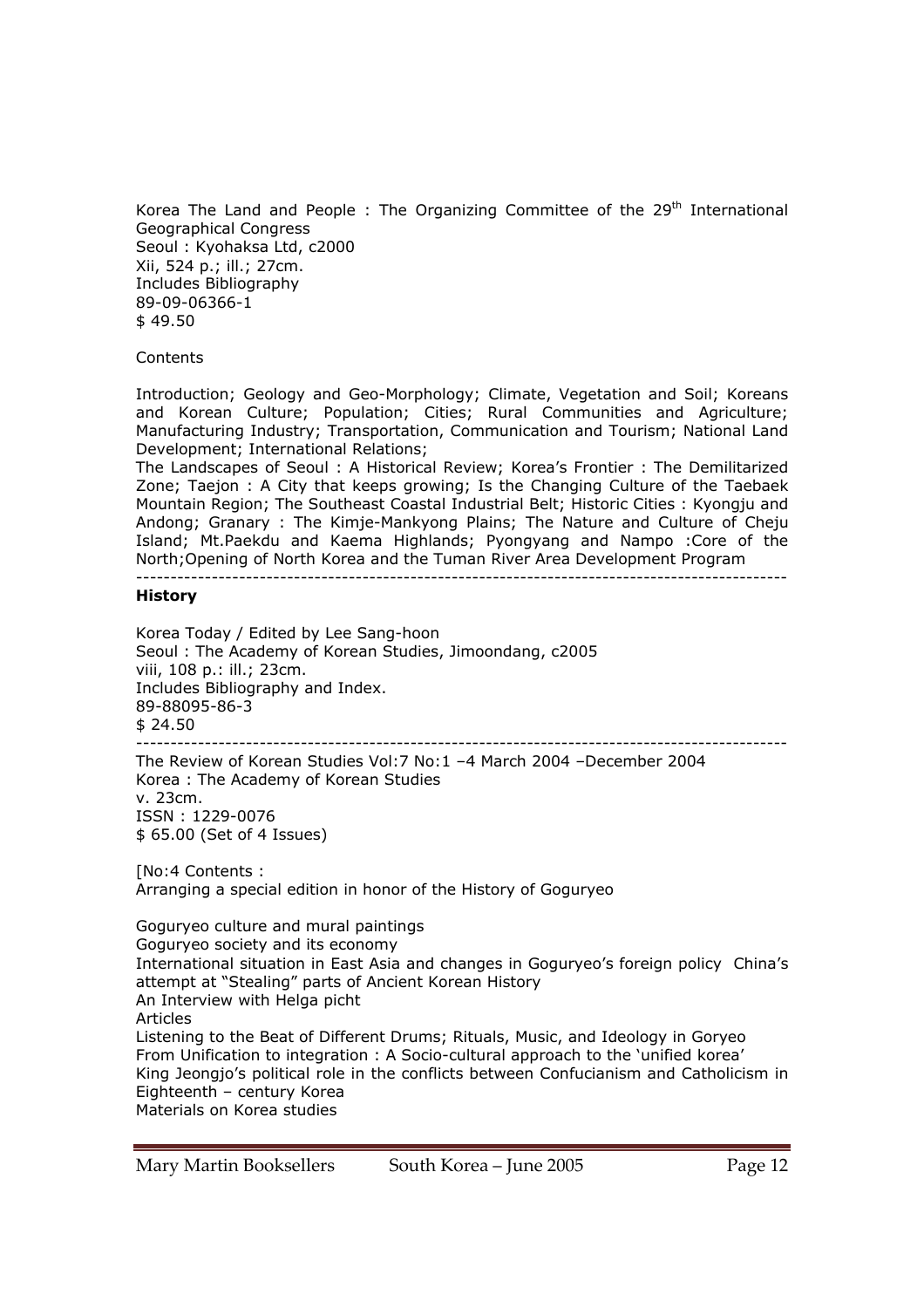Digitalization of and new research trends in Hojeokdaejang from the Late joseon dynasty ]

----------------------------------------------------------------------------------------------- Taidong han selected works I : Methodology of History / Taidong Han Korea : Yonsei University Press, c2003 Vii, 408 p.: 21cm. Includes bibliographical references and index 1. History -Methodology-Logic -  $19<sup>th</sup>$  century 2. History – Methodology – Logic –20<sup>th</sup> century Title II. Selected works volume 1 89-7141-599-1  $$40.00$ ----------------------------------------------------------------------------------------------- Remembrance of Things Past / Myung-Seok Park Korea : Thaehaksa, 2001 182 p.: 21cm. 89-7626-635-8 \$ 19.50 The essays in the present volume which were contributed to Thoughts of the Times, The Korea Times, were written in the 1970s when korea underwent one of her tumultuous periods in history. The corner stones of Korea's modernization were laid in those periods. These essays will surely enable readers to come into direct touch with the pulse of life in those days, that is,how it was felt socially, politically and culturally ----------------------------------------------------------------------------------------------- A Brief History of Korea / Shin Hyong Sik (Translated by Lee Jean Young) Korea : Ewha Womans University Press, c2005 142 p.: ill.; 19 cm. Includes Index. The Spirit of Korean Cultural Roots No. 1 89-7300-619-3 89-7300-602-9 (set)

\$ 15.00

[The Korean Nation was formed over a long period as ethnic groups migrated and interacted with each other in and around Manchuria and the Korean Peninsula. This is why Koreans constitute one of the oldest people in Asia and pride themselves of a long tradition and rich cultural heritage. As a peninsular state, Korea has both continental and oceanic characteristics. Its culture is a unique amalgamation of foreign influences, as its geographical location constantly exposed it to contacts with not only China, but with countries to the north, south and west of China as well.

In ancient times, Korea was a power in East Asia and once ruled much of Manchuria. The kingdom of Goguryeo was successful in repelling the aggression of China's Sui Dynasty and Tang Dynasty, while the kingdom of Balhae ruled over a vast territory extending to the north as far as Siberia (Russian Maritime Territory). Throughout history, Korea not only developed a culture that is unique and distinguished from that of China, but also transmitted many elements of its culture to Japan.]

-----------------------------------------------------------------------------------------------

Astronomical Instruments and Archives from the Asia-Pacific Region : Proceedings of an International Conference held in Korea in July 2002 / Edited by Wayne Orchiston…(et.al)

Seoul : Yonsei University Press, c2004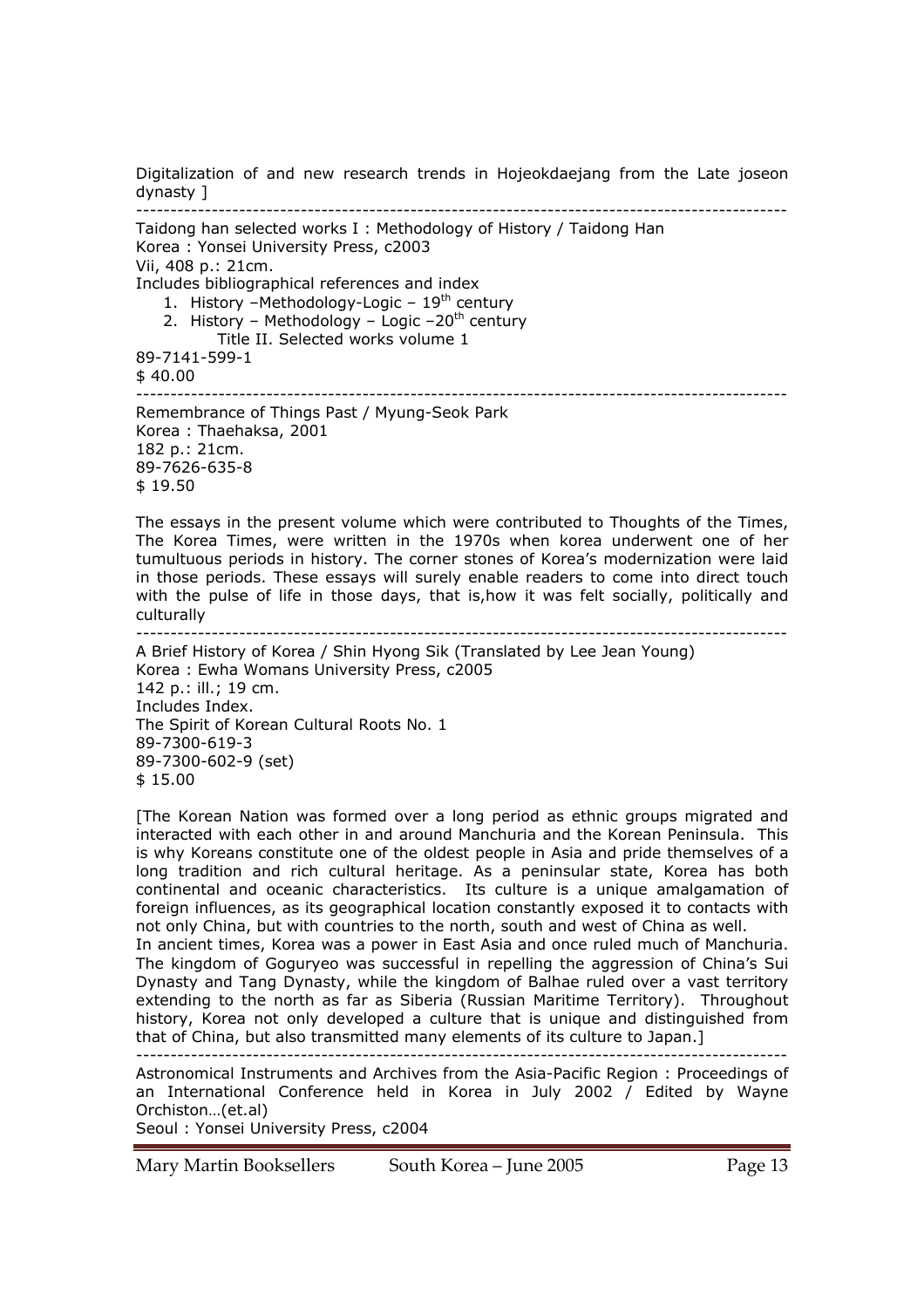204 p.; ill.; 30cm. 89-7141-656-4  $$65.00$ 

----------------------------------------------------------------------------------------------- The Name and Limit of the East Sea / Shin Kim Seoul : Jiyoungsa Publishing Company, c2005 396 p.; ill.; 25cm., 1st ed. 89-7555-142-3 \$ 55.00

----------------------------------------------------------------------------------------------- My Days in Korea and Other Essays / Philip Jaisohn, M.D. [Edited by Sun-pyo Hong] Seoul : Yonsei University Press, 2000 xvii, 435 p.; ill.; 22cm. Includes Index IMKS Historical Material Series No.3 89-7141-490-1 (set) \$ 39.50

[This volume consists of four parts and appendices: Part 1 presents Dr. Jaisohn's recollection of his early life in Korea, with emphasis on his role in the abortive coup of 1884 and the Independence Club movement of 1896-1898.

Part II is a collection of articles and documents which he wrote to promote the cause of Korean independence between 1919 and 1922, when he served as Director of the Korean Information Bureau in Philadelphia.

Part III contains his serialized political commentaries on the Sino-Japanese conflict from 1937 to 1940, which appeared in The New Korea, a Korean newspaper published in Los Angeles. Part IV is a collection of the texts of radio broadcasts he directed to his compatriots during his short stay in Seoul as Special Korean Counselor to Gen. John R. Hodge, the commander of the United States occupation forces in Korea, from July 1947 to September 1948.

Dr. Jaisohn was the first Korean to earn a medical degree from an American university, after having received thorough training in classical Chinese literature in Korea, modern military arts in Japan, and humanities in the United States. Reflected in this volume is his patriotic appeal to the Korean people to rebuild Korea as a modern nation based on the principles of democracy and Christianity, after having suffered at the hands of the authoritarian rulers of the old Choson dynasty and the Japanese colonial government. Readers will be impressed by Dr. Jaisohn's perspicacious comments on world civilization, history, international relations, political philosophy, economics, and religion, in addition to medical science of which he possessed professional expertise, and by his mastery of the English language.

This volume not only is a sine qua non to historians interested in the late nineteenthcentury Korean reform movement and the post-1919 independence movement, but also an insightful guide to social scientists and humanists who search for the roots of modern political thought in Korea.]

-----------------------------------------------------------------------------------------------

Korean Boats and Ships / Horace H. Underwood Seoul : Yonsei University Press, 1979 99 p.; ill.; 21cm. Includes Bibliography English Publication No.11 No.VII – A Series of Reprints of Western Books on Korea 89-7141-202-X \$ 19.50

Mary Martin Booksellers South Korea – June 2005 Page 14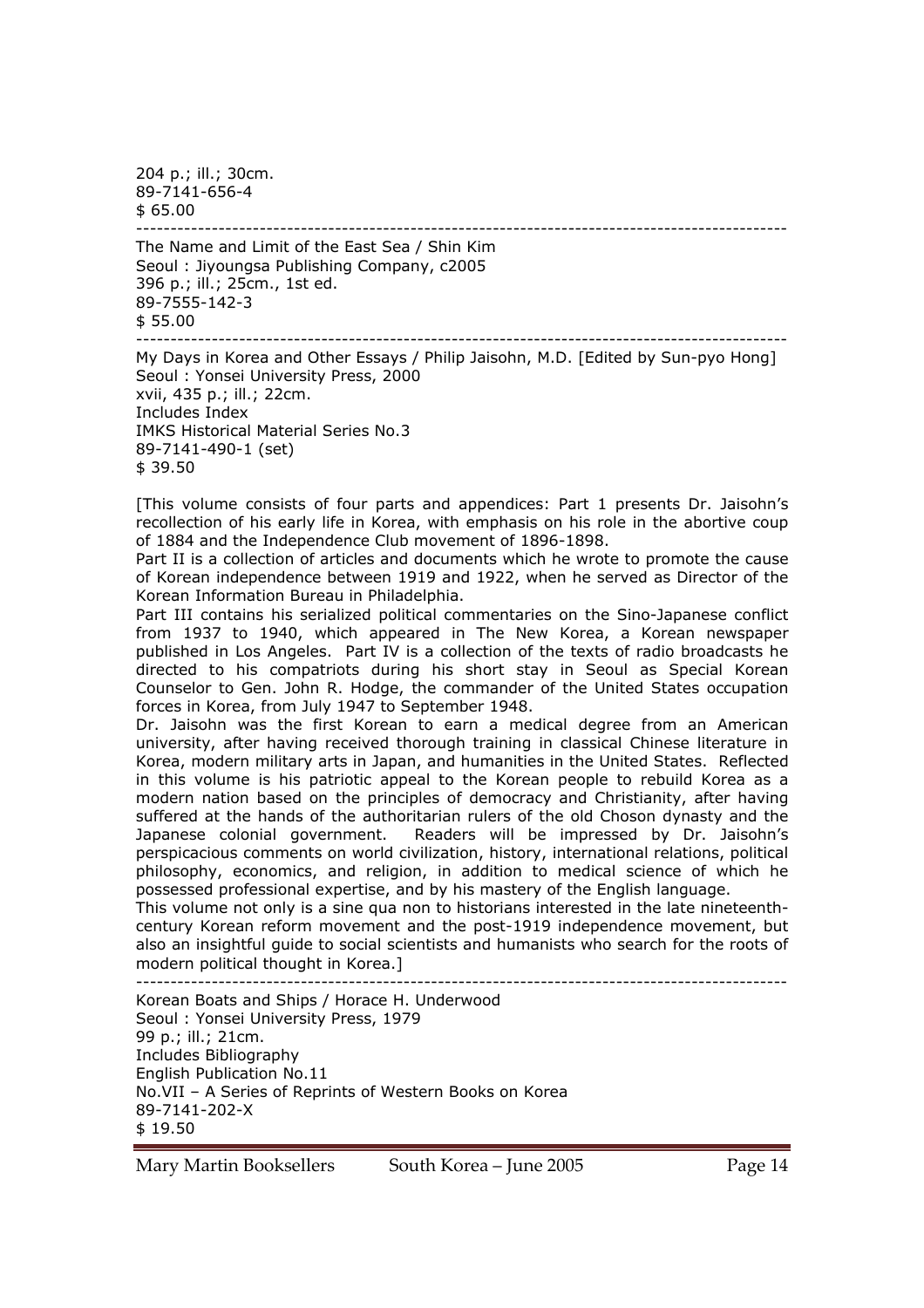[Long out of print, Korean Boats and Ships opens a door on a part of Korea never well known and now almost vanished. This comprehensive introduction to traditional Korean vessels, written just as the impact of modernization was beginning the process that was to sweep them from the seas, summaries the various types and their construction, telling something of the rites and customs associated with them, and goes on to an outline of Korean nautical history. There is a full section on Admiral Yi Sun Sin, Which makes the first analysis of the Turtle Boat and Adm. Yi's tactics from a seaman's perspective. An interesting appendix is Dr. L.G. Paik's translation of a Chinese report on Korean boats, written in the  $12<sup>th</sup>$  century.]

-----------------------------------------------------------------------------------------------

The Origins of the Korean War [Vol.1 – Liberation and the Emergence of Separate Regimes 1945-1947 ; Vol.2 – The Roaring of the Cataract 1947-1950] / Bruce Cumings Seoul : Yuksabipyungsa, c2002 Reprint xxxi, 606 p.; 24cm. (Vol.1) xviii, 957 p.; 24cm. (Vol.2) Includes Bibliography and Index. 89-7696-611-2 (set) \$ 65.00 (Vol.1) \$ 90.00 (Vol.2)

[Previous studies of the origins of the Korean War have explained the outbreak of conventional fighting by focusing on the events of the weeks and months just prior to June 25, 1950. Bruce Cummings maintains, to the contrary, that its origins must be sought in the five-year period preceding the war, when Korea was dominated by widespread demands for political, economic, and social change. Making extensive use of Korean language materials from North and South, and of heretofore classified documents, intelligence reports, and U.S. military government sources, the author first examines the background and setting of postwar Korean politics and the arrival of American and Soviet power in 1945. He then analyzes Korean politics and American policies in Seoul as well as in the hinterlands.

Arguing that the Korean War was civil and revolutionary in character, Professor Cumings shows how the basic issues over which the war was fought were apparent immediately after Korea's liberation from colonial rule in 1945, leading to the effective emergence of separate northern and southern regimes within a year, extensive political violence in the southern provinces, and preemptive American policies designed to create a bulwark against revolution in the South and communism in the North.

In continuing his argument that the Korean War was civil and revolutionary in character, Bruce Cumings examines the internal political-economic development of the two Korean states and the consequences, for Korea, of Cold War rivalry between the United States and the Soviet Union. He investigates the intense border fighting and internal political instability that preceded the Northern invasion and challenges the notion of sudden Soviet-sponsored intervention. He discusses, among other topics, the containment doctrine as applied to South Korea and the subsequent adoption by the U.S. of a "rollback" policy aimed at eliminating communism in North Korea.

"This is a tremendously important book on a remarkably complex and engaging subject. As in the first volume, Cumings brings to the project passion and intellect, prodigious research, and personal involvement. Determined to go beneath surface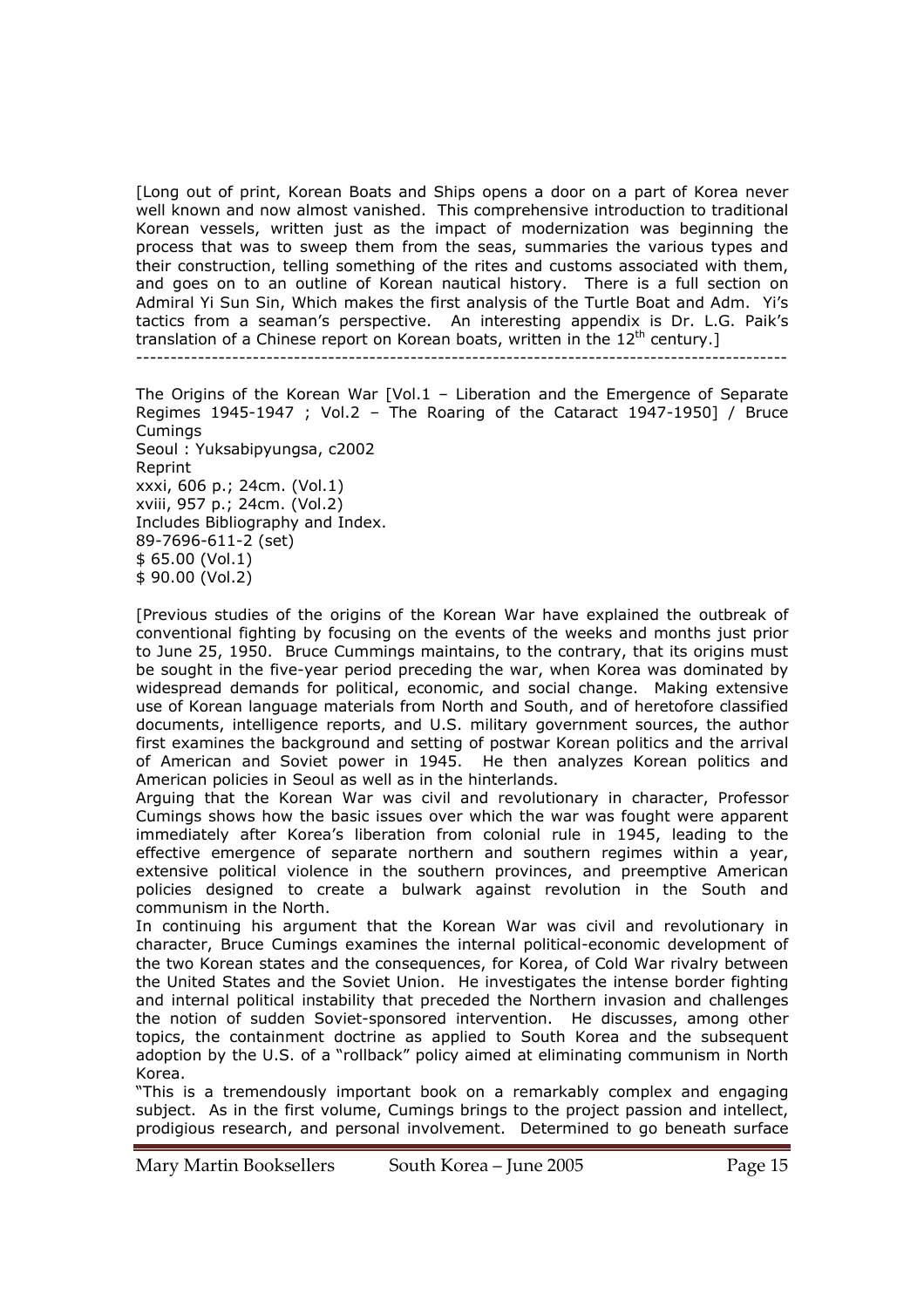appearances, he vividly portrays the ways in which the North and South Korean regimes established and wielded power from 1947 to 1950. His investigation shatters numerous myths about the 'democratic south' and 'Sovietized' North." – Michael Schaller, author of "Douglas MacArthur: The Far Eastern General".]

-----------------------------------------------------------------------------------------------

The Syngman Rhee Presidential Papers : A Catalogue / Compiled by Young Ick Lew, Sangchul Cha, Francesca Minah Hong Seoul : Yonsei University Press, c2005 232 p.; 23cm. IMKS Historical Materials Series No.7 89-7141-676-9 \$ 29.50 -----------------------------------------------------------------------------------------------

A Local Tour : The History and Culture of Cheongeup / Choi Kyu-jeong Korea : ,2002? 197 p.; ill.; 22cm 89-7742-131-4 \$ 15.00

History of the City of Choengeup

-----------------------------------------------------------------------------------------------

Behind the Scenes of Royal Palaces in Korea (Yi Dynasty) / HA Tae-hung Seoul : Yonsei University Press, c1983 ix, 336 p.; 22cm. 89-7141-228-3 \$ 15.00

[The Yi Dynasty's twenty-seven kings ruled Korea for 519 years (1392-1910). The kings, as absolute monarchs, ruled with the assistance of nobles. Except for a few heroic and benevolent monarchs, the kings reigned but not ruled, because many of them were put on the throne in early youth and state affairs were managed by powerful nobles who engaged in factional strife and scrambled for more power for selfish motives.

"Worship of the powerful" was the traditional policy of the ruling classes. The king's court maintained friendly relations with China, but it closed its doors to the rest of the world until the later part of the Dynasty. In its early years arts and crafts of a creative nature flourished. But as time went by the effeminate kings sought tender delights in their palaces more than the stern duties of government, and the ambitious nobles became corrupt, enriching their own lives at the cost of the common people. Thus the dynasty and the country were led to ruin at last when the country became a bone of contention among strong neighbours. The glorious heritage of the ancient culture of Korea thus decayed, until it could bear a new luster in the rebirth of a new nation, the fresh offshoot of a new civilization.]

-----------------------------------------------------------------------------------------------

Kyongbokkung Palace / Translated by Sung-soo 5<sup>th</sup> Edition. Seoul : Youl Hwa Dang Publishers, 1993 Korean Ancient Palaces 1 71 p.; ill.; 20cm. \$ 10.00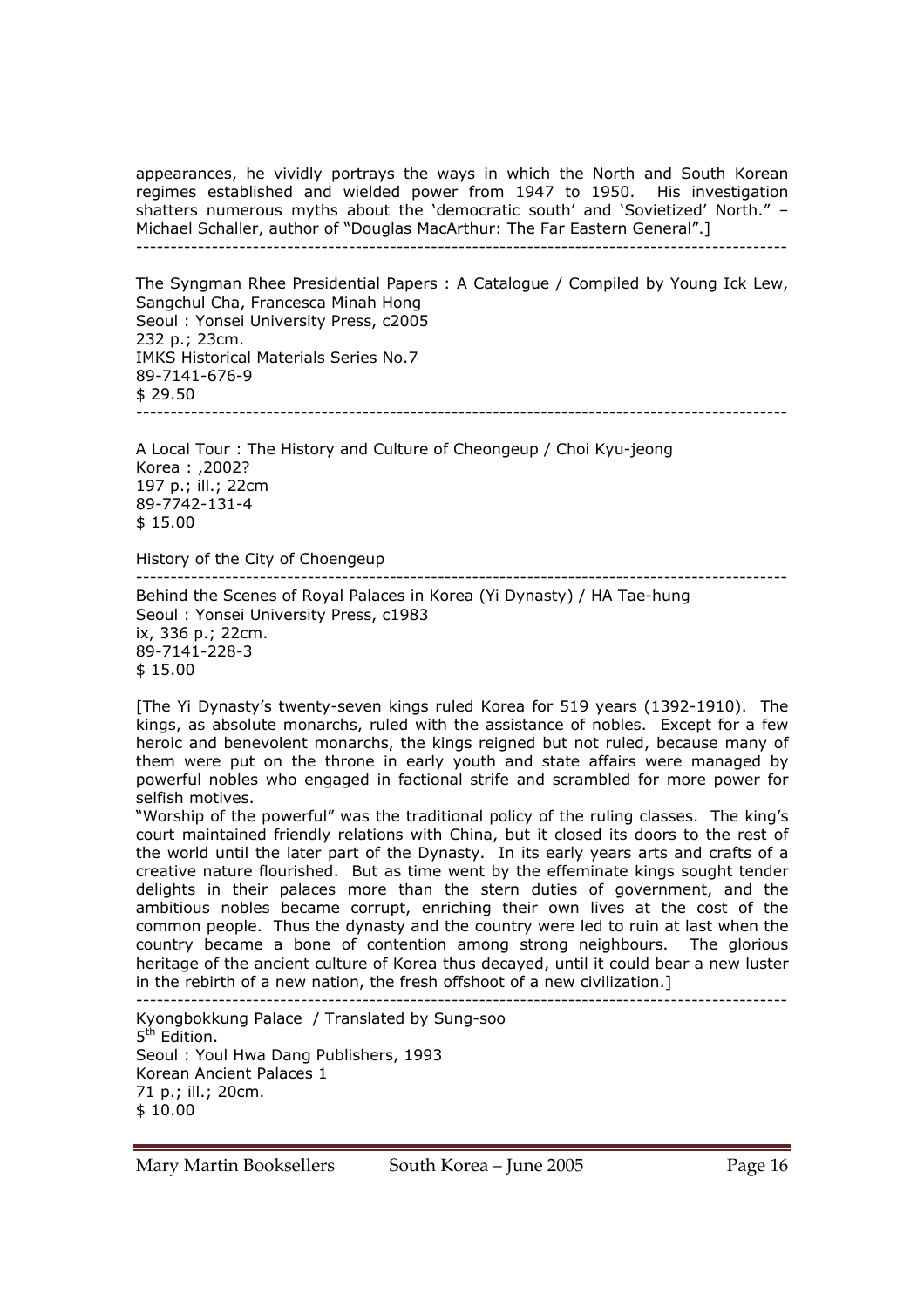[The Kyongbokkung was originally to be built at the site of a detached palace which had been constructed during King Sukjong's reign, but the site was not spacious enough, so it was built to the south of the detached palace. The site of the Kyongbokkung was well-known as an auspicious site for a palace in earlier times, which was derived from an ancient Korean belief.]

-----------------------------------------------------------------------------------------------

Ch'angdokkung Palace / Translated by Sung-soo  $7<sup>th</sup>$  Ed., Seoul : Youl Hwa Dang Publishers, 1996 95 p.; ill.; 20cm. Korean Ancient Palaces 2  $$12.00$ 

[The Ch'angdokkung was originally built as a detached palace in 1405. It was from King Kwanghaegun's reign that the palace became a main palace of Choson Korea for three hundred years.

This is one of the most impressive and important palaces in Korea. Especially, its grandeur and original shape, together with the Piwon, are the attractions here.]

-----------------------------------------------------------------------------------------------

Ch'anggyonggung Palace / Translated by Chul-mo Hahn 2<sup>nd</sup> Edition. Seoul : Youl Hwa Dang Publishers, 1996 46 p.; ill.; 20cm. Korean Ancient Palaces 3 \$ 12.00

[Ch'anggyonggung is at the foot of northern hill, and a stream runs from north to south, flowing in front of the main hall. This southward flow was believed to produce many male descendants. A bridge is over this stream as in all Choson royal palaces.] -----------------------------------------------------------------------------------------------

Toksugung Palace / Translated by Chul-mo Hahn 2<sup>nd</sup> Edition. Seoul : Youl Hwa Dang Publishers, 1993 47 p.; ill.; 20cm. Korean Ancient Palaces 4 89-301-0841-5  $$12.00$ 

[The Toksugung was originally a private residence, which Prince Wolsantaegun, an elder brother of King Songjong, occupied. All the palaces in Seoul was burned down during the Japanese invasion of 1592. It was from then that the Toksugung was used for a temparay palace.

King Kojong, also, stayed here after his abdication from the throne. It was, also, from then that the palace was first called Toksugung, which literally means "in honor of King Kojong's longevity.']

-----------------------------------------------------------------------------------------------

New History of Korea / Lee Hyun-hee Korea : Jimoondang, The Academy of Korean Studies, c2005 xix, 657 p.; 23cm. Koren Studies Series No.30 89-88095-85-5 \$ 59.50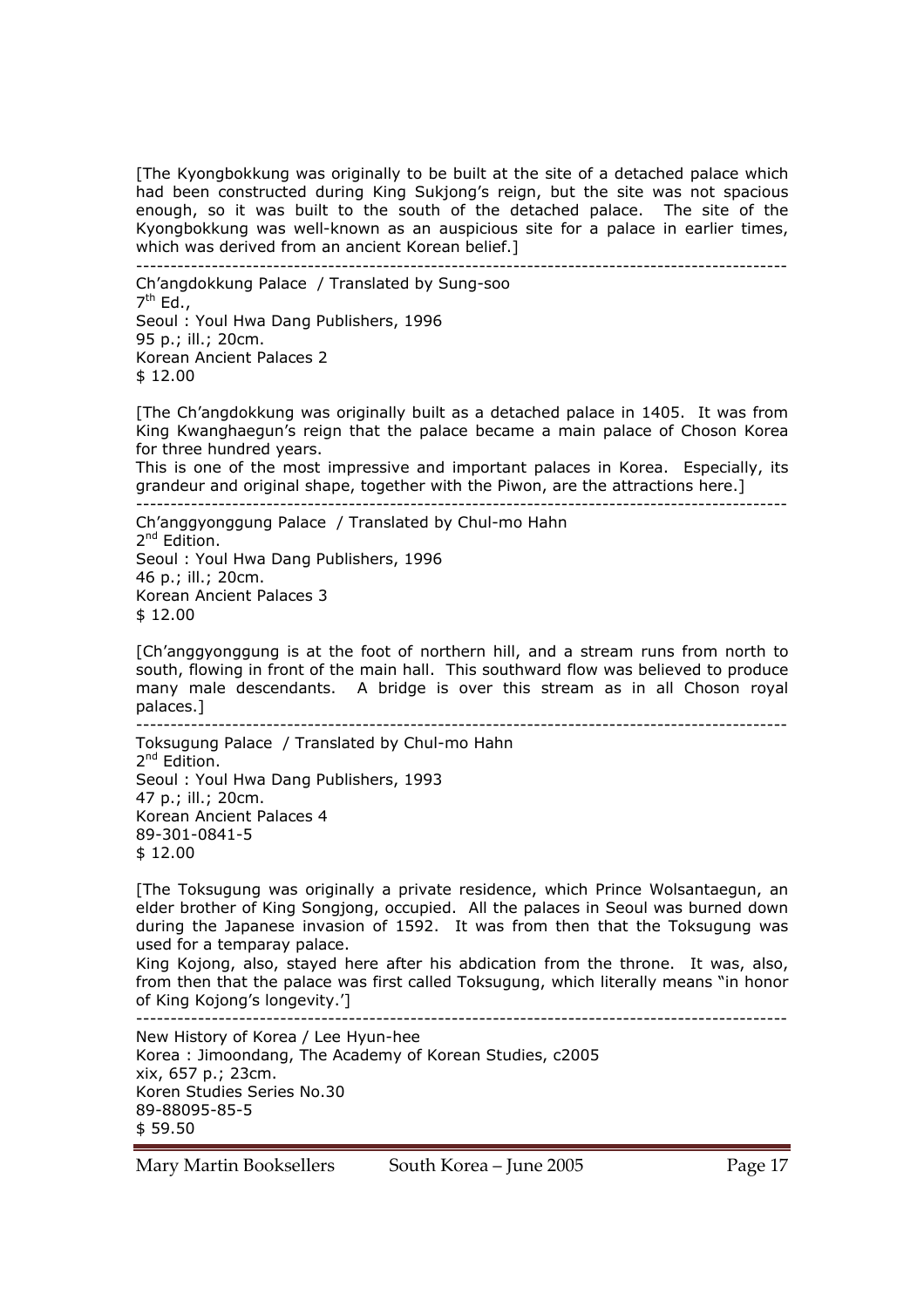[Contents : **Chapter** Part 1 – Pre-State Age Part 2 – The Old Joseon Period Part 3 – The Multiple Kingdoms Period Part 4 – The Three Kingdoms Period Part 5 – Northern and Southern Kingdoms Period Part 6 – The Early Goryeo Period Part 7 – The Late Goryeo Part 8 – Joseon Dynasty Part 9 – Modern Society ----------------------------------------------------------------------------------------------- Pioneers of Korean Studies / Edited by Kim Keong-il

Korea : The Review of Korean Studies, c2004 701 p.; ill.; 23cm. Includes Index 89-7105-515-4 \$ 39.50

[Korean studies has been shaped in diverse ways since the beginning of Korea's modernization in the late nineteenth century. Korean studies as we know today can be said to be the result of indigenous and non-indigenour traditions interacting closely with and mutually influencing each other. What follows in this book is a collection of various portraits of Korean studies with its complexity and diversity originating from a coalescence of these two traditions. Part 1 of this book introduces eleven Korean scholars who have contributed to the development of Korean studies from the end of Joseon dynasty through the Japanese colonial rule to the modern period. Part 2 consists of interviews with prominent scholars working in the field of Korean studies abroad mainly in the US and East Asia.

A glimpse into Koreanists at home and abroad is provided as they share their personal backgrounds such as their personal histories of how they became interested in Korean studies and their views and positions on this subject as an intellectual endeavor and an academic program. In addition, each interview and review invites the readers to engage in serious conversation with these scholars on many of the important and sometimes controversial issues such as the identity of Korean history, the root of capitalism in Korean history, colonial modernity, nationalism, Confucianism, and what was frequently referred to as the "East Asian" perspective. This book contributes to the productive discussion for envisioning the future of Korean studies and will become a bridge for mutual understanding and exchange between diverse and controversial views.]

-----------------------------------------------------------------------------------------------

Click into the Hermit Kingdom : Virtual Adventure into the Choson Dynasty / Yang Sung-jin, Lee Nam-hee Seoul : Dongbang Media Co., Ltd., c2000 xiv, 321 p.; ill.; 22cm. Includes Index 89-8457-034-6 \$ 29.50

[This book is based on extensive search and research of the digitized Choson Annals and is designed to help the reader to grasp the basics of Choson society through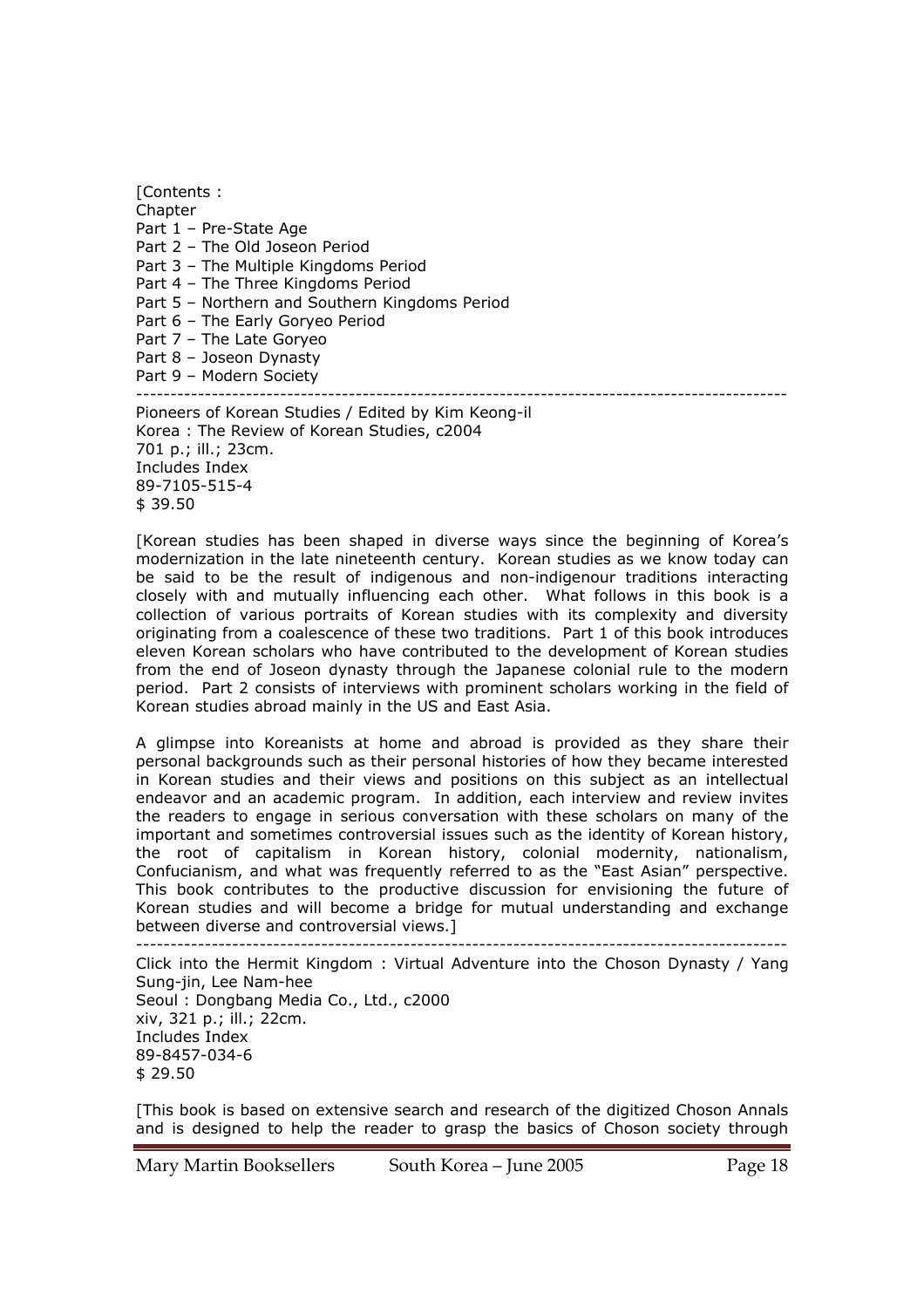numerous articles recorded in the Annals – in English. Instead of a chronological translation of the Annals into English, eye-catching collection of facts and anecdotes, little known or totally kept away from the public's eye, are assembled topic by topic in order to help foreign readers grope for the truth of one of the Asia's longestrunning dynasties. It is far from easy to crack open the Hermit Kingdom's history but it is worth doing so. After all, only the true hermit tells the truth truthfully.]

-----------------------------------------------------------------------------------------------

#### **Law**

International Law in Korean Perspective / Edited by Choong-Hyun Paik Korea : Seoul National University Press, c2004 xxi, 473 p.; 23cm. Includes Index. 89-521-0598-2 \$ 33.50

[It is high time that one took stock of international law study in Korea. I believe that the present book provides a sufficiently panoramic view of various international legal issues Korea faces that one could get a fairly clear sense of the present state of international law research in Korea. The wide range of issues discussed in this book attests, on the one hand, to the grate variety of international legal problems Korea faces and the other, to the growth of a cohesive group of Korean international lawyers who can resolve those problem through close cooperation.] -----------------------------------------------------------------------------------------------

Problems of Constitutional Law in the U.S.A / Myung-Sun Yun Korea : Kyung Hee University Press, c2004 212 p.; 23cm. 89-8222-143-3 \$ 22.50

[Table of Contents : The War Power Legislation: Usurpation or Vindication (?) Legislative Veto: Adjusting the Separation of Power Judicial Review and Majoritarian Democracy Judicial Review and Individual Liberty: A Historical Approach The Right to Privacy v, the Right of the Press: On Balancing of the Two Conflicting Interests Constitutional Right of Sexual Privacy in the U.S.A.] ----------------------------------------------------------------------------------------------- A Comparative Study of Constitutional Issues in Some Nations / Myung-Sun Yun Korea : Kyung Hee University Press,c2004 215 p. ; 23cm. 89-8222-144-1

\$ 22.50

[Table of Contents :

1. Derogation of Human Right in Public Emergency : Especially on the Substantive Guarantees

2. The Development of Privacy Situation in the U.S.A and Korea

3. Legal Status of Women in the U.S.A and Korea

4. Judaism, Confucianism and Democracy : A comparative Study of Democratic Ideals in Transitional Israel and Korea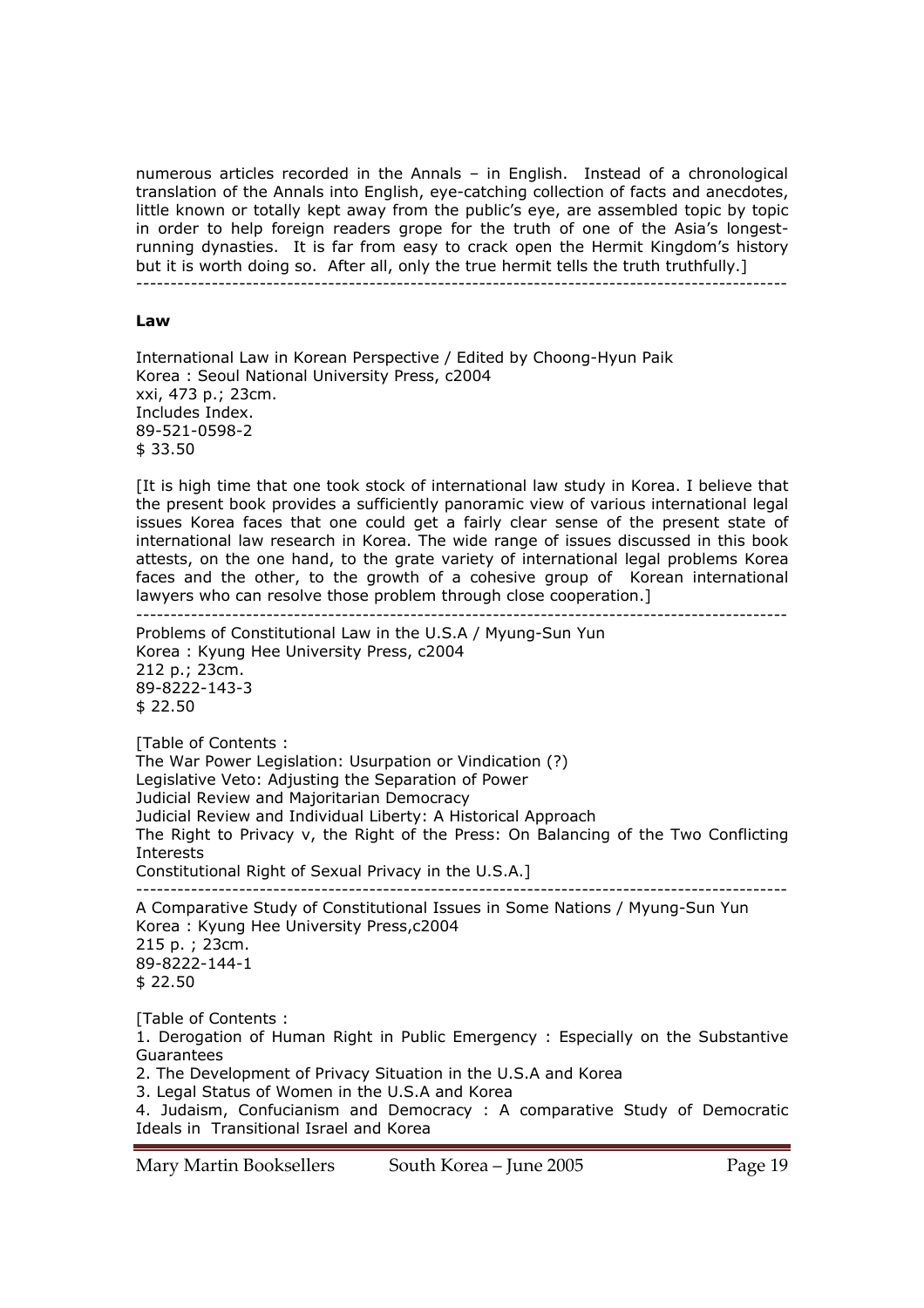5. Law and Moral in Traditional China : The Confucianization and Modernization of Law

6. Foundations of the Constitutional Government under Meiji , Japan,1886-1912.] -----------------------------------------------------------------------------------------------

An introduction to Korean Maritime Law / Lee Sik, Chai Korea : Korea University Press,c1999 vii, 345 p.; 23cm. Includes Index. 89-7641-375-x 89-7641-359-8 (set) \$ 49.50

[The author intends by this book to introduce Korean maritime law to lawyers abroad why may have to deal with cases relating to Korean law on maritime matters. Naturally, readers are presumed to have at least some knowledge about the law in this area.] -----------------------------------------------------------------------------------------------

Challenging the  $21^{st}$  Century with Intellectual Property Rights / Ho-Hung Nahm, Patent Attorney Korea : H.H Nahm International Patent & Law Firm, c2003 v, 405 p. ; 23cm. 89-953591-0-2

\$ 49.50

[This book offers helpful information to all readers, in particular those seeking to become patent attorneys, aspiring entrepreneurs in high-tech industries , the Internet generation,

proprietors, executives, corporate staff, inventors, IPR administrators, the working, youth, students, members of trading companies, the unemployed ,event organized and agents, professional athletes writers, designers, computer programmers, the Internet-related merchants or service providers, publishers, salesman and professionals in various professions and housewives.] -----------------------------------------------------------------------------------------------

A Model of Protecting Constitutional Rights : American Experiences / Myung-Sun Yun Korea : Kyung-Hee University publishing Office, c2004 409 p.; 23cm Includes bibliography. 89-8222-114-x \$ 33.50 [Table of Contents : Preface

Introduction

- 1. The Background and Adoption of the Bill of Rights
- 2. The Institutional Mechanisms for Protecting the Bill of Right
- 3. Social Movement and the Expansion of Constitutional
- 4. Cultural Change and the Evolution of Constitutional Right

5. A Model of Securing Constitutional Rights

Conclusion Bibliography

About the Author.] -----------------------------------------------------------------------------------------------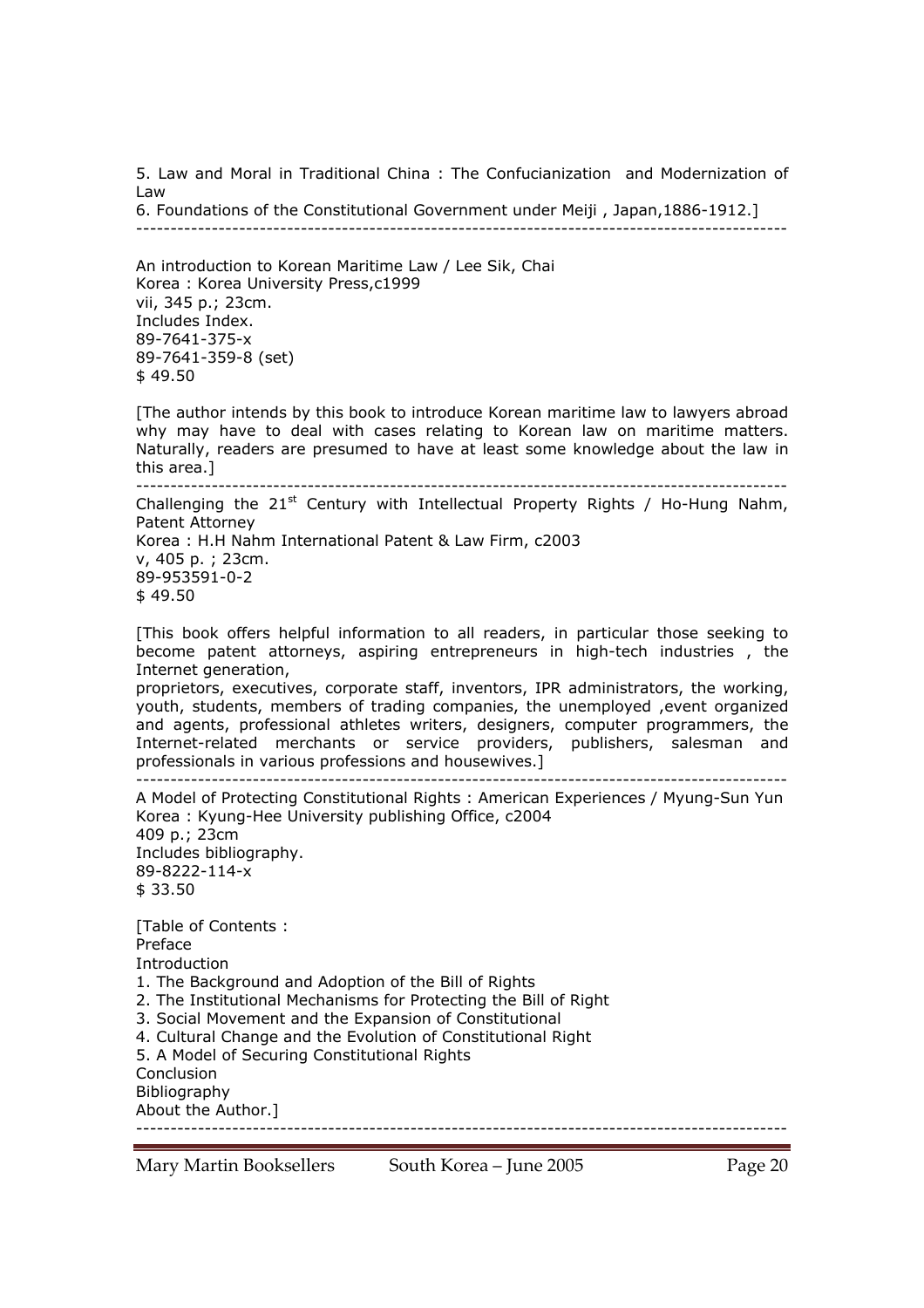### **Linguistics**

Mary Martin Booksellers South Korea – June 2005 Page 21 Chinese Characters : A "Radical" Approach [Learn 2,300 Chinese Characters through their 214 Radicals] / James C. Whitlock Jr. [1<sup>st</sup> Ed. 2001] Seoul : Ilchokak Publishers, c2003 1026 p.; 26cm. 89-337-0439-6 \$ 59.50 ----------------------------------------------------------------------------------------------- Korean Linguistics : Journal of the International Circle of Korean Linguistics – Volume 11, 2002 / Edited by Joe J. Ree Korea : International Circle of Korean Linguistics, [Dept. of English Language and Literature, Kookmin University] 202 p.; 23cm. ISSN : 0257-3784 \$ 25.00 [Contents : A Tribute to Fred Lukoff / Samuel E. Martin Intensity and Brightness in Korean Sound Symbolism / Young-Key Kim-Renaud Korean Case : Extending the Computational approach / William O'Grady Korean as Catalyst in Modern Phonology / Gregory K. Iverson The Korean Effective / Samuel E. Martin The Origin of Sino-Korean Coda-I / Ik-Sang Eom Prosodic Structure and Perception of Korean Domain-Initial Coronal Stops / Kirk Baker On the Functional Load of Phonetic and Phonological Constraints in Three Dimensions / Sang-Oak Lee Pragmalinguistic reatures of KFL Learners in the speech Act of Request / Andrew Sangpil Byon The Semantics of Non-nominal tul in Korean / Changguk Yim.] ----------------------------------------------------------------------------------------------- An aspect of phonetics and Phonology in English Nasal Assimilation / Son-Moon Hwang Korea : [S.N.], 2001 176 p.; 22cm. 89-89191-15-7 \$ 16.00 ----------------------------------------------------------------------------------------------- Aspects of the Acquisition of Quantification : Experimental Studies of English and Korean Children / Hye-Kyung Kang Seoul : Hankook Publishing Co., c2002 281 p.; 22cm. Includes Bibliography. 89-7735-880-9 \$ 19.50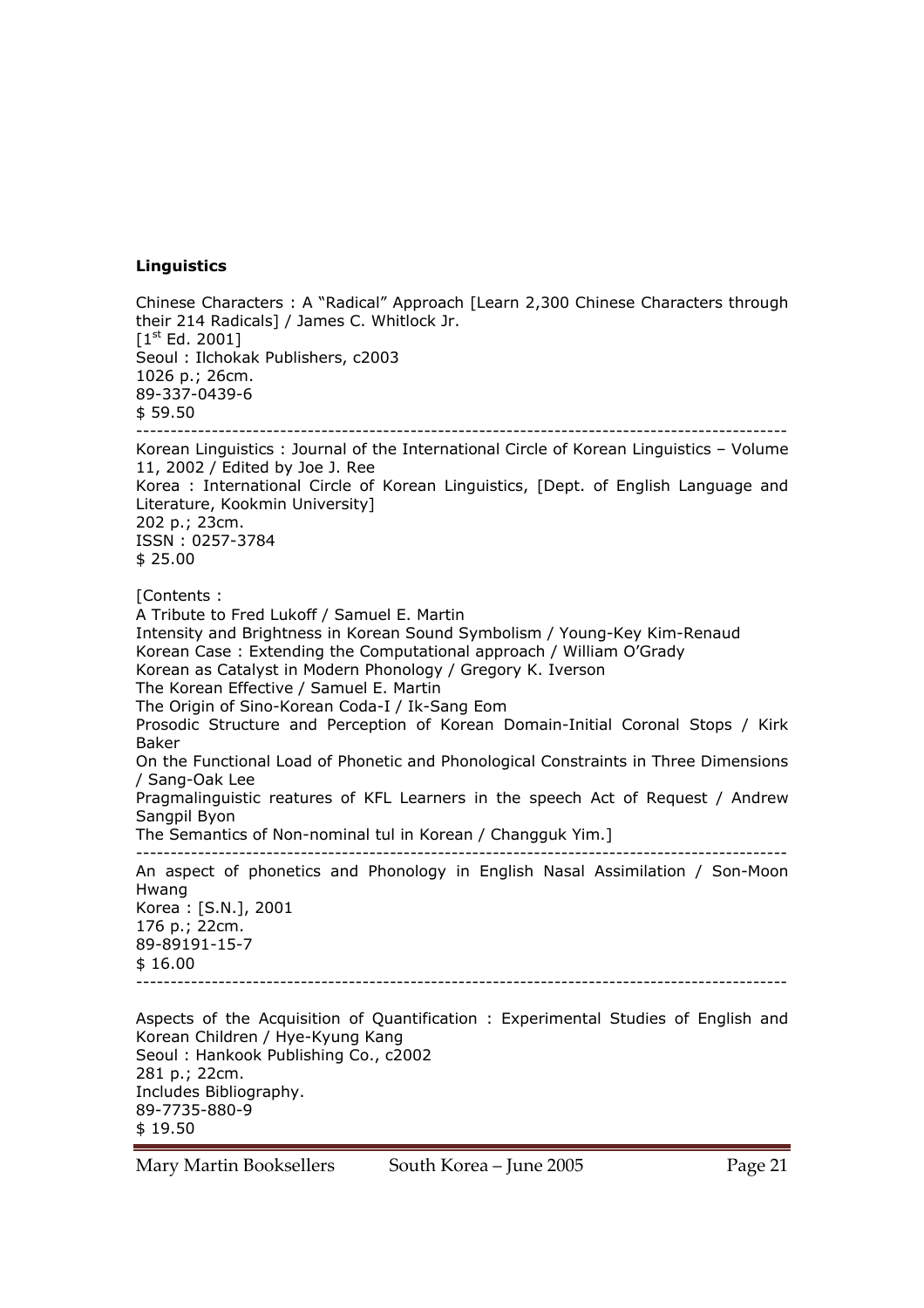[Contents : Abstract Acknowledgements Chapter 1 : Introduction Chapter 2 : Evidence of children's Quantifier Spreading from previous Research Chapter 3 : Quantifier Spreading : A Cognitive and Linguistic Approach Chapter 4 : Experiment I : Quantifier Spreading in English Chapter 5 : Experiment II : Quantifier Spreading in Korean Chapter 6 : General Discussion Conclusion Appendix Bibliography.] ----------------------------------------------------------------------------------------------- Perspectives on Korean Case and Case Marketing / Edited by Byung-Soo Park and Jong-Bok Kim Seoul : Thaehak Publishing Company, 2004 xii, 394 p.; 26cm. 81-7626-920-9 \$ 33.50 ----------------------------------------------------------------------------------------------- Looking into the Structure of English : Studies in Structural Rhythm and Relativity / Nahm-Sheik Park Seoul : Seoul National University press, 2005 xiv, 505 p.; 23cm. Includes Index.

89-521-0608-3 \$ 29.50 [This book explores the structure of English in relation to a number of variables. The

first four chapters focus on the distance variable. Chapters I & II discuss distance as a variable in proximity-triggered structural reduction; Chapters III and IV examine distance as a factor in structural coding of various other types. The last four chapters have to do with "conservation of mass;' as it figures in the structure of English. Chapter V is an overview of the conservation phenomenon in English with the remaining three chapters devoted to specific manifestations thereof.

An empirical account of the language, the present volume addresses some functional questions about the structure of English. These questions relate to word order, style, language processing and systematic variation of meaning and form, among other things. They also bear on word formation with reference to affixization, cliticization and feature inheritance. Thus this book should arguably be of interest not just to teachers and learners of English but also to linguists, theoretical as well as applied.]

-----------------------------------------------------------------------------------------------

An Introduction to English Language Debate in Asia / Edited by Brendan M. Howe Seoul : Ewha Womans University Press, c2005 202 p.; 22cm. Jang-Hee Yoo Series On International Studies, Volume 1 89-7300-631-2 \$ 18.00 ----------------------------------------------------------------------------------------------- Translation and Textuality : A Case study of English-Korean Translation / Sung Hee Kirk

Reprint  $[1<sup>st</sup> Ed. 2001]$ 

SNU/LEI Series 2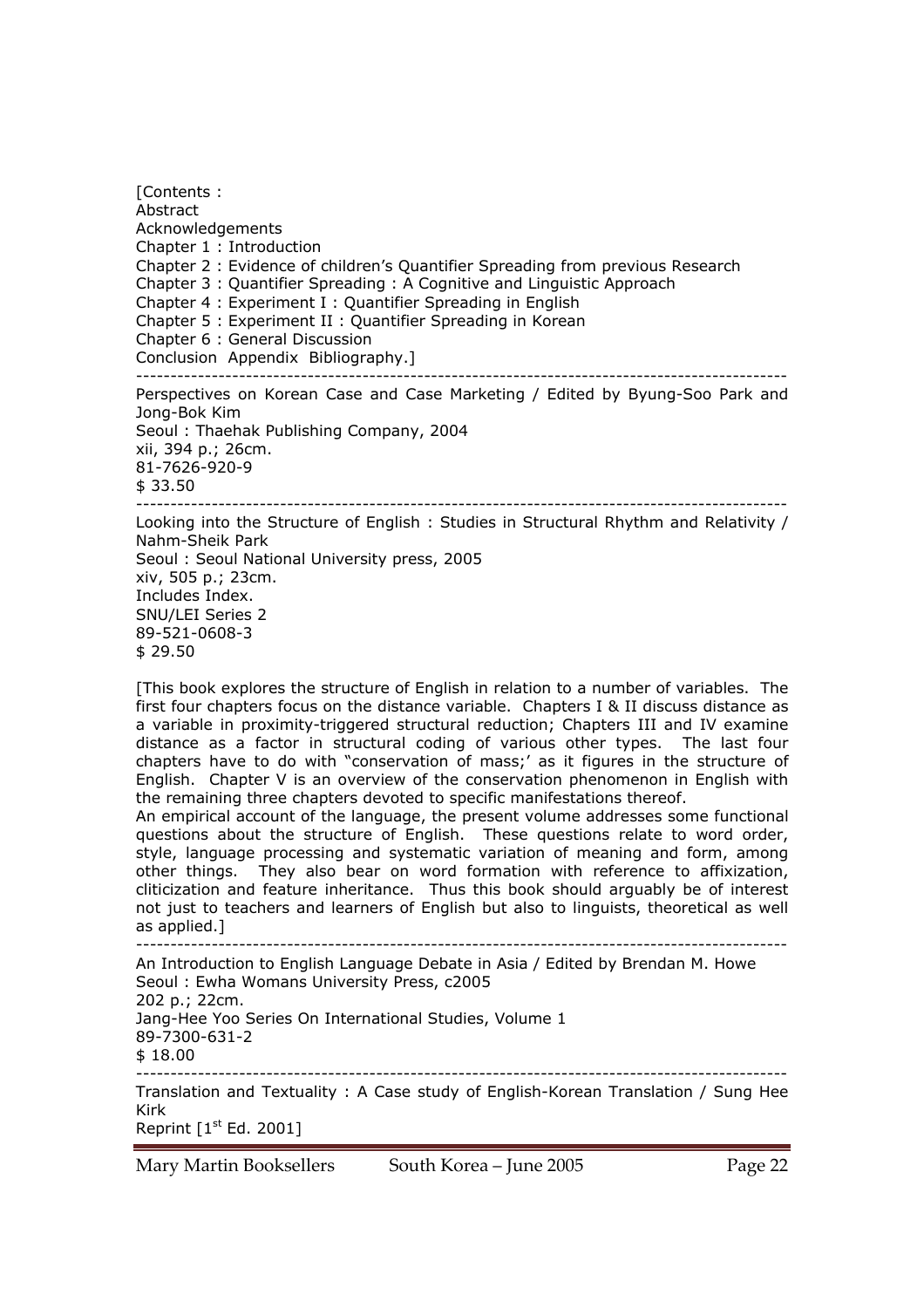Seoul : Hankook Publishing Co., 2003 262 p.; 22cm. Includes Bibliography and Index. 89-7735-855-8 \$ 18.00

-----------------------------------------------------------------------------------------------

Explorations in Korean Language and Linguistics / Edited by Gregory K. Iverson and Sang-Cheol Ahn Seoul : Hankook Publishing Co., 2003 614 p.; 26cm. 89-7735-987-2  $$44.00$ 

[This volume presents a collection of 39 leading papers on Korean language and linguistics selected from the Thirteenth conference of the International Circle of Korean Linguistics held in Oslo, Norway during July 8-10, 2002.]

----------------------------------------------------------------------------------------------- Selected Papers from the Twelfth International Conference on Korean Linguistics /

Edited by Hee-Don Ahn and Namkil Kim Korea : [S.N.], 2002 558 p.; 23cm. 89-89191-27-0

\$ 30.00

[This volumes contains papers selected from the  $12<sup>th</sup>$  International Conference on Korean Linguistics held at Phabha, Czech Republic from July 13 through 15, 2000.] -----------------------------------------------------------------------------------------------

Linguistics in the morning Calm: Selected Papers from SICOL-1981 / Edited by The linguistic Society of Korea Korea : Hanshin Publishing Company, c1982 xv, 766 p. ; 23cm. \$ 39.50

Part One :

Lexical Morphology and Phonology / Paul Kiparsky The Rise and Rite of Non-Liner Phonology / Chin-W. Kim Frame Semantics / Charles J. Fillmore Categories : An Essay in Cognitive Linguistics / George Lakoff Subcategorization, Constituent Order, and the Notion "Head" / Gerald Gazdar and Geoffrey K. Pullum Derivational Grammar vs. Representational Grammar / Henk Van Riemsdijk Remarks on Grammatical Relations / Theo Vennemann Is there a Semantic Motivation for Syntactic Relations? Remarks on Vennemann's "Remarks on Grammatical Relations" / Hans-Heinrich Lieb The Sound of Meaning / John R. Ross Part Two :

In Search of Korean Functional Nouns / Rafael Abasolo Karlgren's Vowels / Eung-Jin Baek Echo Utterances in Korean : Form and Function / Suk-Jin Chang Monitoring the Reading Process / Charles J. Fillmore On Syntactic Categories / Gerald Gazdar On ECP and its role in Linguistic Theory / Takashi Imai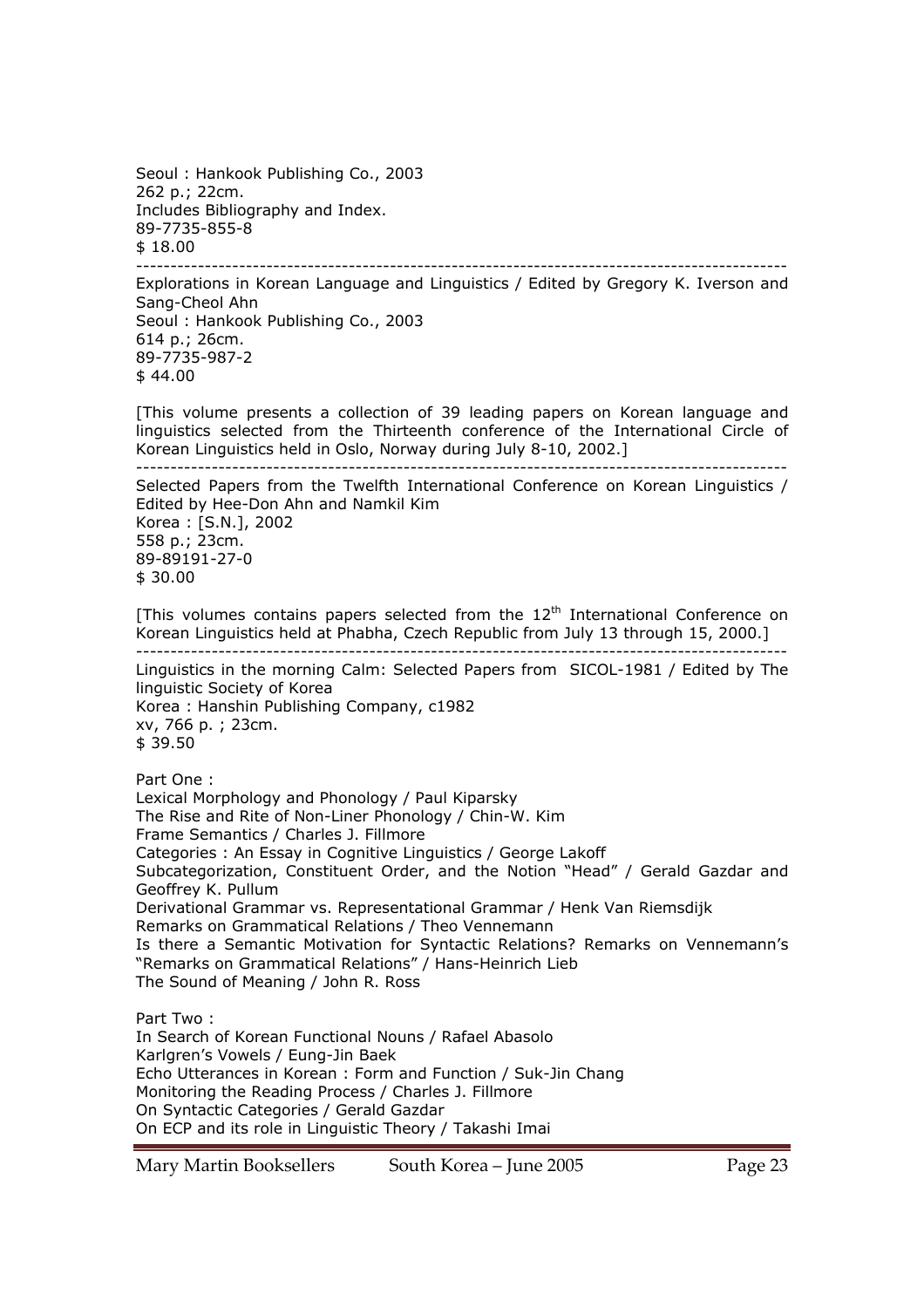Transformational vs. Lexical Analysis of Japanese Complex Predicates / Kazuko Inoue The Development of Topic and Subject in Chinese and English / Heng-hsing Jeng Epenthesis and Elision in Metrical Phonology / Chin-W. Kim Verb Phrase Complements in Korean / Nam-Kil Kim Neutralization and Phonological Theory / Soo-Gon Kim I-Deletion in Korean / Young-Key Kim-Renaud A Well-formedness Condition on Syllable Structure / Byung-Gun Lee Explanation in Semantic Analysis / Chungmin Lee Semantics of Questions / Ik-Hwan Lee Language and Consciousness / Kee-dong Lee On Glossolalia / Sang-Oak Lee Constructions in-nikka and – oso as Logical Formulations / Fred Lukoff and Ki-Shim Phonetics : A Biological Perspective / Peter F. MacNeilage Features, Markedness, and Order in Korean Phonology / Samuel E. Martin Capacity in Sound Change and the Acquisition in Phonology / Tomonori Matsushita Axiomatics as the future Direction of Language Theory / Ty Pak The Double subject Constructions Revisited / Byung-Soo Park An Electromyographic study of Laryngeal Adjustments for the Korean stops / Hea suk Park, Hajime Hirose, Hirohide Yoshioka, Masayuki Sawashima, and Hiroyuki Umeda Some Observations Concerning the English Article / Joe J. Ree Hologramming in a Robert Frost Poem : The Still Point / John R. Ross Locality Principles in Syntax and Phonology / Henk Van Riemsdijk P as a Phonogram in Early Korean Writing / Werner Sasse Some remarks on the formation of German Noun-Noun Compounds / Soo-Song Shin On Functional aspects of Deletion Phenomena / Dong-Whee Yang The Semantics of In That-S Constructions / In-Seok Yang ----------------------------------------------------------------------------------------------- Linguistics in the morning Calm 2: Selected Papers from SICOL-1986 / Edited by The linguistic Society of Korea Korea : Hanshin Publishing Company, c1988 viii, 638 p. ; 23cm. \$ 39.50 ----------------------------------------------------------------------------------------------- Linguistics in the morning Calm 3 : Selected Papers from SICOL-1992 / Edited by Ik-Hwan Lee Korea: Hanshin Publishing Company, c1995 xiv, 809 p. ; 23cm. \$ 39.50 ----------------------------------------------------------------------------------------------- Linguistics in the morning Calm 4: Selected Papers from SICOL-1997 / Edited by Sung-Yun Bak Korea : Hanshin Publishing Company, c1988 xiii, 548 p. ; 23cm.  $$39.50$ ----------------------------------------------------------------------------------------------- **Literature**  Songs of Choson / Chong Kugin; Translated by Kevin O'Rourke Korea : Kyung Hee University Press, c2004 123 p.; 23 cm. 89-8222-134-4 \$ 16.50 -----------------------------------------------------------------------------------------------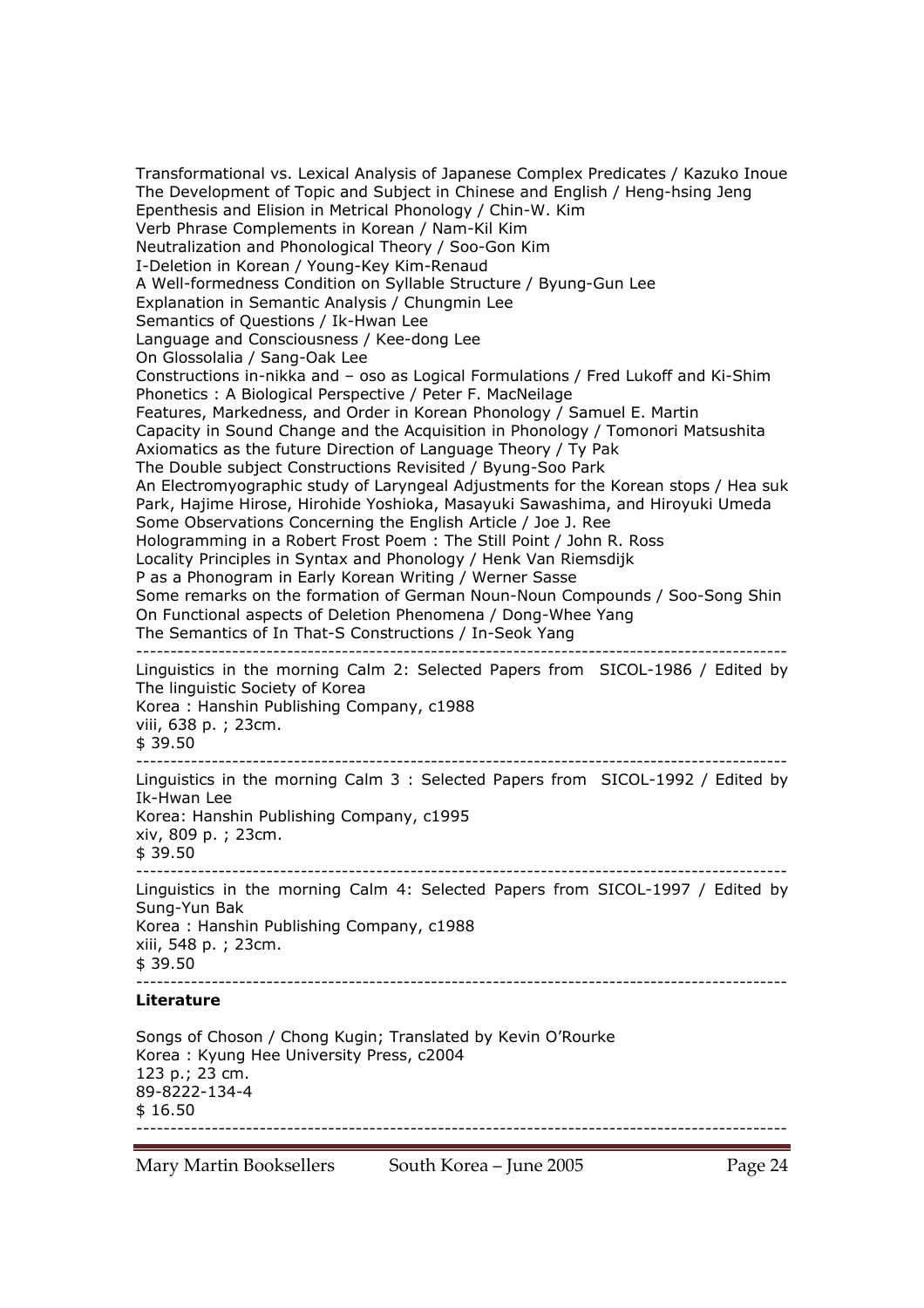Eternity Today : Selected Poems by Ku Sang / Ku Sang [Translated by Brother Anthony, of Taize] Korea : B1 Korean Publishers Association, [Seoul Selection], c2005 159 p.: ill.; 21 cm. 89-953760-6-6 \$ 15.00 -----------------------------------------------------------------------------------------------

Island of Fantasy : A Memoir of an English Teacher in Korea / Shawn Matthews Korea : Shawn Matthews, c2005 188 p.; 21 cm. 1-4116-1152-7 \$ 16.50

[In this memoir, the author says goodbye to a mundane existence in America and, given a free air ticket and an apartment, ventures to teach English on a remote island off the coast of South Korea. Dubbed the Island of Fantasy, Koje-do is a mixture of charm and peaceful beauty, but in its city center sits Wonder School a place of frantic chaos and disorganization. Treated like an English speaking slave by the school's owners, Shawn Matthews Struggles to teach students unlike anything his unscrupulous(yet amusing) recruiter had depicted. Outside the job he meets a cast of memorable characters including

the mysterious choi and two-timing Natasha.]

-----------------------------------------------------------------------------------------------

Actas Del XI Coloquio Internacional De La Asociacton De Cervantistas : Seul, 17-20 de noviembre de 2004 / Edited by Chul Park [In memoriam Jose Maria Casasayas] Korea : Universidad Hankuk de Estudios Extranjeros, c2005 vii, 587 p.; 24cm. 89-7464-348-0 In Spanish \$ 49.50

Collection of Articles of the Cervantes Society held in Korea – Articles in Spanish -----------------------------------------------------------------------------------------------

The Edge of Nothing : An Existentialist Reading of William Faulkner / Wook-Dong Kim Korea : American Studies Institute, Seoul National University, [Hawoo Publisher], c1992 243 p.; 23 cm. Includes Bibliography and Index. Hawoo American Studies Series No. 2 \$ 15.00 ----------------------------------------------------------------------------------------------- Journey into the Past : The Historical and Mythical Imagination of Barth and Pynchon / Seong-Kon Kim Korea : American Studies Institute, Seoul National University, [Hawoo Publisher], c1992 ix, 194 p.; 23 cm. Includes Bibliography and Index. Hawoo American studies Series No. 1 \$ 15.00 [Contents : Part I: Divine origin vs. Human Beginning and Archetypal quest

Part II: Night-Sea journey: The postmodern mythos – John Barth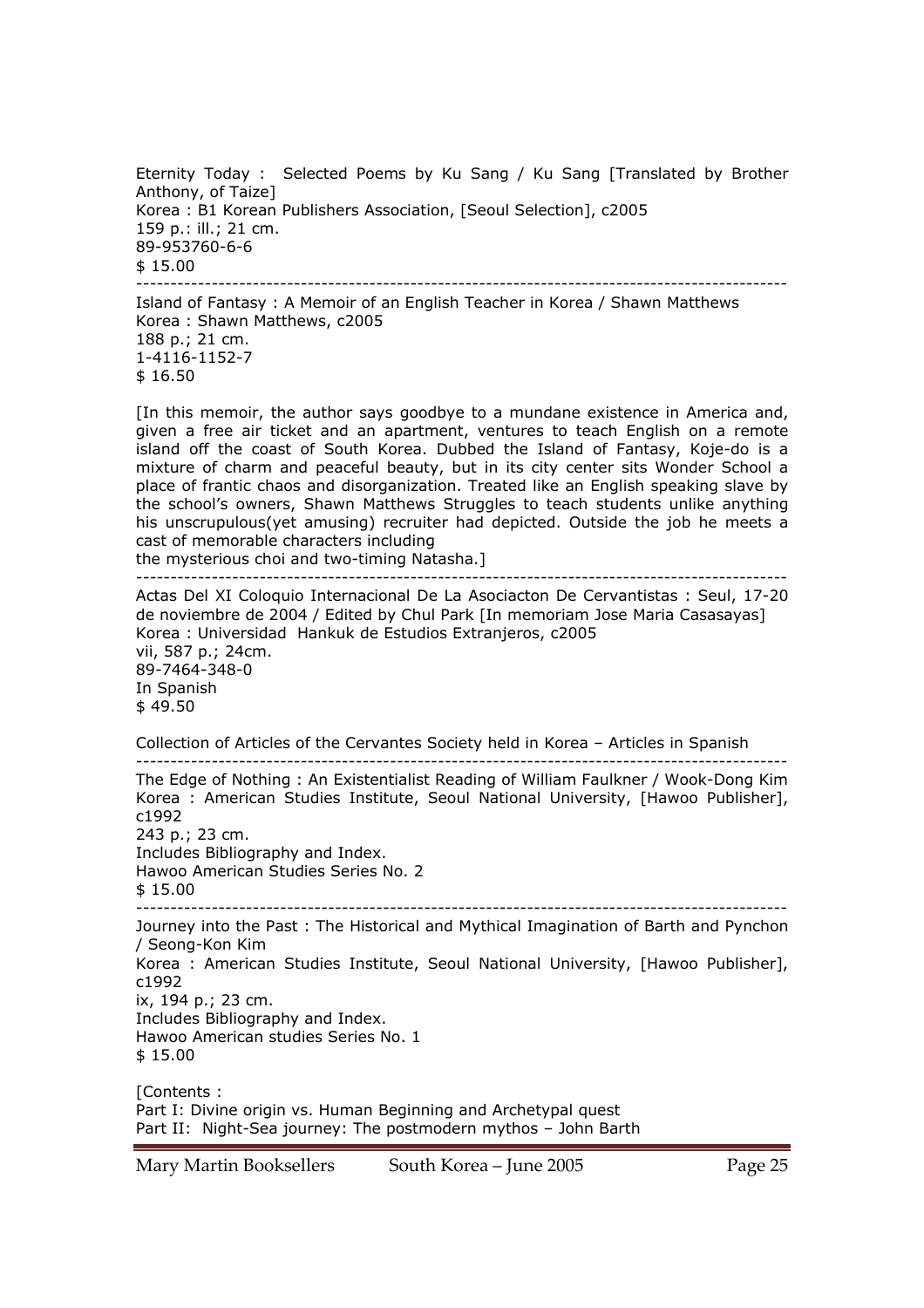Part III: The imminence of revelation: Illumination or Annihilation?- Thomas Pynchon Part IV: In the age of crises: Alienation and Accommodation

-----------------------------------------------------------------------------------------------

## **Official Publications**

2002 Life Tables for Korea Korea : National Statistical Office,2004 1599-3361  $$25.00$ 

Life Tables for Korea includes various statistical tables which explain in detail the long-fading process from the birth to the death of people's life. In short. these tables show the possible average life-span of people by age group-by the average life-span, we can measure and estimate how long any person belonging to an age group can live if we assume that people would die according to the death probability by age group. Furthermore, the life tables are used as basic data for the projection of population, the calculation of insurance fees and the establishment of compensation, etc. Life tables are produced based on the administrative reports on vital events(death).

----------------------------------------------------------------------------------------------- Annual Report on the Cause of Death Statistics- 2003 Korea : National Statistics Office, 2004 1599-0486 \$ 35.00 ----------------------------------------------------------------------------------------------- Annual Report on the Economically Active Population Survey Korea : National Statistical Office,2004 1228-8411  $$30.00$ ----------------------------------------------------------------------------------------------- Annual Report on the Vital Statistics (Live Birth Deaths) -2003 Korea :National Statistical office,2004 1599-046x \$ 29.50 ----------------------------------------------------------------------------------------------- Annual Report on the Vital Statistics (Marriage-Divorce) -2004 Korea : National Statistics Office, 2005 1599-0478 \$ 29.50 ----------------------------------------------------------------------------------------------- Report on the Social Statistics Survey - 2004 Korea :National Statistical Office,2005 1228-9507 \$ 35.00 Report on the Social Statistics Survey is published to provide information on personal

views and social concerns of the Korean people for the purpose of evaluating the quality of life -----------------------------------------------------------------------------------------------

Mary Martin Booksellers South Korea – June 2005 Page 26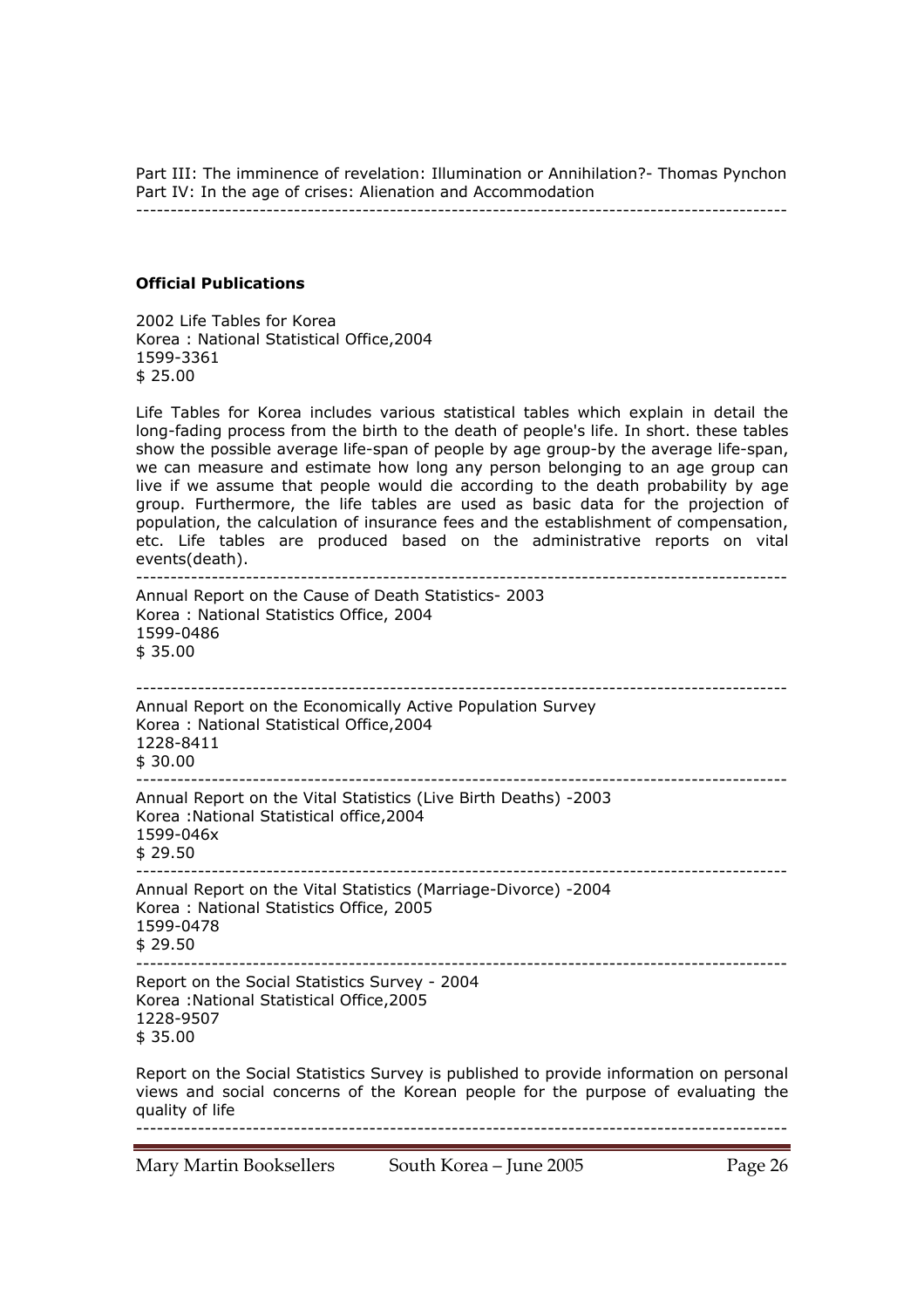Annual Report on the Internal Migration Statistics -2004 Korea : National Statistical Office,2005 1228-9019  $$29.50$ 

-----------------------------------------------------------------------------------------------

Resident of Registration Population 2004 Korea: National Statistical Office,2005 1599-2152 \$ 25.00

Resident of Registration Population is published to provide data on the changes of the size & structure of the population, and the generations by administrative districts(City, Province, Si, Gun, Gu, Eup, Myeon and Dong) after compiling data on residents of registration population as of December 31th every year.

----------------------------------------------------------------------------------------------- Annual Report on the Consumer Price Index - 2004 Korea : National Statistical Office, 2005 1228-8268  $$30.00$ -----------------------------------------------------------------------------------------------

Agricultural Census Report :2000 Korea :National Statistics Office, 2002 11v. 1599-4481 \$ 250.00 (Set of 11 Volumes)

Agricultural Census Report provides statistical data on the number of farm households by size of cultivated land, the type of farming, crops and livestock. -----------------------------------------------------------------------------------------------

Fisheries Census Report - 2000 Korea :National Statistics Office,2002 3v. \$ 75.00 (Set of 3 Vols)

Fisheries Census Report provides data such as the number of fishery households, the fishery household population and the number of fishery workers by administrative districts(city, province, si, gun and gu) -----------------------------------------------------------------------------------------------

Report on the Survey of Wholesale and Retail Trade- 2003 Korea : National Statistics Office,2004 1599-5194  $$45.00$ 

Report on the Survey of Wholesale and Retail Trade provides statistical data for analyzing the structure and current state of wholesale & retail trade, hotels and restaurants. It includes data on the number of establishments and workers by province, wholesale & retail trade, hotels and restaurants by groups of industry and size of workers.

----------------------------------------------------------------------------------------------- Report on the E-Commerce Survey - 2003 Korea :National Statistics Office,2004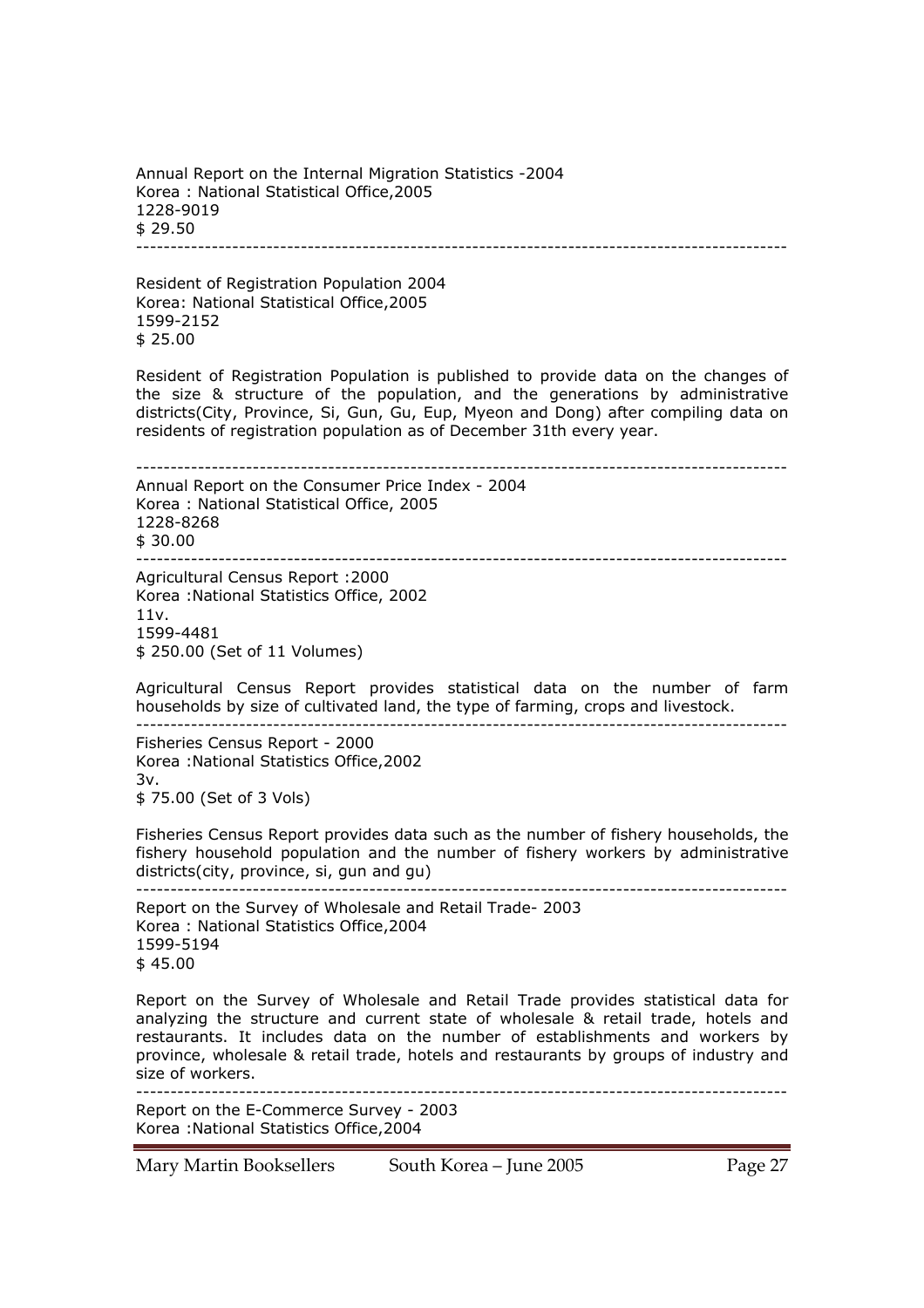1738-4974 \$ 30.00

Report on the E-Commerce Survey provides data on the size of e-commerce transactions between customers such as B2C, B2B and B2G. -----------------------------------------------------------------------------------------------

Report on the Transport Survey - 2003 Korea :National Statistical Office,2004 1599-0630  $$30.00$ ----------------------------------------------------------------------------------------------- Report on Enterprises -2002 Korea :National Statistical Office,2004 1599-1440 \$ 29.50 Report on Enterprises consists of data on enterprises of mining, manufacturing, construction, transportation, communications, electricity, gas and water and data on the structure of small & medium enterprises and venture enterprises. -------------------------------------------------------------------------------------- Report on the Census on Basic Characteristics of Establishments -2003 Korea :National Statistical Office,2004 1599-0605 \$ 35.00

Report on the Census on Basic Characteristics of Establishments includes comprehensively the results of Census on Basic Characteristics of Establishments conducted annually by 16 provinces. Data on the name, location, foundation date, and number of workers of all the establishments with more than 1 worker are included.

-----------------------------------------------------------------------------------------------

----------------------------------------------------------------------------------------------- Report on the Construction Work Survey : 2003 Korea :National Statistical Office, 2004 1599-1407 \$ 30.00 -----------------------------------------------------------------------------------------------

Report on Industrial Census - 2003 Korea :National Statistics Office, 2005 Quinquennial 4v. \$ 90.00 (4 Vols)

Report on Industrial Census covers the establishments of the mining, manufacturing, and electricity·gas·water supply with more than one employer. Data on employment, wages, value of shipments, value of inventories, production cost, tangible fixed assets, water capacity, and amount of cutting machinery are included.

Volume 1. Whole Country Volume 2. Regional Volume 3. Enterprises Volume 4. Others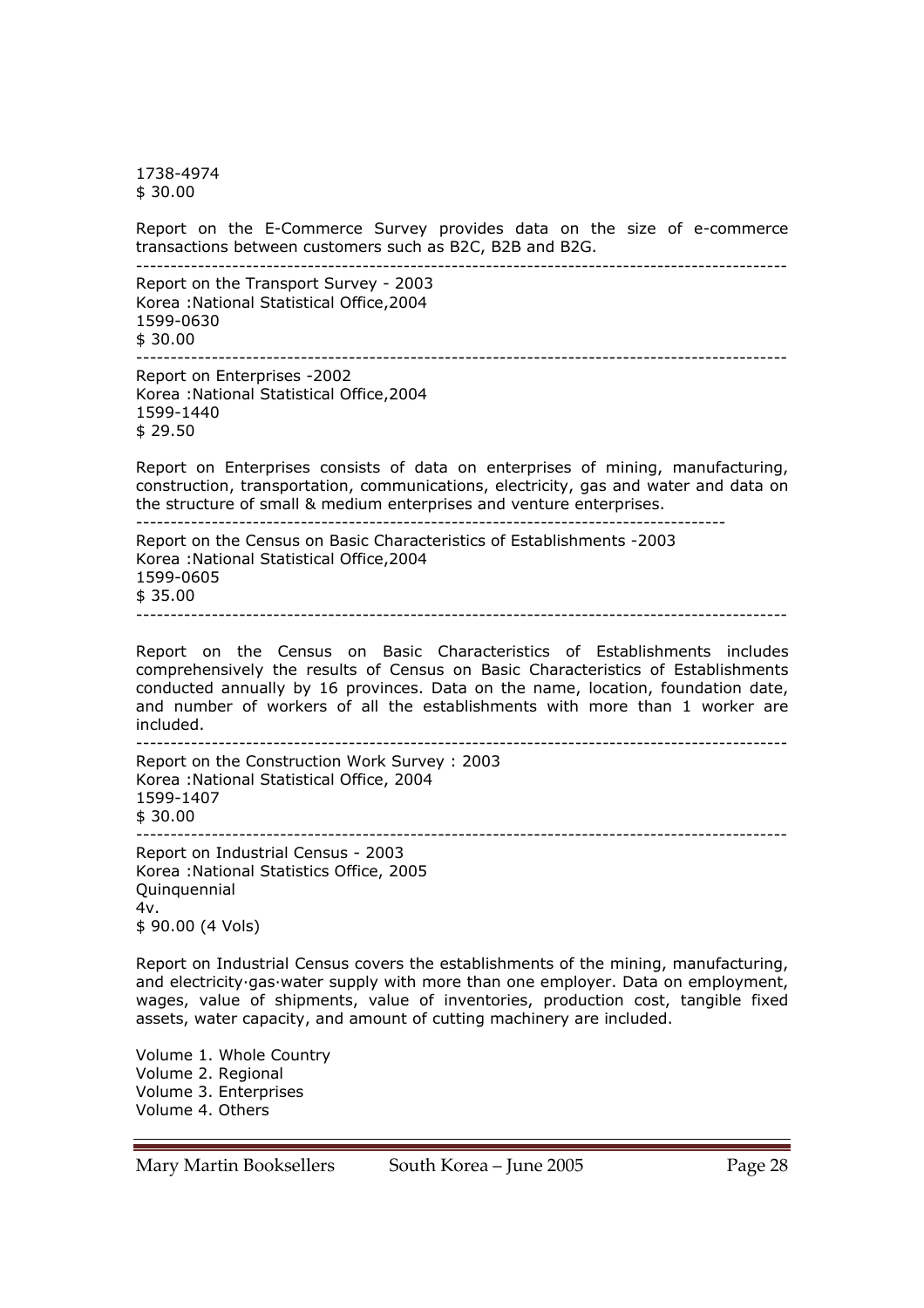Report on Mining and Manufacturing Survey-2003 Korea :National Statistical Office, 2004 1599-1350 \$ 75.00 -----------------------------------------------------------------------------------------------

Korea - 2004 Annual Report on Monthly Industrial Production Statistics Korea : Korea National Statistical office, 2005 789 p.; 26cm. ISSN : 1228-9078 \$ 45.00 --------------------------------------------------------------------------------------- 2004-Social Indicators in Korea Korea : Korea National Statistical office, 2005

792 p.; 26cm. ISSN : 1599-0907  $$45.00$ 

## -----------------------------------------------------------------------------------------------

**Korea Statistical Yearbook 2004**  51<sup>st</sup> Editon Korea : Korea National Statistical office, 2005 924 p.; 26cm. ISSN : 0075-6873 \$ 75.00

Korea Statistical Yearbook is the most comprehensive statistical compendium in Korea. Total 19 chapters of the Yearbook provide statistical tables including timeseries data of 10 or more years, which have been compiled by National Statistical Office, other Ministries of the Government and other institutes in Korea -----------------------------------------------------------------------------------------------

### **Oriental Medicine**

Longevity and Life Preservation in Oriental Medicine / Lee Je-Ma Korea : Kyung Hee University Press, c1996 v. ; 23cm. 89-8222-008-9  $$49.50$  $-$ An Introduction to Sasang Constitutional Medicine / Song II-Byung Seoul : Jimoondang International, c2005 xv, 246 p.; 23cm. Includes Index. Korean Studies Series No. 29 89-88095-78-2 \$ 35.00 [Contents : Part 1 : Achieving Health through knowledge of Your Constitution Chapter 1 : Achieving Health through Knowledge of Your Constitution Chapter 2 : Methods of Differentiating Sasang Constitutions Chapter 3 : Daily Health Maintenance Using Sasang Constitutional Theory Part II : Understanding Sasang Constitutional Medicine Chapter 4 : Understanding Sasang Constitutional Medicine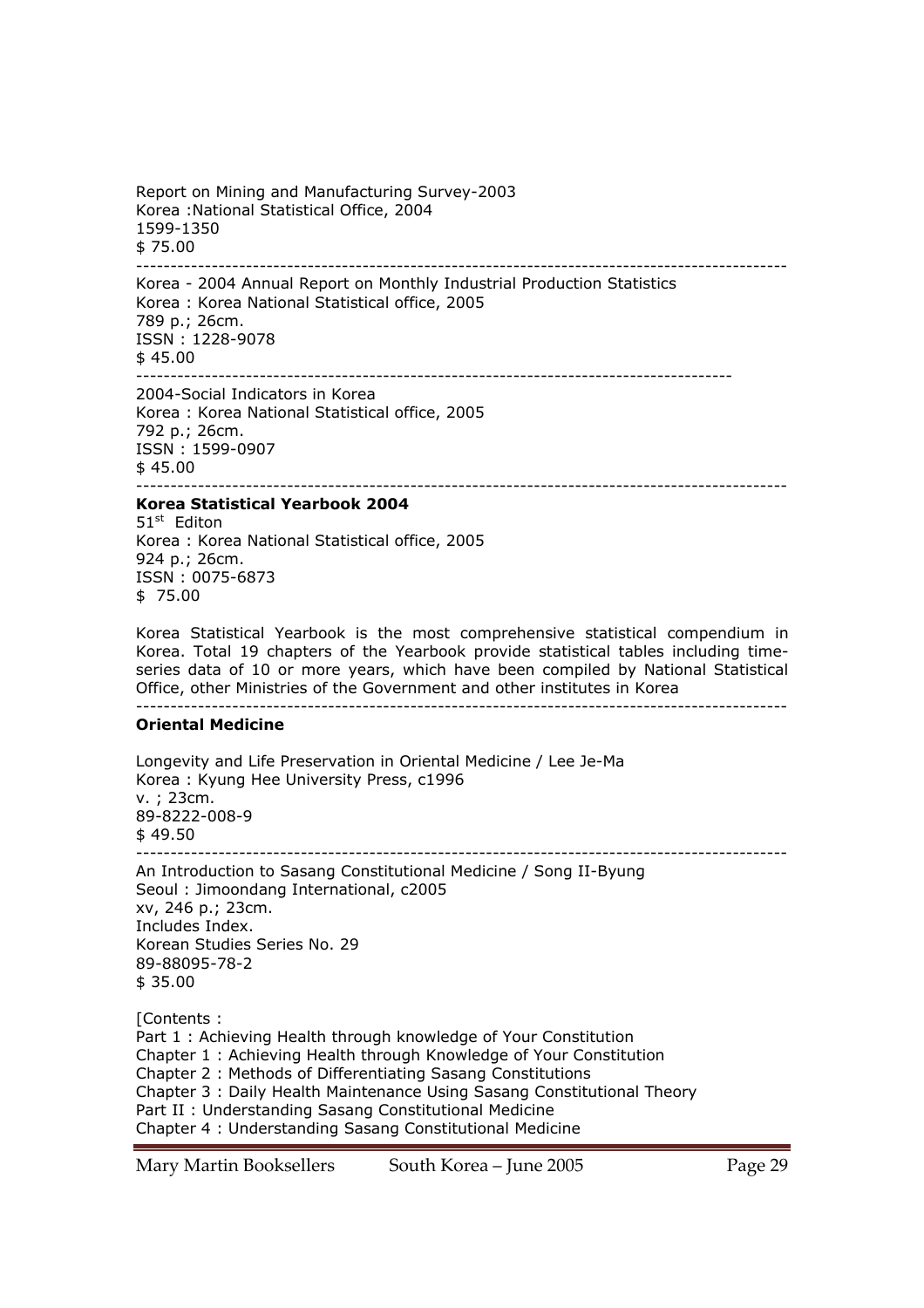Chapter 5 : Teachings on Health Cultivation by Dr. Lee Je-Ma Glossary Index.] -----------------------------------------------------------------------------------------------

### **Politics & International Relations**

Tasks and Times : Memoirs of Lee Tong Won, Foreign Minister who Finalized the ROK-Japan Normalization Treaty / Lee Tong Won,Hyun-key Kim Hogarth Seoul : Jimoondang, 2004 89-88095-81-2 370p. \$ 34.50

This book is a collection of memoirs by Lee Tong Won, the former foreign minister responsible for finalizing the normalization treaty between Korea and Japan in 1965. Despite the controversy surrounding Park Chung Hee in Korean history, his administration is credited for spawning Koreai<sup>-</sup>s rapid economic development and leading its transformation from an impoverished agricultural nation to a modern industrialized powerhouse. However, those who helped Park in the process have hardly been given any recognition. As told by one of the dynamic members of Parki<sup> $-$ </sup>s early post-revolution team, this book presents the untold stories behind one of the most turbulent periods of Korean history. This book gives the reader an accurate picture of what went on behind the scenes in the formative years of Korea.

----------------------------------------------------------------------------------------------- The 21<sup>st</sup> century and the Korean People : Selected Speeches of Kim Dae-jung, 1998-2004 Korea : Hakgojae Publishing Co., c2004 324 p.: 25cm. 89-5625-031-6 \$ 33.00

[The  $21<sup>st</sup>$  century is an era of knowledge based economy. It is a transition period where the focus is being shifted from industrial capital to knowledge. The Korean people have more potential than any other nation to adapt well and excel in the knowledge-based economy of the  $21^{st}$  century. Korea has a precedent of having achieved democracy through its own dedication and sacrifice. It will especially make exclusive developments in the culture industry, which will be one of the core industries of the  $21^{st}$  century, due to the outstanding cultural creativeness of the Korean people.

The  $21<sup>st</sup>$  century is an era of globalization, we must adapt to this trend and must not confine ourselves to the boundaries of our nation but look at the world with a broader perspective and participate in the global stage. We must enter an era of global competition and cooperation in all areas ranging from economics to culture. In that sense, the development of inter-Korean relations in imperative not just for the benefit of the two Korean people to fully participate in the trend of globalization and become a key player in this time and age.] -----------------------------------------------------------------------------------------------

Introduction to International Studies / Edited by Jang-Hee Yoo Korea : Ewha Womans University Press, c2002 390 p.: 23cm.

Mary Martin Booksellers South Korea – June 2005 Page 30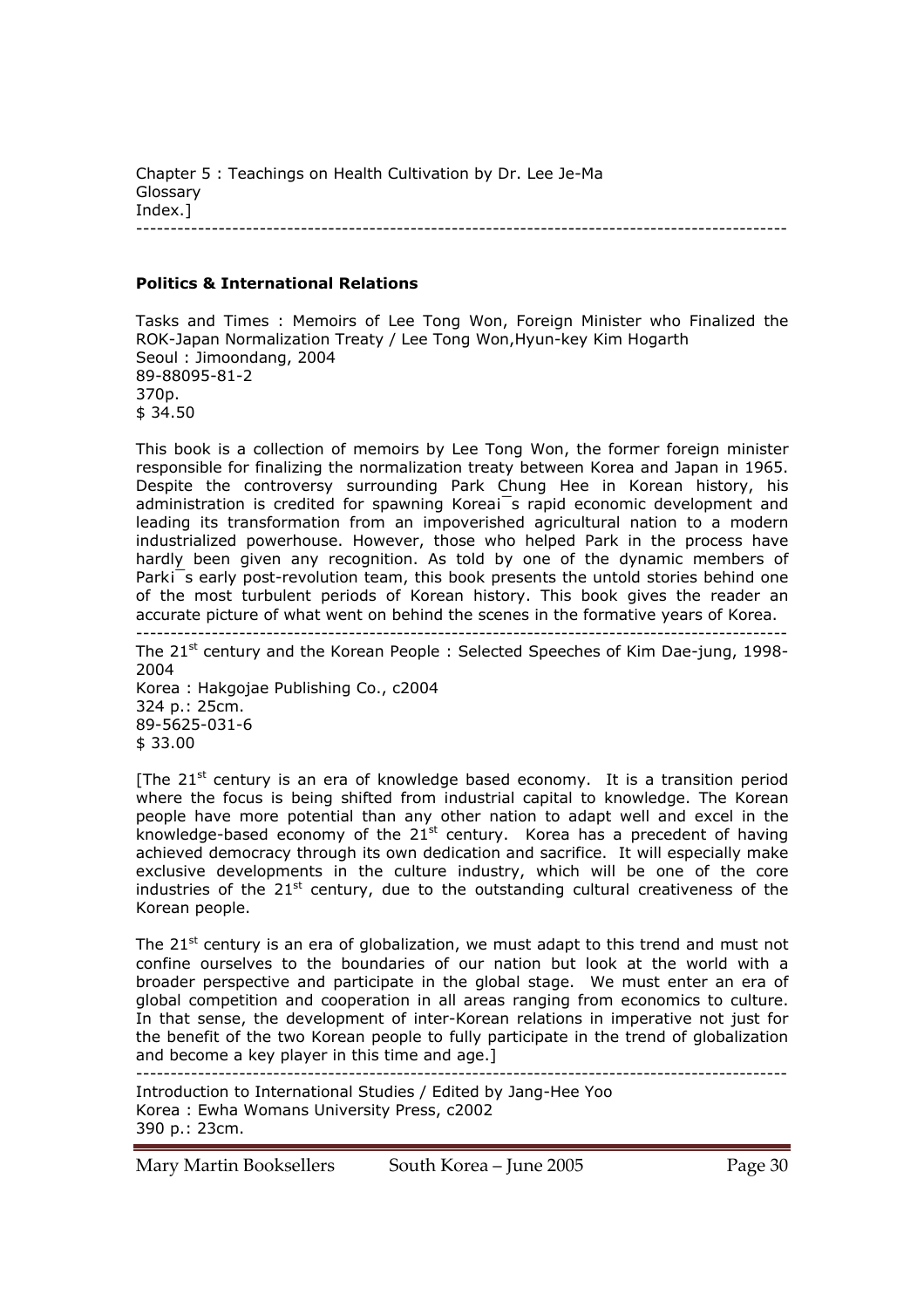89-7300-474-7  $$35.00$ 

[Introduction to International Studies provides for a multi-disciplinary approach to the ever-changing political, economic, social, and cultural environment in the world during recent decades. The multi-disciplinary approach adopted by this book identifies the causes of globalization in the context of changes since the end of World War II and the breakthrough in information and communication technologies. This approach should also be useful in analyzing the consequences of globalization and the resultant changes that lie ahead. -----------------------------------------------------------------------------------------------

Peace and Arms control on the Korean Peninsula / Yong-Sup Han Korea : Kyungnam university Press, 2005 339 p.: 23cm. 89-8421-221-0 \$ 39.50

[It is a difficult task to build a durable peace regime on the Korean peninsula. Since the division of the Korean peninsula, the cold-war structure has continued for six decades, while the Armistice regime has lasted for over five decades. The Korean peace regime is not a thing that can be accomplished overnight through one political leader's strong resolve or through a one-time diplomatic declaration. The fact that some experts intentionally deny the existing South-North confrontation does not facilitate the advent of a peace regime on the Korean peninsula. Moreover, a peace regime is harder to realize when we stand still and allow an arms race to be pursued in parallel with the strengthening of respective security alliances.

Under these circumstances, how can Koreans build a durable peace regime on the Korean peninsula? This book is the result of the author's efforts to find an answer to this question.]

----------------------------------------------------------------------------------------------- Liberal Times in Korea : A Foreigner's Comments on Korean Politics / Ronald Meinardus Korea : Hanyang University Press, 2001 xv, 227 p.: 23cm. 89-7218-175-7 \$ 19.50

[This book is titled "Liberal Times", as most of the texts have been published under this headline in the English-language daily the Korea Times; others appeared in the The Japan Times or the Taipei Times.

In his commentaries, and analyses Dr.Meinardus tackles a wide range of issues: the challenges South Korea's young democracy is facing, inter-Korean relations and their international ramifications as well as Seoul's dealings with an erratic neighbour in the North. Local autonomy and the efforts to promote it in Korea are also given space, as this has been one of the main areas, in which the author engaged during his "liberal times" in Korea.]

-----------------------------------------------------------------------------------------------

Korea in Transition : Three years under the Kim Dae-jung Government / Edited by Chung-in Moon, David I.Steinberg

Korea : Asian Studies Program, Georgetown University, Yonsei University Press, c2002

Mary Martin Booksellers South Korea – June 2005 Page 31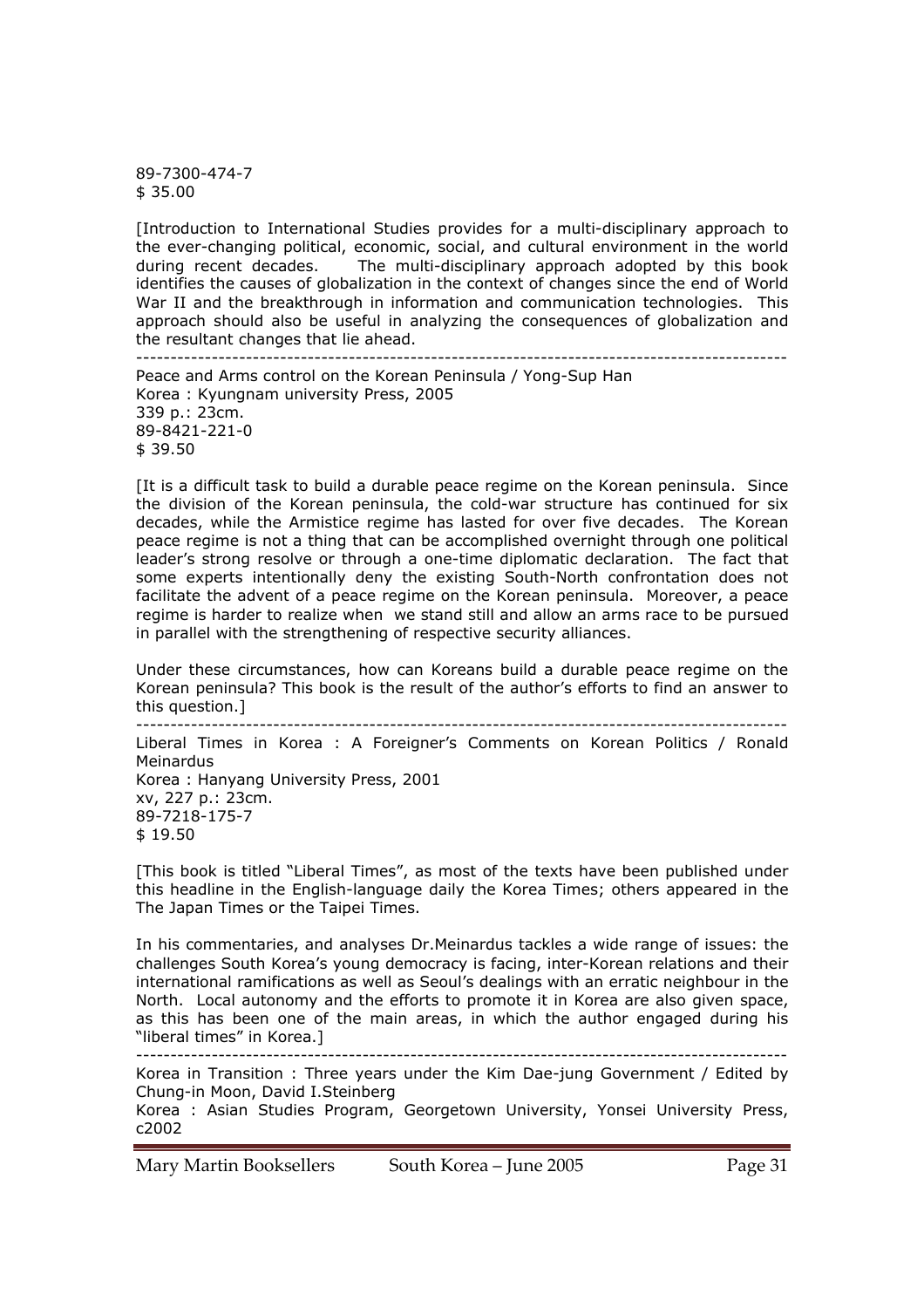371 p.; 23cm. Includes Index 89-7141-571-1  $$25.00$ 

----------------------------------------------------------------------------------------------- Kim Dae-jung government and Sunshine Policy : Promises and Challenges / Edited by Chung-in Moon, David I.Steinberg Korea : Asian Studies Program, Georgetown University, Yonsei University Press, c1999 292 p.: ill.; 23cm. Includes Index 89-7141-493-6 \$ 23.50

[This book addresses promises and challenges of President Kim's sunshine policy by looking into domestic and international constraints and opportunities. The chapters in part one of the book elucidate its origins, nature, and domestic and regional environments. while essays in part two deal with the dynamics of American domestic politics associated with it by paying attention to the executive branch, congress, think-tanks, and the mass media, part three features articles that analyze perceptions and reactions of North Korea, China, Japan, and international financial institutions such as world Bank on the sunshine policy. Finally, the book presents summary findings from the roundtable on the perry report and impacts on the sunshine policy.]

-----------------------------------------------------------------------------------------------

The Perry Report, the missile Quagmire, and the North Korean Question : The quest of New Alternatives / Edited by Chung-in Moon ; Masao Okonogi Korea : Yonsei University Press, c2000 173 p.: 23cm. Includes Index 89-7141-508-8 Yonsei Series on Korean Unification Studies 6 \$ 18.00

[This volume is a collection of papers presented at an international conference on "The Perry Report, the Missile Quagmire, and the North Korean Question – The Quest of New Alternatives" which was held at Keio University, Tokyo, on October 22, 1999. The conference was co-organized the center for Area studies, Keio University, the Institute for Korean Unification studies, Yonsei University, and the Reves Center for International Studies, the College of William and Mary. The Asia Research Fund made a generous contribution to the conference. In fact, the event was inspired by the Asia Research Fund's continuing interests in current policy issues related to peace and security in the Northeast Asian region.]

----------------------------------------------------------------------------------------------- New International order and future of divided nations / Edited by Hak-Joon Kim, Gottfried – Karl Kindermann Seoul : ORUEM Publishing House, c2003 82 p.: ill.; 27cm. 89-7778-171-x IPSA Research Committee on System Integration of Divided Nations \$ 18.00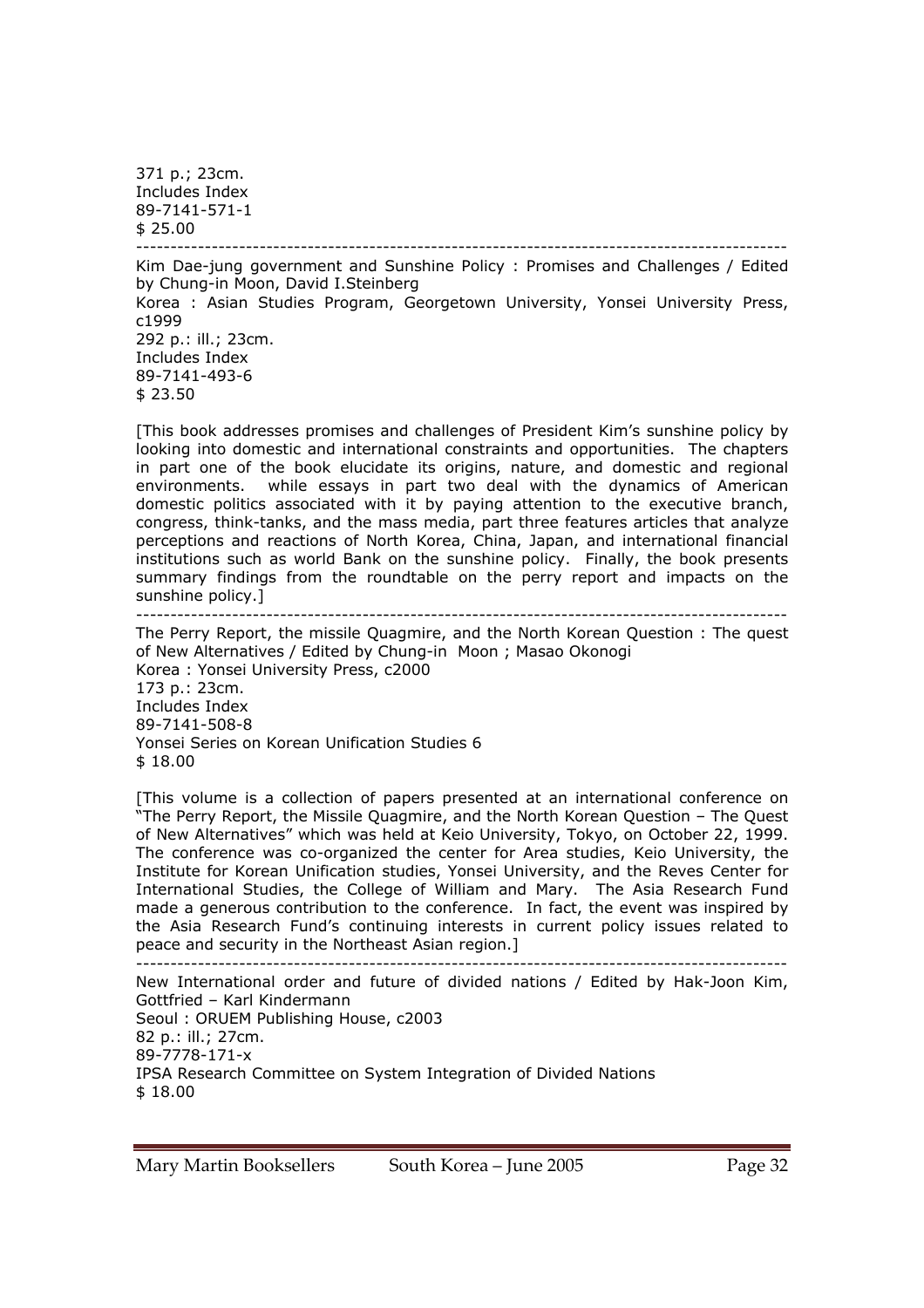[This book grew out of an international conference on "New International Order and Future of Divided Nations", which was held in Seoul, Korea on May 22, 2002. ] -----------------------------------------------------------------------------------------------

North Korea and the World : Explaining Pyongyang's Foreign Policy / Edited by Byung Chul Koh Korea : Kyungnam University Press, c2004 xv, 377 p.; 23cm. Includes Index 89-8421-206-7 \$ 39.50

[This book brings together the observations and interpretations of a truly diverse group of scholars with scintillating track records in research and practical experience related to North Korea. I hope and trust that it will be a useful addition to the growing body of literature on North Korea.]

----------------------------------------------------------------------------------------------- Memories of May 1980 : A Documentary history of the Kwangju Uprising in Korea / Chung Sangyong ; Rhyu Simin Korea : Korea Democracy Foundation, c2003 432 p.: ill.; 23cm. 89-7778-203-1 \$ 29.50

[Memories of May 1980 is a vivid record and testimony of the Kwangju people's uprising. It is an objective and factual account of the events which took place in May 1980. Furthermore, this book reveals the process that unfolded after the uprising, as the facts came to light one by one; and includes an essay describing the impact of the uprising on Korean democratization movements and its significance to us today, more than 20 years later. The book also presents a selection of poems which symbolize the spirit of the Kwangju People's Uprising. These poems, singing of the despair, anger, and hope felt during the time of the uprising, convey the passion of the minjung [grassroots people.]

----------------------------------------------------------------------------------------------- A Critical Juncture : The 2004 U.S.Presidential Election and the North Korean Nuclear Crisis / Jinwook Choi Seoul : Korean Institute for Natioal Unification, 2004 73 p.: ill.; 23cm. 89-8479-236-5 Studies Series 04-02 \$ 10.00 ----------------------------------------------------------------------------------------------- DPR Korea after the breakdown of real Socialism / Jong-Cheon Lee

Korea : Kangwon National University Press, c1998 326 p.: 23cm. 89-7157-092-x Includes Bibliography \$ 25.00

[The Korean war in the 1950s was the highest point of confrontation between the Eastern and the Western blocs that actually came to an end with the pulling down of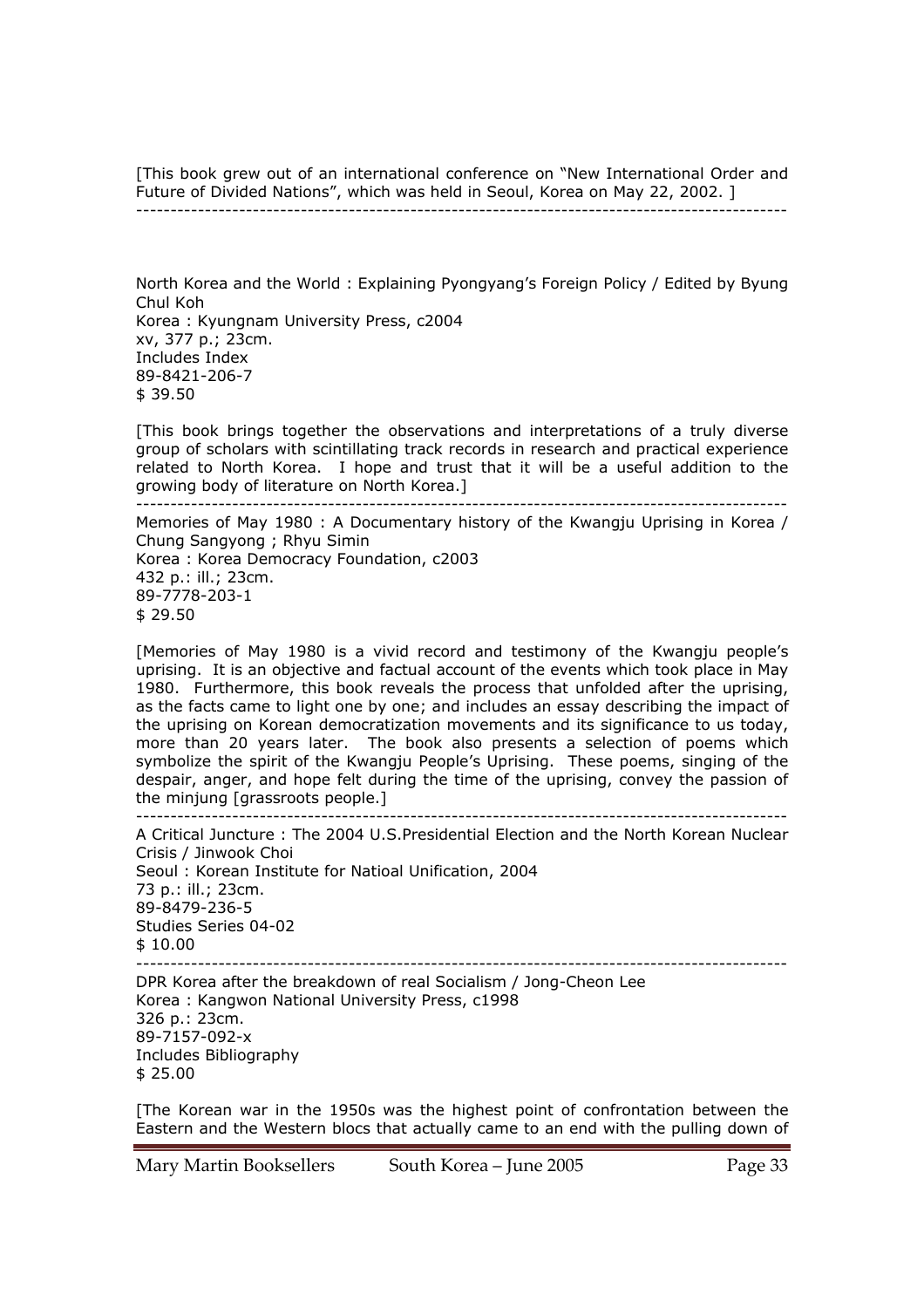the Berlin Wall in 1989. Only a few countries survived the collapse of realsocialism, including the people's Democratic Republic of Korea. Thus the question of the status on the Korean Peninsula, including the question of reunification, still remains outstanding t the turn of the XX century.

In the conclusion the author puts forward the view that the change in the PDR of Korea are inevitable, that the question of peaceful reunification of Korea cannot be postponed ad infinitum, but that the agony of the regime in Pyongyang can last for some time to come. not excluding various incident prone situations that tend to correct expert and scientific prognoses.] -----------------------------------------------------------------------------------------------

Korean Studies Forum Volume 1, 2002 / Edited by Hyuk, Rae Kim Korea : Yonsei University Press, c2002 299 p.: ill.; 23cm. IMKS Forum Series No.1 89-7141-515-0 \$ 19.50 Foreword / Young-Sun Lee **Contents** List of Contributors Acknowledgements 1. Introduction : Issues and Challenges in Korean Studies for the New Millennium / Hyuk-Rae Kim (Yonsei Univ.) 2. Institutions Nexus, Economic Governance, and the Future of Korean Capitalism / Hyuk-Rae Kim (Yonsei Univ.) 3. Korean Democracy, Civil Society Activism, and Anti-Americanism / Katharine H.S. Moon (Wellesley College) 4. Political Participation of Women in Democratic Reforms in south Korea / Ban-Soon L. Yoon (Central Washington Univ.)

5. Regime Change in South Korea / Tat Yan Kong (Univ. of London)

6. International norms and Domestic Politics : A comparison of migrant worker and Women's Rights in South Korea / Dong-Hoon Seol (Chonbuk National Univ.), John D. Skrentny (UC at San Diego, and Catherine Lee (UCLA)

7. Historical Origins of Dictatorship and Democracy in North Korea : Reassessing the North Korean Revolution / Myung-Lim Park (Yonsei Univ.)

8. The Modern Remaking of Korean Buddhism : The Development of Buddhist Nationalism during Japanese Colonial Rule (1910-1945) / Pori Park (Arizona State Univ.)

9. Cinematic Projection of the past : Historical drama of the 1960s / Jinsoo An (UCLA)

10. Literary Distance Between the Editorial Narrative and the New Noel in Korean Literature "A Dialogue Between a Blind Man and a Cripple" and "Tears of Blood" / Jae-Yon Lee (Harvard Univ.)

-----------------------------------------------------------------------------------------------

Master of Manipulation : Syngman Rhee and the Seoul-Washington Alliance 1953- 1960 /Stephen Jin-Woo Kim Korea : Yonsei University Press, c2001 xii, 354 p.: 23cm. Includes Index 89-7141-569-x \$ 25.00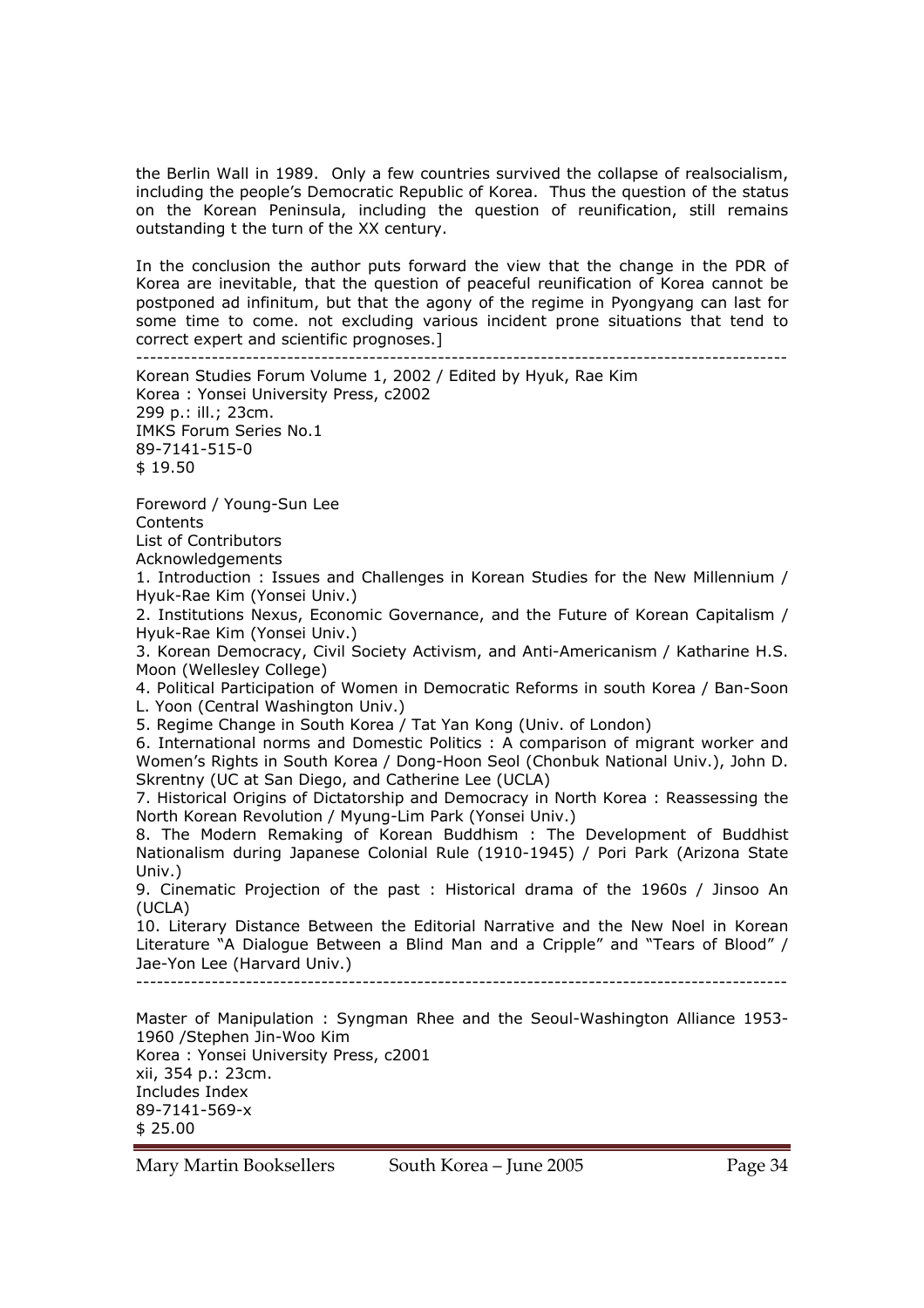[This study analyzes the maneuver for control and influence between the Americans and the South Koreans for military stability, political attention, and economic assistance in the seven-year period after the conclusion of the Korean War. Based on multi-archival research in the Republic of Korea and the United States, it is argued that Syngman Rhee resorted to the diplomacy of feigned collapse and manipulated weakness to maximize American attention and assistance. In its efforts to put the containment policy to practice, the Eisenhower administration resorted to soft and hard measures to contain its unpredictable Korean ally. Rhees skillful exploitation of Korea's symbolic and later geopolitical prestige as an anti-colonial but anti-Communist Asian nation helped to redefine the rules of allied relations. Analyzing how a small nation influenced a global power underlines the minor power's resourceful strategy of exploiting its weakness and illuminates the complexities of America's predominance in the early years of the Cold War. From Korean threat of unilateral military action to American plans for Rhee's overthrow, from manufactured national collapse to warnings of suspension of aid, U.S. – Korean relations in the years after the Korean War serves as a test case for the direction and character of trends in the post-Cold war era.]

-----------------------------------------------------------------------------------------------

Democratic consolidation and labour politics : Theoretical model / Sun Hak Tae Korea : Chonnam National University Press, c2001 219 p.: 21cm. 89-7598-261-0 \$ 20.00

 [Labour history is an endless struggle for 'more democracy and better quality of life". In this process, labour's capacity of serious social disruption through its link to accumulation and political process is most likely to threaten deepening democracy. Consolidating democratic stability, in this respect, is dependent on whether workingclass interest can be reconciled and institutionalized. As western industrialized democratic nations have showed, democratic consolidation is a process of managing social tension and resolving political conflict through the incorporation of the growing labour forces arising from capitalist industrialization into institutional circle of politics.]

----------------------------------------------------------------------------------------------- A Pursuit of Truth in the Dokdo Island Issue : Letters to a Young Japanese Man / Kim Young Koo Third Edition Korea : International Cultural Exchange Association, 2005 xxi, 32 p.: ill.; 27cm. 89-88316-03-7 Korean Cultural Assets 1. \$ 25.00

[Contents :

- 1. Corresponding letters regarding Dokdo/Takeshima Island issue
- 2. Manifestations of the Korean Territorial Sovereignty to Dokdo Island
- 3. Supplementary Legal review on the Theories of Sovereignty
- 4. An Epilogue]

Korean Society and Politics in the age of Neoliberalism / Young-Tae Jung Korea : INHA University Press, c2005

Mary Martin Booksellers South Korea – June 2005 Page 35

-----------------------------------------------------------------------------------------------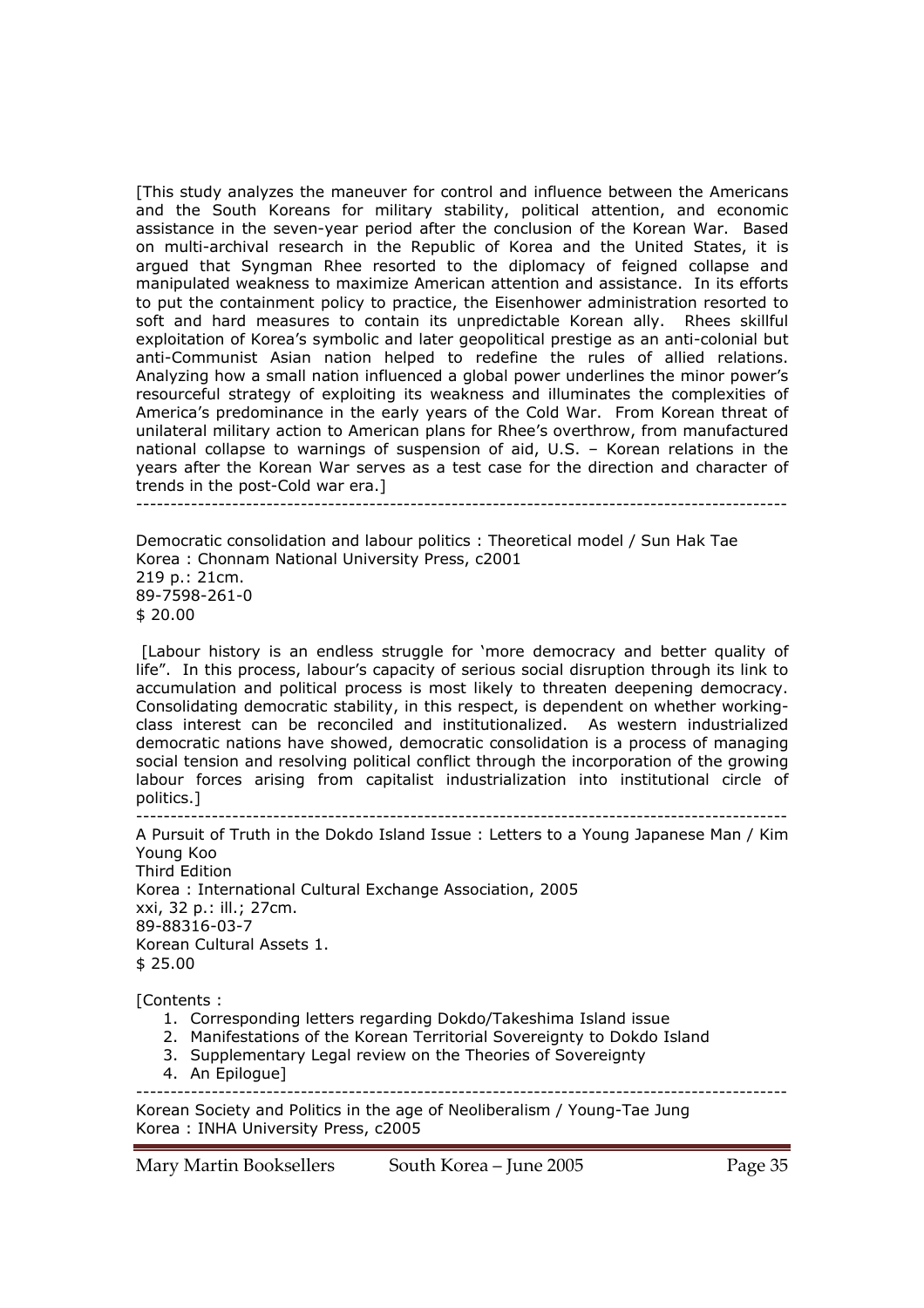456 p.: ill.; 23cm. 89-7407-18-35  $$29.50$ -----------------------------------------------------------------------------------------------

The Korean DMZ : Reverting beyond Division / Edited by Chae-Han Kim Korea : Sowha Publishing Co., c2001 x, 359 p.: ill.; 23cm. 89-8410-155-9 \$ 29.50

[This book contains some original essays, as presented at the 2000 DMZ International Conference by the Hankyoreh Shinmun and the Hallym University. One more chapter and some documents have been added. Some original versions have been updated. Yet the changes do not reflect a change in opinion or point of view. They merely reflect an update of information and addition of some facts.]

----------------------------------------------------------------------------------------------- A Changing Korea in regional and global contexts / Edited by Lee-Jay Cho ; Chung-Si Ahn

Korea : East-West center and Seoul National University Press, c2004 ix, 589 p.: 24cm. 89-521-0565-6 \$ 25.00 -----------------------------------------------------------------------------------------------

The Asia – Pacific Area on the Cusp of the  $21<sup>st</sup>$  century : Conceptual approaches and policy choices / Edited by Se-Hee Yoo Korea : Hanyang University Press, c2000 iv, 306 p.: 21cm. 89-7218-124-2 \$ 19.50 -----------------------------------------------------------------------------------------------

Japan and Korean Unification / Edited by Young-Sun Lee ; Masao Okonogi Korea : Yonsei University Press, c1999 161 p.; 23cm. 89-7141-452-9 Yonsei Series on Korean Unification Studies 4 \$ 15.00

[Articles collected in this volume share some common understanding. They all agree that Japan can play an important and constructive role in facilitating the process of Korean unification. Moreover, Japan has functional and moral imperatives in helping both Koreas materialize peaceful national reunification. Most authors in the volume also believe that the unification by absorption scenario, which is predicated on a big bang in the North, is neither plausible in the short run nor desirable for security, political, and economic interests of Japan and South Korea. They strongly advocate an incremental, pragmatist way to the Korean problem based on the promotion of gradual exchanges and cooperation.]

----------------------------------------------------------------------------------------------- The Korean Peninsula in Transition : The Summit and its aftermath / Edited by Byung Chul Koh

Korea : The Institute for far eastern studies, Kyungnam University, 2002

Mary Martin Booksellers South Korea – June 2005 Page 36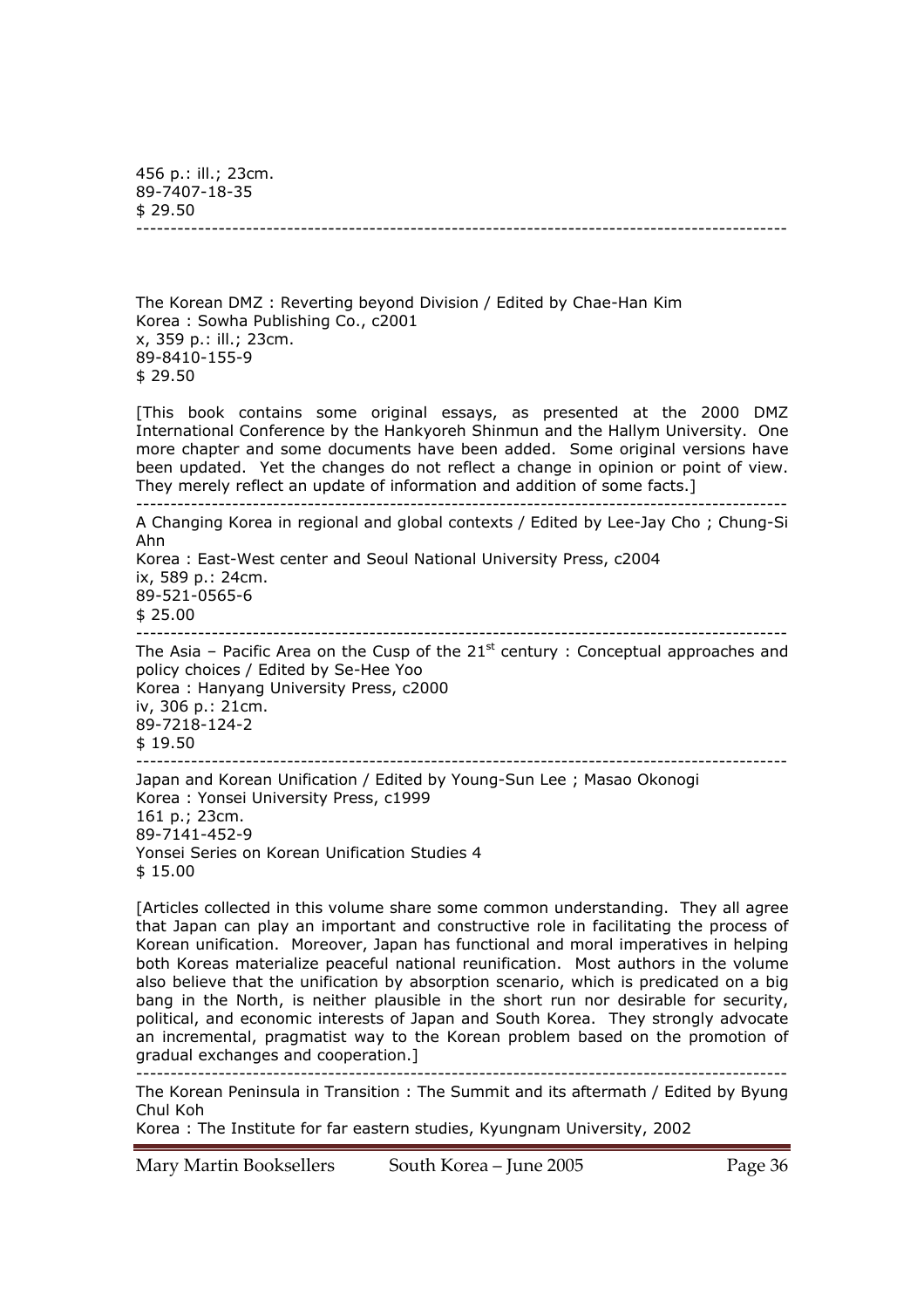xix, 346 p.: 23cm. 89-8421-087-0 \$ 25.00

[This volume is a collection of selected papers presented at the international conference "The Korean Peninsula after the Summit: Two Years of Developments and Future Prospects" held in Seoul in May 2002. The conference was held under the joint auspices of Kyungnam university's Institute for Far Eastern studies and Graduate school of North Korean studies, the Edmund A.Walsh School of Foreign service at Georgetown university, and the Korea Press Foundation.]

----------------------------------------------------------------------------------------------- Journal of East Asian Studies Vol.2 No.1 February 2002 Korea : Nanam Publishing House 305 p.: 23cm. ISSN : 1598-2408 \$ 25.00 Journal of East Asian Studies Vol.2 No.2 August 2002 Korea : Nanam Publishing House 200 p.: 23cm. ISSN : 1598-2408 \$ 25.00 [Contents : From Iron Rice Bowl to Labor market in Two decades: Changing workplace Relations in the people's republic of China on the Eve of WTO Entry The China Factor in the U.S.Japan Alliance: The myth of a China Threat Rethinking of the Pre-Modern East Asian Region order State Mediation of Global financial forces: Different paths of structural reforms in Japan and South Korea Financial restructuring in Korea and Japan : Resolution of non-performing loans and reorganization of Financial institutions Profits and principles : Global capitalism and human rights in china Chinese collaboration with Japan : The limits of Accommodation The politics of the Asian economic crisis Hirohito and the making of modern japan Banking on stability : japan and the Cross-Pacific dynamics of international financial crisis management ] -----------------------------------------------------------------------------------------------

#### **Religion & Philosophy**

Philosophical Contexts for Wonhyo's Interpretation of Buddhism / Kim Jong-in Korea : Jimoondang International, c2004 x, 225 p.; 24cm. Includes Bibliography 89-88095-82-0 Korean Studies Dissertation Series No.6 \$ 39.50

[Although Wonhyo inherited the teachings of Madhyamika Buddhism, his philosophy is extremely positive due to the influence of Taoism. Contrary to Nagarjuna, who denied the establishment of all doctrines, Wonhyo integrated them into one inclusive system. This sharp contrast between the two philosophers does not mean that their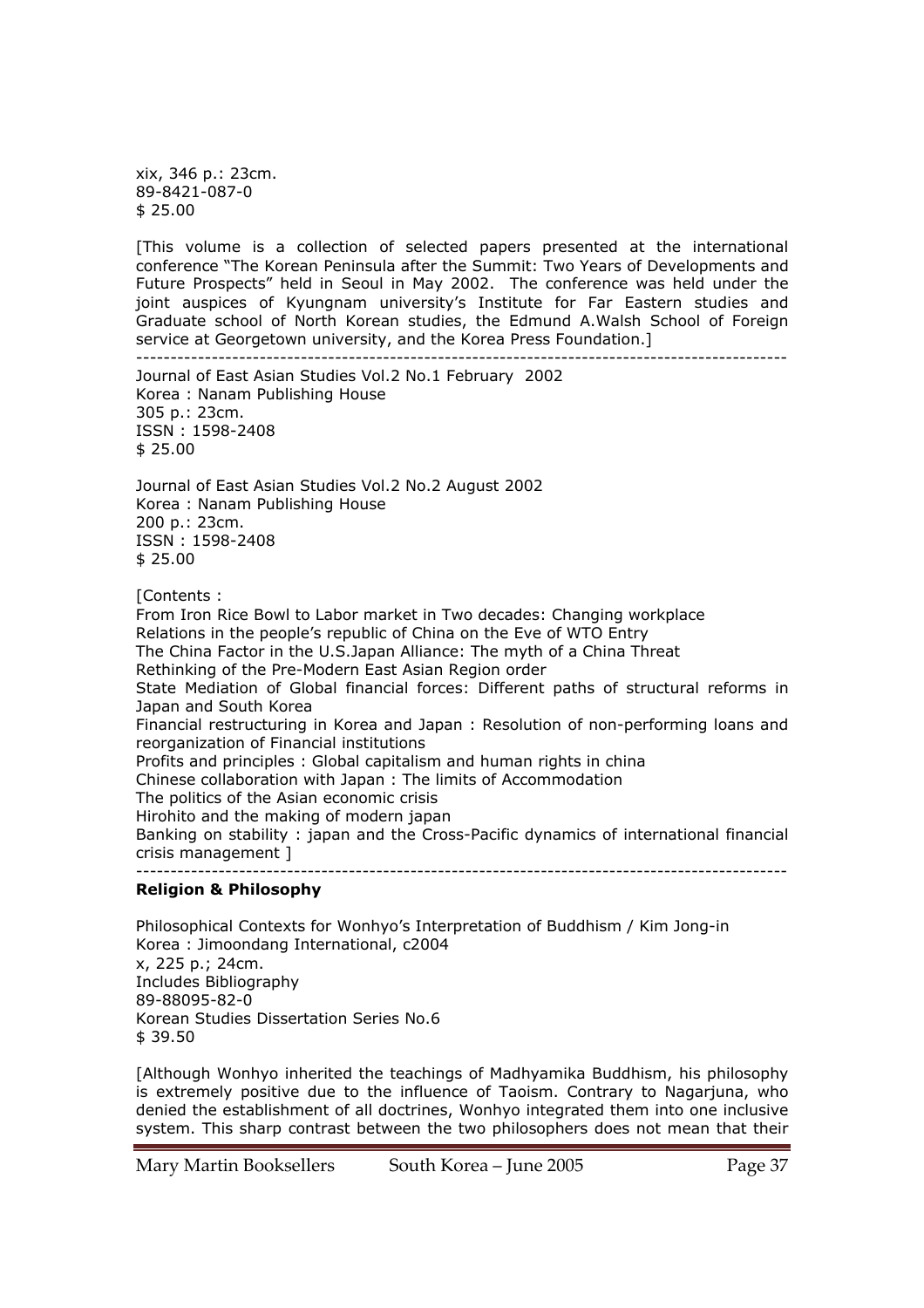ultimate philosophical goals lie in opposite directions. Rather, their differences are induced by based on their differing heremeneutic concerns. However, it is obvious that Wonhyo's all-comprehensive understanding of Buddhism cannot be explained without a discussion of the influence of Taoism. Wonhyo's hermeneutic perspective itself is established on a thoroughly comprehensive understanding which integrates the two traditions of Indian Buddhism and Taoism.]

----------------------------------------------------------------------------------------------- Thought beyond Thought / Heung Ho Kim ; Translated by Hwaja K.Choi Korea : Ewha Womans University Press, c2004 xxii, 375 p.; 23cm. Includes Index. 89-7300-507-3 \$ 29.50 ----------------------------------------------------------------------------------------------- Taidong han selected works II : Essays on Cognition Structure / Taidong Han Korea : Yonsei University Press, c2003 Vi, 237 p.: 21cm. Includes index 1. East Asian studies – Cognition structure – Architect 2. Religious studies – Christianity, Taoism, Buddhism, Confucianism 3. Korean studies- Religion I.Title II. Selected works ] 4. 89-7141-605-9 \$ 40.00 [Contents : 1. A Study of Daw Der Jing : Structural analysis of Laotze's thought form –1 2. A Study of sequential double negation in Vajracchedika prajna paramita 3. Meditation process in cultural interaction : A search for dialogue between Christianity and Buddhism

- 4. Mediation process versus indigenization : A search for indirect communication between Christianity and Confucianism
- 5. Structural analysis of Mao Tse-Tung's Thought Form
- 6. Structural analysis of Liu shao-Chi's thought form
- 7. Thought form analysis from Mao Tse-Tung ti Kim II-Song
- 8. Korean Religion
- 9. The Role of Architects in Asia
- 10. Index ]

----------------------------------------------------------------------------------------------- Korea and Christianity / Edited by Chai-Shin Yu Toronto : Korean Scholar Press, 1996 190 p.: 21cm. Includes Index 89-85448-09-3  $$29.50$ ----------------------------------------------------------------------------------------------- Chondogyo : The Religion of the Cosmos that Blossomed in Korea / Yoon Suk-san ; Text translated by Young Hee Lee Korea : Administration of Central Headquarters of Chandogyo 150 p.; ill.; 21cm. \$ 15.00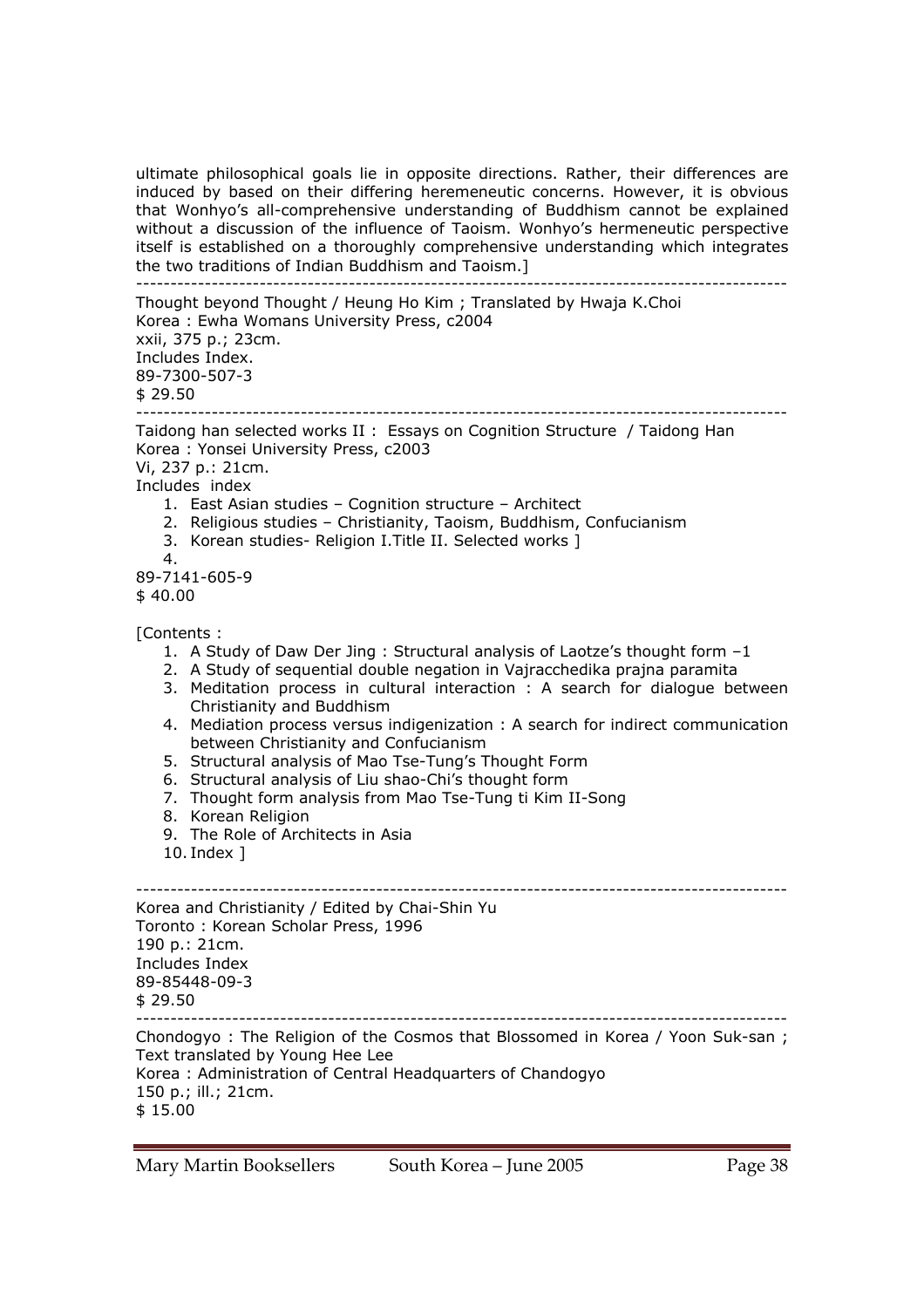### [Contents

- 1. Tracing the Origins of Chandogyo
- 2. Chandogyo-What kind of Religion is It ?
- 3. Chandogyo Viewed through Church Doctrine
- 4. Chandogyo Belief and Practice
- 5. The Chandogyo People's Movement, National Movement, and Cultural Movement.]

-----------------------------------------------------------------------------------------------

Shamanism in Korean Christianity / Jang Nam Hyuck Korea : Jimoondang International, c2004 x, 206 p.; 24 cm. Includes Bibliography. 89-88095-69-3 Korean studies dissertation series No.4 \$ 29.50

[This book describes and evaluates the influence of shamanism on spiritual power in Christianity of Korea. Research methodology employed includes both fieldwork and literary surveys. The author posits that Christianity in Korea is separated into two categories: orthodox belief and belief based on folk tradition - or, official Christianity and folk Christianity. The former is heavily influenced by the perspective of Western scientific tradition and the latter by shamanism. Where the gospel has been accepted, its core contents have sometimes been syncretized with shamanistic thought. This book is composed of eight chapters, including "Perceptions of Spiritual Power in Korean Shamanism," "Perceptions of Spiritual Power in Korea Christianity," "Biblical Perspective and Spiritual Powers,¡± "Syncretistic Adaptations from Korean Shamanism," and "Authentic forms of Contextualization." Having researched the relationship between Christianity and shamanism for 20 years, the author has dealt with the theoretical and practical relationships that exist between shamanism as a culture and the Christian gospel. The author also says it is important to understand how a great many of the religions imported from foreign countries have been largely influenced and affected by shamanism. The author strongly recommends that Christian readers further contextualize the gospel in Korea's shamanist contex..] -----------------------------------------------------------------------------------------------

The Samaritan Origins and Identity / Chang Choon Shik Korea : PaiChai University Publishers, 2004 xxxiv, 333 p.; 22 cm. 89-87036-24-3 Includes Bibliography and Index. \$ 26.00

[Contents : Preface I. II Kings 17 and the traditional view of Samaritan origins in an Exile II. Samaritan origins in Archaeology III. Samaritan origins in the writings of the old testament IV. Samaritan origins in the elephantine Papyri V. Samaritan origins in the writings of Josephus VI. Samaritan origins in the Rabbinical Literature VII. Samaritan origins in the early Christian writings Conclusion Bibliography Index of Authors.]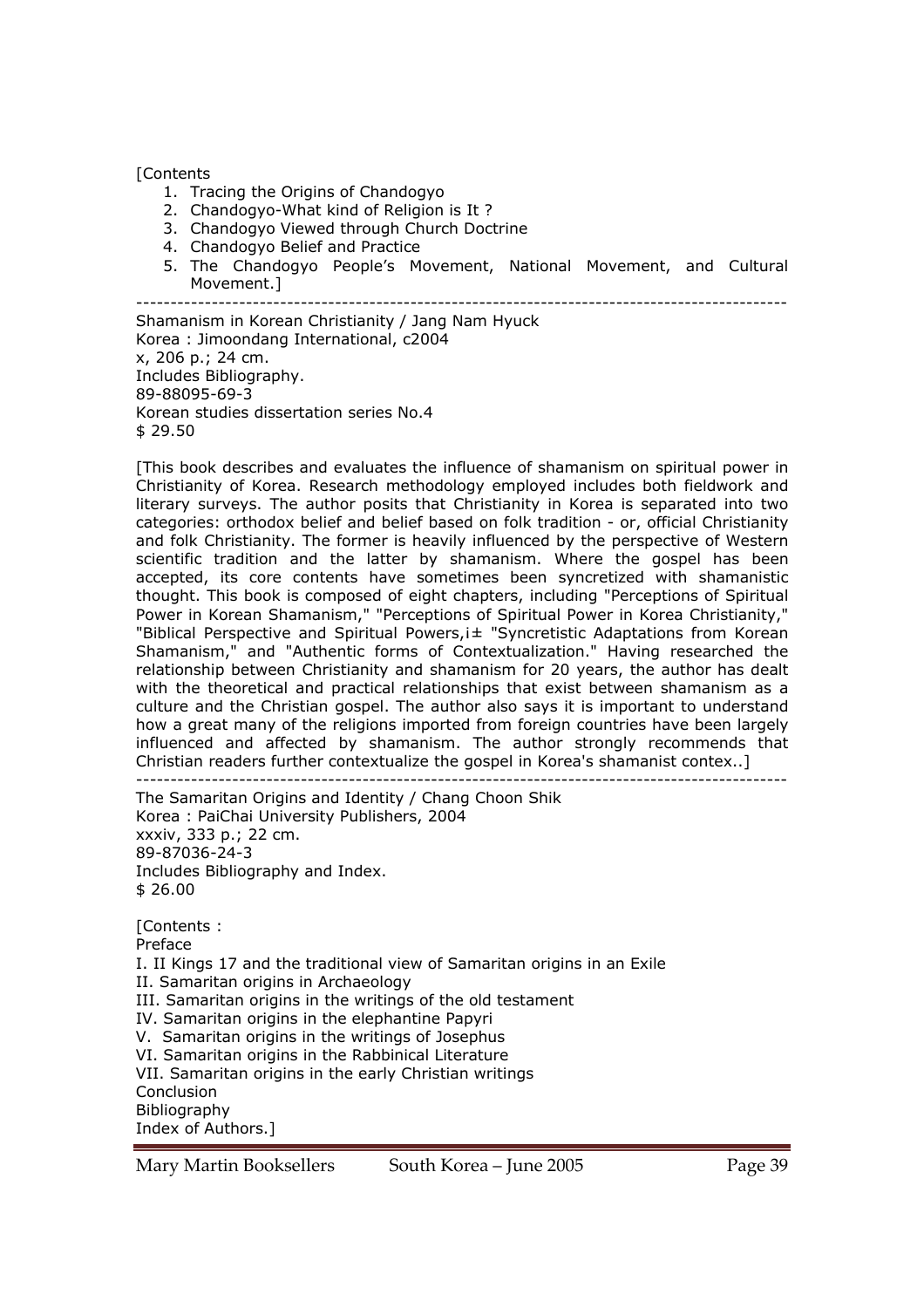----------------------------------------------------------------------------------------------- Unrealized Challenge / Agnes Davis Kim Korea : Yonsei University Press, c1982 xiv, 244 p.; 21 cm. 89-7141-221-6 \$ 16.50

[This is a story of an intelligent American girl who decided to dare such a life that very few expected to be successful or even possible. She tells us in this volume what has been guiding her to satisfaction and happiness despite all the experiences encountered over a time of more than eighty years of her life.] -----------------------------------------------------------------------------------------------

The Third War : Christian Social Ethics / Noh, Jong-Sun Korea : Yonsei University Press, c2000 xv, 243 p.; 22 cm. 89-7141-502-9 Includes Index. \$ 29.50 -----------------------------------------------------------------------------------------------

Desert Becomes A Garden : The Autobiography of Kim Jin-Hong / Kim Jin-Hong Korea : YBM/Sisa, c2002 xvi, 563 p.; 23 cm. 89-17-15777-7 \$ 29.50

Kim Jin-Hong, Pastor, Writer and Social Reformer is one of the most influential Christian leaders in South Korea. This autobiography tells of his journey from a remote mountain village to a provincial university in the slums of Seoul and, ultimately to a communal settlement on inhospitable land reclaimed from the sea on Korea's west coast.<br>----------------------

----------------------------------------------------------------------------------------------- Korea-Religious Tradition, and Globalization / Chai-Sik Chung Korea : Institute for Modern Korean Studies, Yonsei University, c2001 67 p.; 23cm. Includes Bibliography 89-7141-557-6 IMKS Special Lecture Series No. 6 \$ 15.00

[Contents : Foreword 1. The Religious Tradition in Korea's Future: The Agenda for Preparing the Religious Tradition for the Challenge of Global Society 2. Another Look at Racial Encounter and Ethnic Learning : The case of the Koreans in America Appendix : Bibliography of Chai-sik Chung.] -----------------------------------------------------------------------------------------------

### **Sociology**

Acculturation and Leisure / Chulwon Kim Seoul : Kyung Hee University Press, c2004 viii, 296 p.; ill.; 22cm. Includes Bibliography.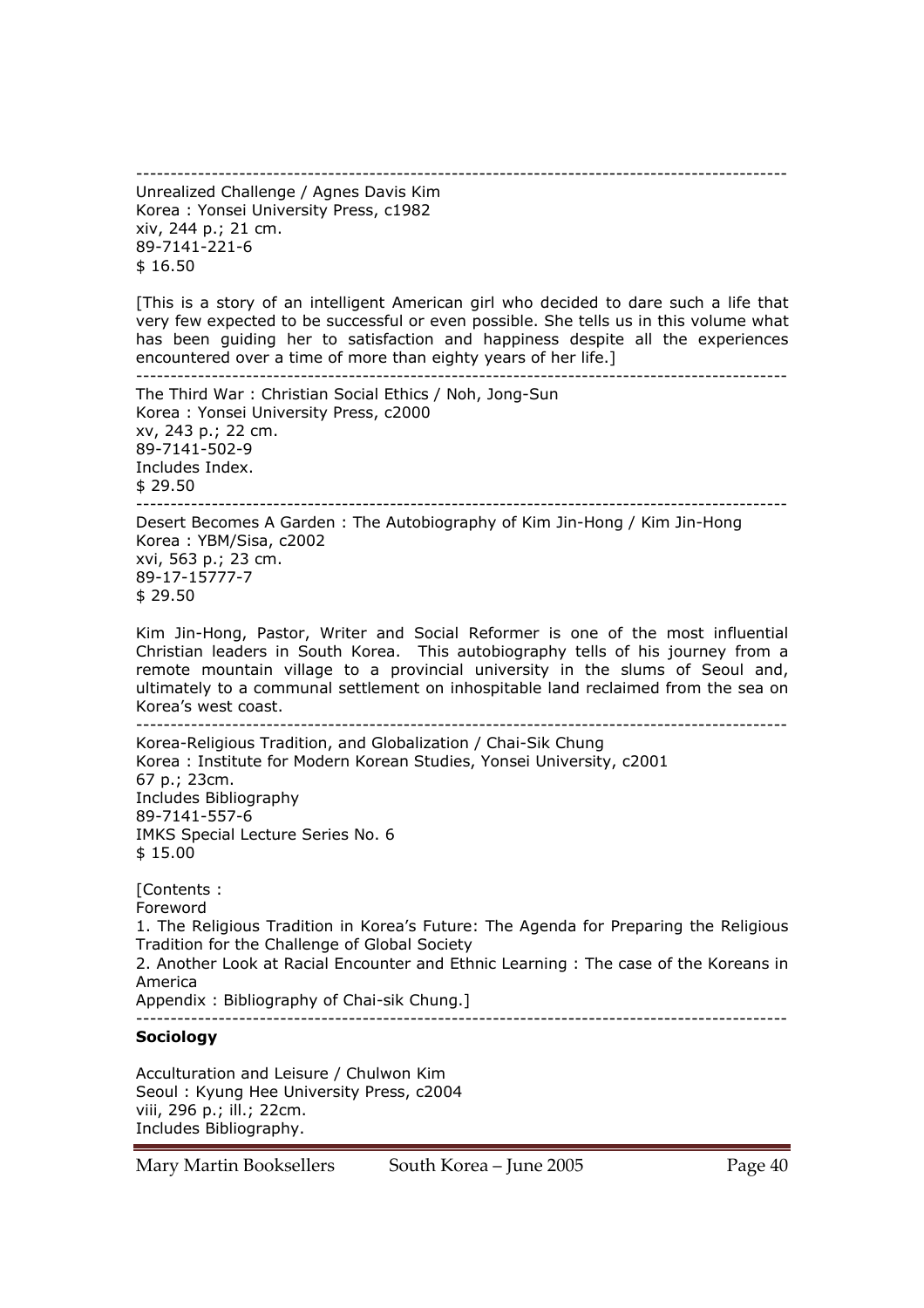89-8222-165-4  $$25.00$ -----------------------------------------------------------------------------------------------

Cultural Landscapes of Korea / Edited by Lee Sang-hoon Seoul : The Academy of Korean Studies, [Jimoondang], c2005 125 p.; ill.; 23cm. Includes Index 89-88095-87-1 \$ 24.50

[Contents : 1. The Making of Korean Culture 2. Traditional Lifestyles 3. Korean Culture in the Era of Globalization 4. Local Cultures Index.] -----------------------------------------------------------------------------------------------

Care and Respect for the Elderly in Korea : Filial Piety in Modern Times in East Asia / Sung Kyu-taik ; [Edited by Park Jae-gan, Hong Mi-ryung] Korea : Jimoondang, c2005 x, 227 p.; ill.; 23cm Includes Index. 89-88095-83-9 Korean Institute of Gerontology International Exchange Series \$ 35.00

[There has been little investigation of the concept of filial piety in changing times, and virtually no empirical analysis of how filial piety is perceived and practiced in Korea as well as in other countries. Articles in this book present specific items and measures indicating behavioral as well as attitudinal expressions of filial piety that have been identified through an extensive review of literature, a series of empirical studies of adults and elders, and cross-cultural studies of the expressions of filial piety.

This book offers the readers conceptual tools and guides to practice and research elder care and elder respect in modern times, and to understand the continuity of family support, interdependent relations between generations, and the resilience of filial piety tradition in the East Asian cultural context.]

----------------------------------------------------------------------------------------------- Cultural Studies in Asia / Edited by Seong-Kon Kim and Alec Gordon Seoul : Seoul National University Press, c2004 viii, 211 p.; 23 cm. 89-521-0551-6 \$ 22.00

[Cultural Studies in Asia offers accounts of the kinds of cultural studies which have been or are being – carried out in selected Asian countries or have given examples of the kinds of contemporary cultural studies interpretations being carried out. This book also offers normative viewpoints regarding what kinds of cultural studies ought to be done in Asian countries.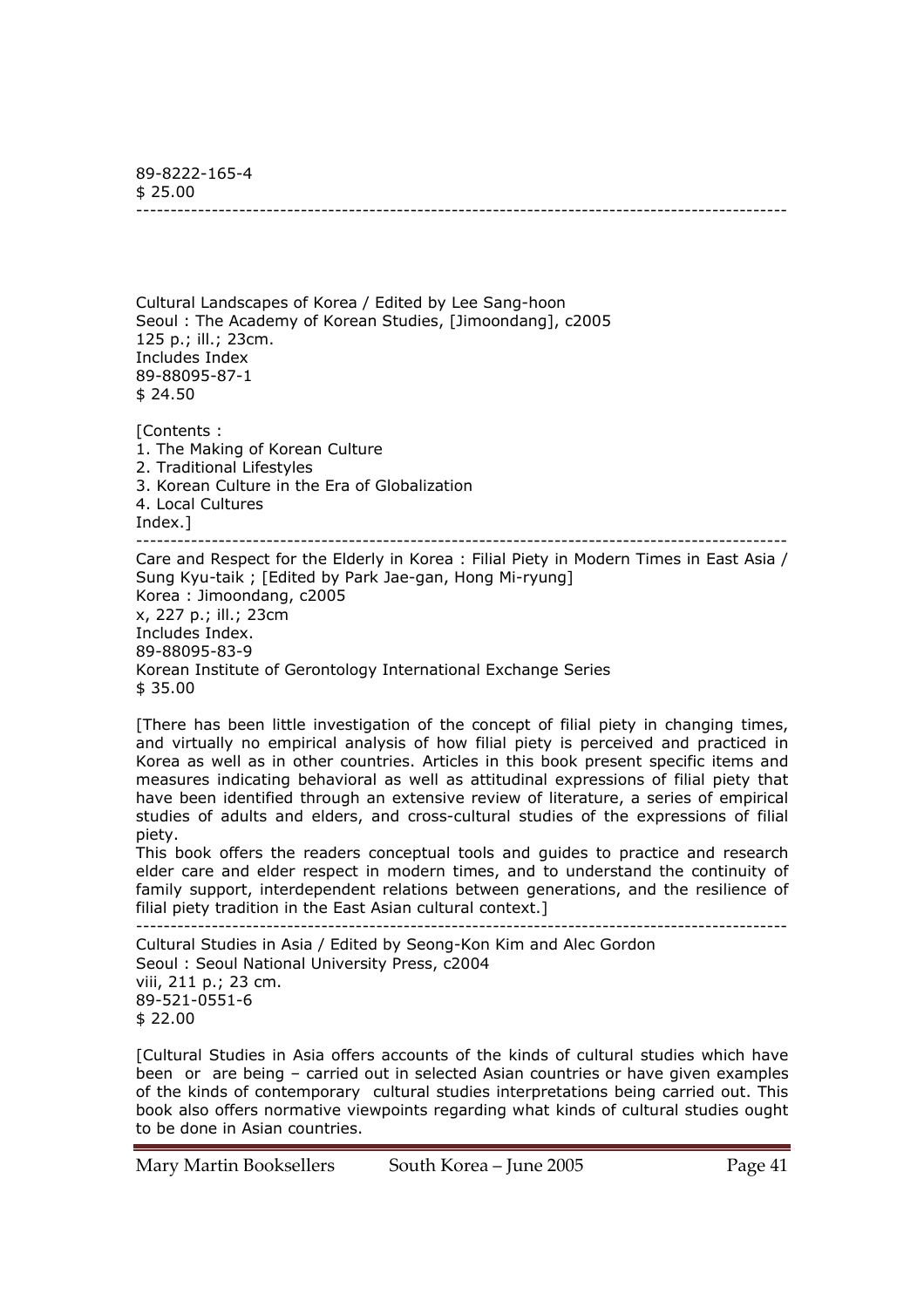The grand theme of this book is "the meaning of cultural studies in the age of globalization." The reflexive concern of almost all of the contributors to this book, in one way or another, has been with the intellectual identity of cultural studies. But this book also touches upon another related issue, which has emerged –namely that of the role of cultural studies intellectuals in the context of global cultural change.] -----------------------------------------------------------------------------------------------

### **Sports**

Taekwondo Textbook / Kuk-Kiwon Seoul : O-Sung Publishing Company, 2004 489 p.: ill.; 23 cm. 89-7336-738-2 \$ 24.50 [Contents : Chapter I. History of Taekwondo Chapter II. Instruction of Taekwondo Chapter III. Basic Motions of Taekwondo Chapter IV. Poomsae Chapter V. Taekwondo Kyorugi Chapter VI. Taekwondo Competition Rules and Interpretations Chapter VII. Prevention of Injuries in Taekwondo Appendix.] ----------------------------------------------------------------------------------------------- Taekwondo Kyorugi / Kyong Myong Lee, Kook-Hyun Jeong Seoul : Joong-Young Kim, c1996. 414 p.: ill.; 23 cm. Includes Bibliography and Index. 89-7336-737-4 \$ 25.00 [Contents : Preface Chapter I. Taekwondo Competition Chapter II. Factors of Competition Ability Chapter III. Tactics Chapter IV. Professional Kyorugi Training Chapter V. Training Program and Practical Application Chapter VI. Physical Condition Training Chapter VII. Physical Condition and Coordination Faculty Chapter VIII. Preparations for Competition Chapter IX. Matters Related to Sports Medicine Chapter X. Competition Rules and Interpretation Index Bibliography.] ----------------------------------------------------------------------------------------------- 2004 - The Rise of Korean Games : Guide to Korean Game Industry and Culture Seoul : Ministry of Culture & Tourism Korea Game Development & Promotion Institute, 2004 59 p.; ill.; 25 cm. \$ 20.00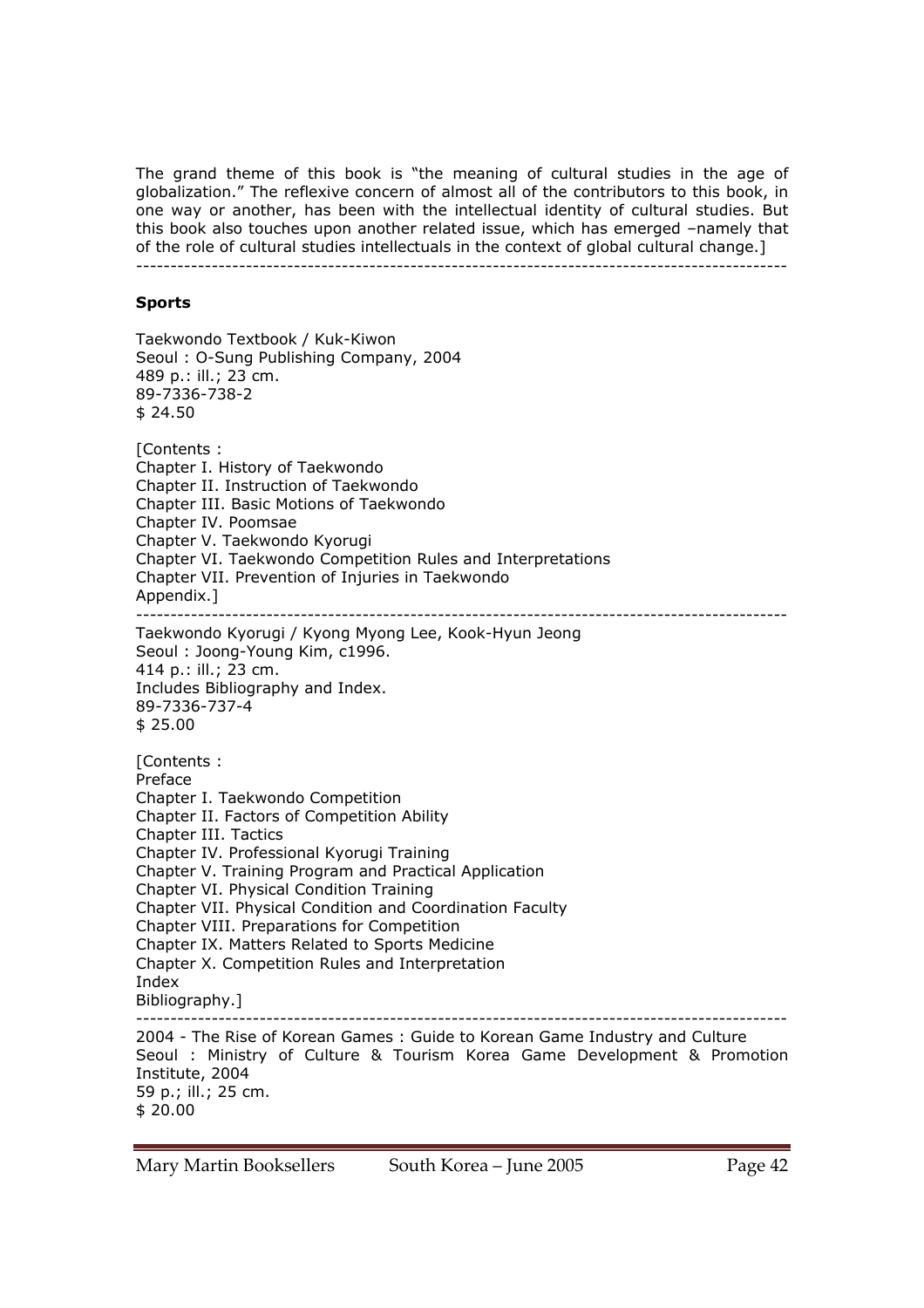[Contents : Chapter I. Policy and Industry Chapter II. Market Focus Chapter III. User Focus.] -----------------------------------------------------------------------------------------------

Korean Style of Baduk 1 (Avalanche Jungseok & Mini-Chinese Opening / Chang-ho Lee, Sung-rae Kim Seoul : Oromedia, c2004 280 p.; 23 cm. \$ 15.00 ----------------------------------------------------------------------------------------------- Contemporary Go Terms : Definitions and Translations / Chihyung Nam Seoul : Oromedia Publishing Company, 2004

335 p.; 23 cm. Includes Bibliography and Index. 89-90079-24-1 \$ 25.00 -----------------------------------------------------------------------------------------------

#### **Women's Studies**

Mirror : Photographical Images of Korean Women from the 1880s to the 1970s / Hong Mi-sun Korea: Moon Shin Museum Sookmyung Women's University, c2004 104 p.: ill.; 28cm. Includes bibliography. 89-7182-154-x \$ 35.00

[This Volume of Photographs is being published to commemorate the opening exhibition of " Mirror: Photographic Images of Korean Women from the 1880s to the 1970s," presented at the MOON SHIN MUSEUM Light Gallery of Sookmyung Women's University between May 10-September 24,2004.]

----------------------------------------------------------------------------------------------- Gender, Culture and Society : Women's Studies in Taiwan / Edited by Wei-hung LIN Hsiao-chin HSIEH. Korea : Ewha Womans University Press, [Asian Centre for Women's Studies], c2005 509 p.; 23cm. Includes Index. Women's Studies in Asia Series : Taiwan 89-7300-632-0 \$ 29.50 -----------------------------------------------------------------------------------------------